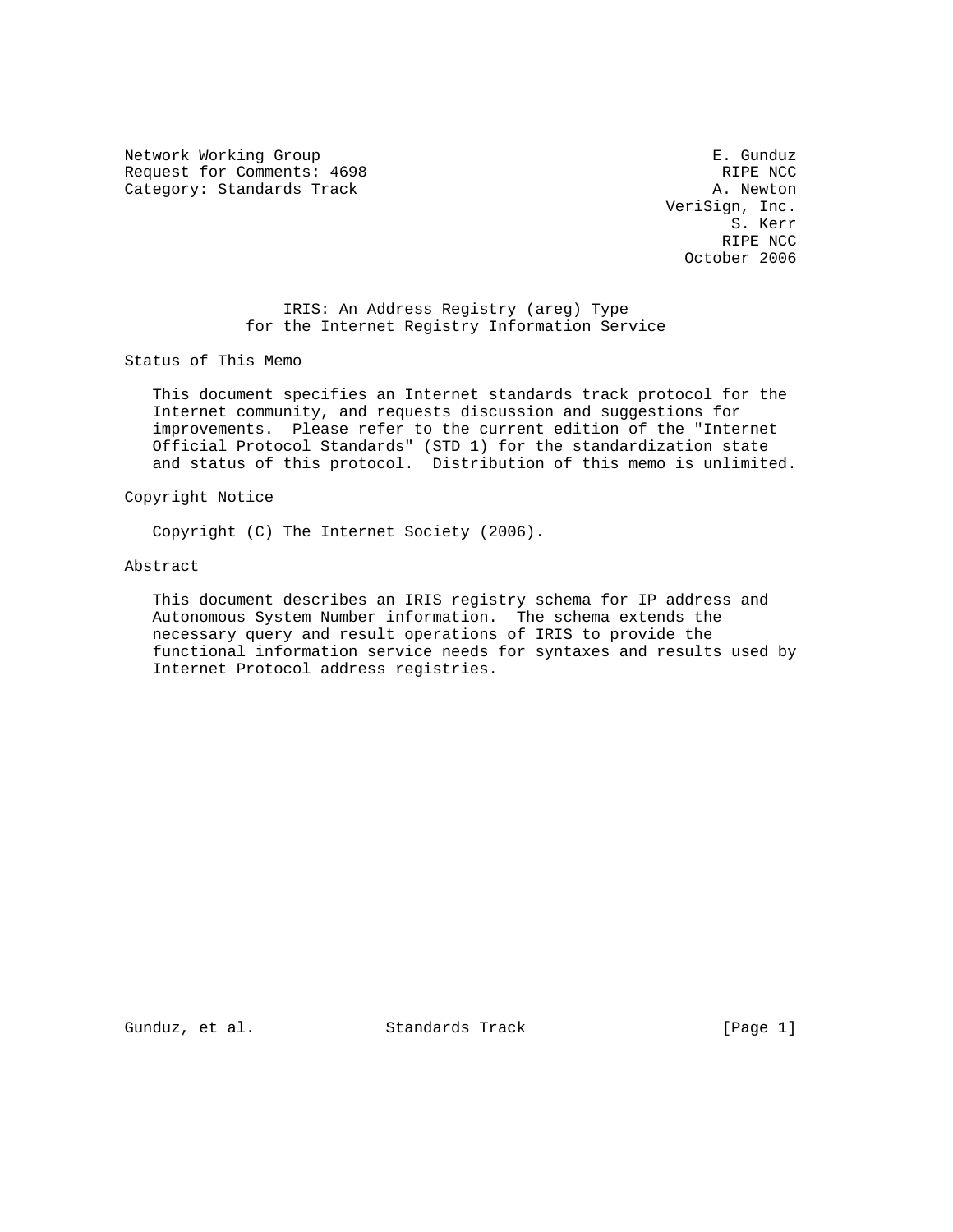Table of Contents

| 3.1.3. <findautonomoussystemsbyname> and</findautonomoussystemsbyname>       |  |
|------------------------------------------------------------------------------|--|
|                                                                              |  |
|                                                                              |  |
|                                                                              |  |
|                                                                              |  |
|                                                                              |  |
|                                                                              |  |
|                                                                              |  |
|                                                                              |  |
|                                                                              |  |
|                                                                              |  |
| 3.2.1. <ipv4network> and <ipv6network> Results 9</ipv6network></ipv4network> |  |
| 3.2.2. <autonomoussystem> Result 10</autonomoussystem>                       |  |
|                                                                              |  |
| 3.2.4. <organization> Result 12</organization>                               |  |
| 3.2.5. Contact References 12                                                 |  |
| 3.2.6. Common Result Child Elements 13                                       |  |
| 3.3. Support for <iris: lookupentity=""> 13</iris:>                          |  |
| 4. Terminology for Nesting of Networks 14                                    |  |
|                                                                              |  |
|                                                                              |  |
|                                                                              |  |
|                                                                              |  |
|                                                                              |  |
|                                                                              |  |
|                                                                              |  |
|                                                                              |  |
| 8. Internationalization Considerations 32                                    |  |
|                                                                              |  |
|                                                                              |  |
|                                                                              |  |
|                                                                              |  |
|                                                                              |  |
| Appendix A. Privacy Considerations 34                                        |  |
| Appendix B. Example Requests and Responses 34                                |  |
|                                                                              |  |
|                                                                              |  |
|                                                                              |  |
|                                                                              |  |
|                                                                              |  |
|                                                                              |  |

Gunduz, et al. Standards Track [Page 2]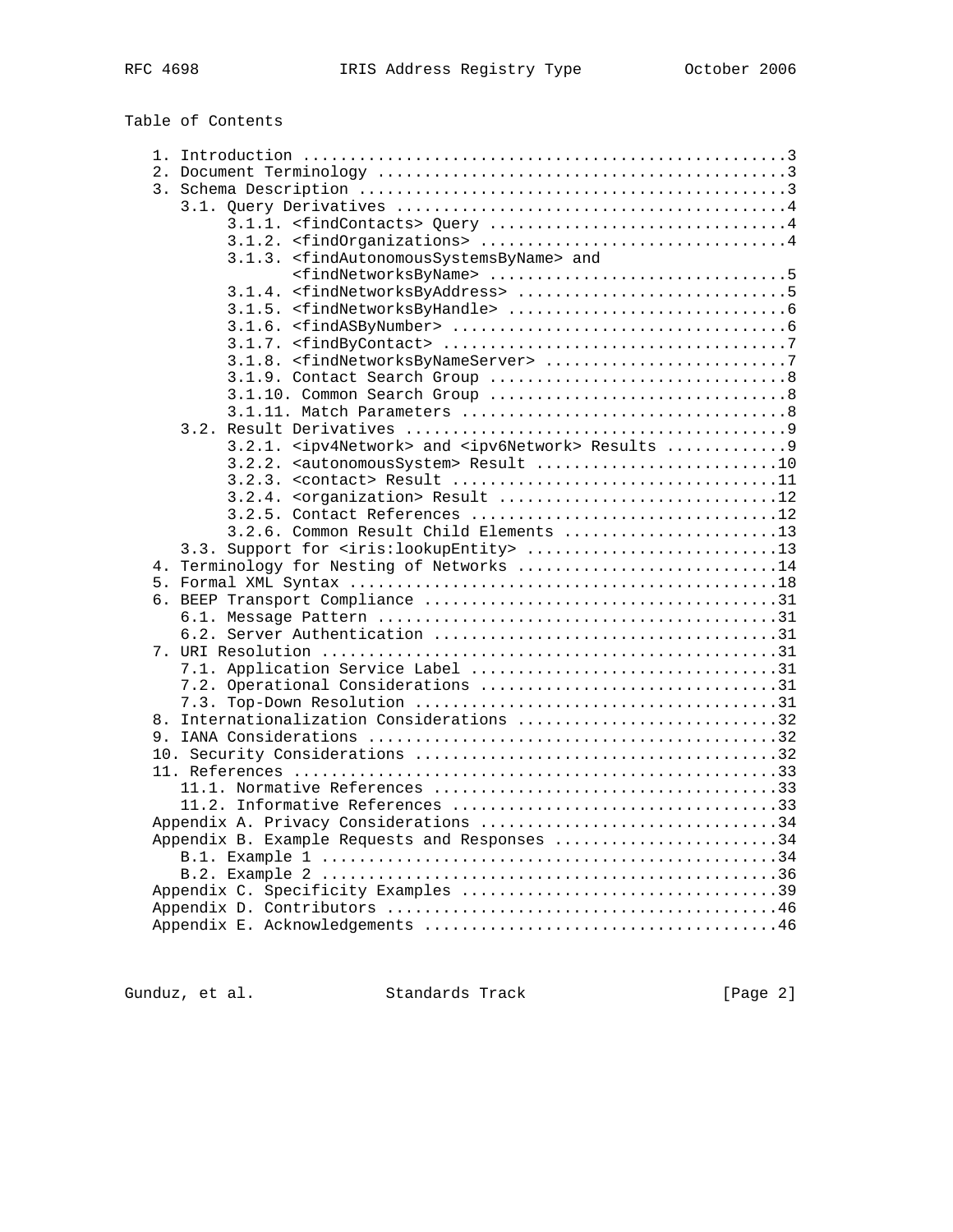- 
- 1. Introduction

An Internet address registry stores information about:

- o address ranges
- o autonomous system number ranges
- o associated contacts and organizations
- o name servers

 This information is interrelated, and Internet address registries store this information and the information's interrelationships in a manner befitting the needs of each Internet address registry and its constituents. This document specifies a method for accessing and retrieving this information in a common XML format.

 This document describes an IRIS namespace for Internet address registries using an XML Schema [8] derived from and using the IRIS [2] schema. This schema and registry type are provided to demonstrate the extensibility of the IRIS framework beyond the use of domains, a criteria defined in CRISP [4].

 The schema given is this document is specified using the Extensible Markup Language (XML) 1.0 as described in XML [5], XML Schema notation as described in XML\_SD [7] and XML\_SS [8], and XML Namespaces as described in XML\_NS [6].

 Examples of client/server XML exchanges with this registry type are available in Appendix B.

2. Document Terminology

 The key words "MUST", "MUST NOT", "REQUIRED", "SHALL", "SHALL NOT", "SHOULD", "SHOULD NOT", "RECOMMENDED", "MAY", and "OPTIONAL" in this document are to be interpreted as described in RFC 2119 [1].

3. Schema Description

 IRIS requires the derivation of both query and result elements by a registry schema. Descriptions for these follow.

 The descriptions contained within this section refer to XML elements and attributes and their relation to the exchange of data within the protocol. These descriptions also contain specifications outside the scope of the formal XML syntax. Therefore, this section will use terms defined by RFC 2119 [1] to describe the specification outside

Gunduz, et al. Standards Track [Page 3]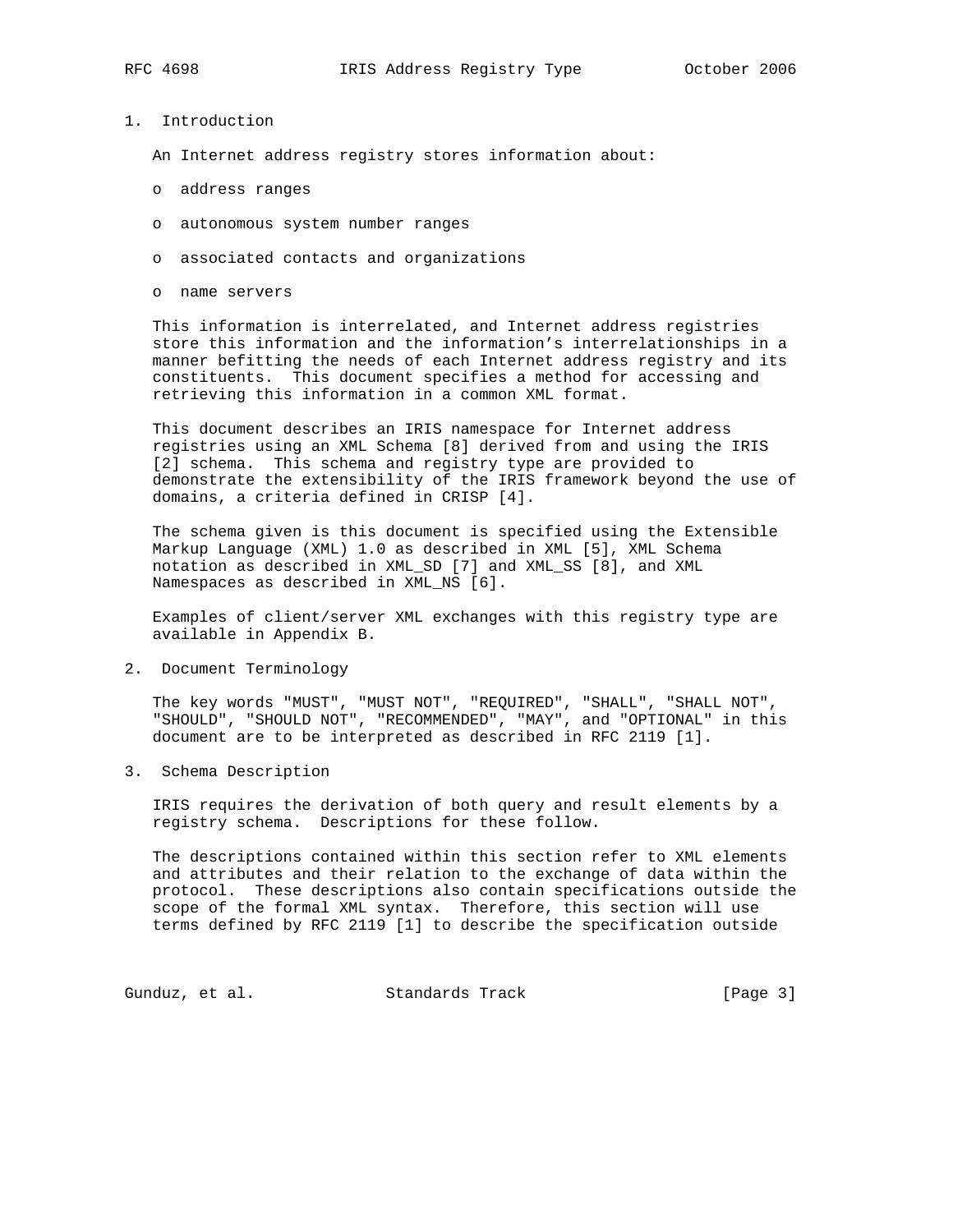the scope of the formal XML syntax. While reading this section, please reference Section 5 for needed details on the formal XML syntax.

## 3.1. Query Derivatives

### 3.1.1. <findContacts> Query

<findContacts> searches for contacts given search constraints.

 The allowable search fields are handled by one of the elements in the "contactSearchGroup" (see Section 3.1.9) or the element <organizationId>. The <organizationId> element constrains the query based on the organization ID (handle) associated with contacts. This element is an "exactMatchParameter" (see Section 3.1.11).

 This query also provides optional <language> elements containing language tags. Clients MAY use these elements to give a hint about the natural language(s) of the affected element. Servers MAY use this information in processing the query, such as tailoring normalization routines to aid in more effective searches.

 The client SHOULD pass the names unchanged to the server, and the implementation of the server decides if the search is case sensitive or not.

# 3.1.2. <findOrganizations>

 <findOrganizations> searches for organizations given search constraints.

 The allowable search fields are handled by one of the elements in the "commonSearchGroup" (see Section 3.1.10) or the element <organizationName>. This element is an "exactOrPartialMatchParameter" (see Section 3.1.11).

 This query also provides optional <language> elements containing language tags. Clients MAY use these elements to give a hint about the natural language(s) of the affected element. Servers MAY use this information in processing the query, such as tailoring normalization routines to aid in more effective searches.

 The client SHOULD pass the names unchanged to the server, and the implementation of the server decides if the search is case sensitive or not.

Gunduz, et al. Standards Track (Page 4)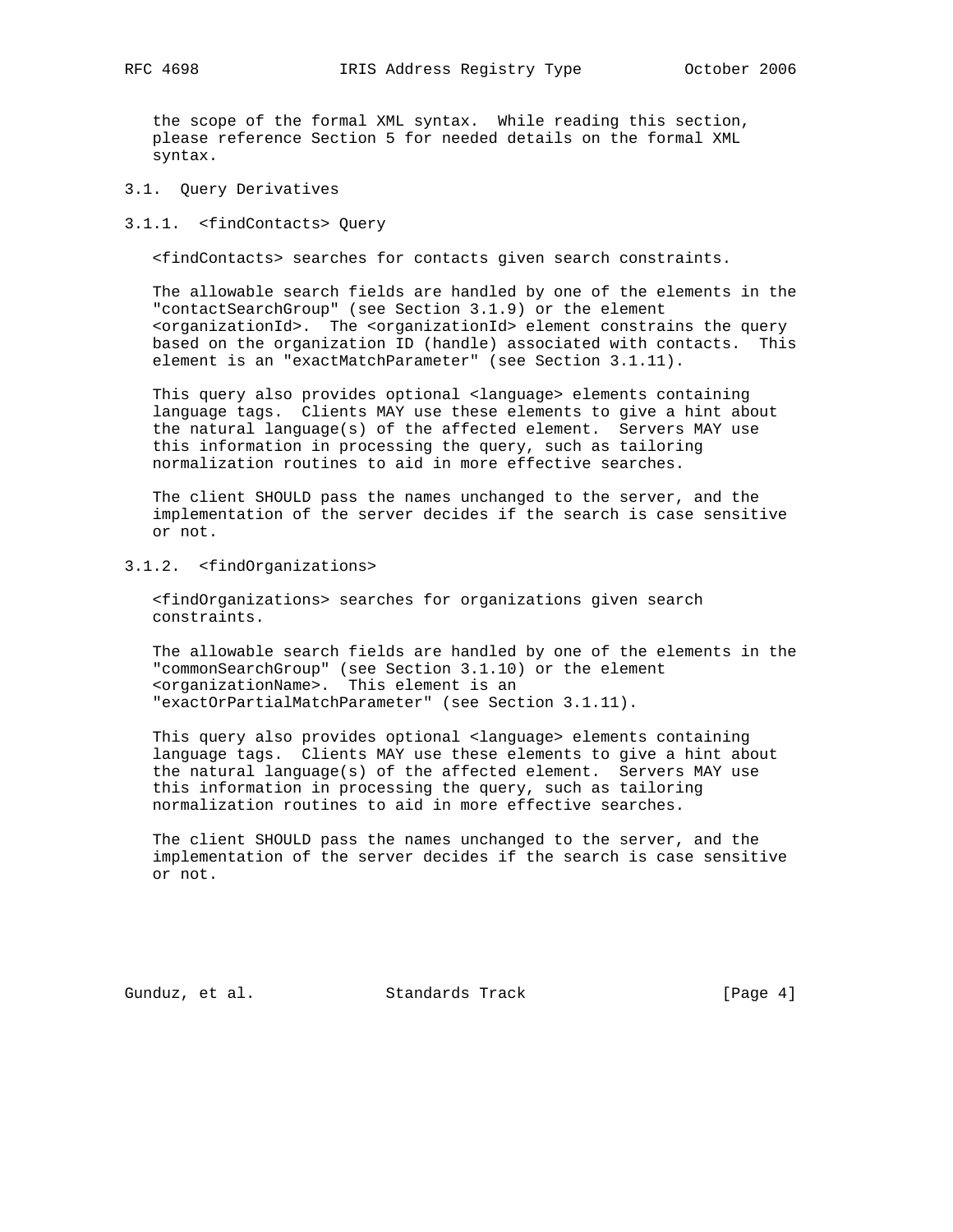## 3.1.3. <findAutonomousSystemsByName> and <findNetworksByName>

 The <findAutonomousSystemsByName> and <findNetworksByName> elements allow searches by name of autonomous systems and networks, respectively. Both have the same format.

 The child element <name> is an "exactOrPartialMatchParameter" (see Section 3.1.11).

 This query also provides optional <language> elements containing language tags. Clients MAY use these elements to give a hint about the natural language(s) of the affected element. Servers MAY use this information in processing the query, such as tailoring normalization routines to aid in more effective searches.

 The client SHOULD pass the names unchanged to the server, and the implementation of the server decides if the search is case sensitive or not.

## 3.1.4. <findNetworksByAddress>

 The <findNetworksByAddress> element is a query for a network given a related IP address or IP address range. It has the following child elements:

- o <ipv4Address> has a child <start> element containing the starting IPv4 address of the network and an optional child of <end> containing the ending IPv4 address of the network. Clients MUST convert any short-form notation to the fully-qualified notation.
- o <ipv6Address> same as <ipv4Address>, but the child addresses contain IPv6 addresses. Clients MUST convert any short-form notation to the fully-qualified notation.
- o <specificity> determines the network specificity for the search (see Section 4). Valid values are "exact-match", "all-less specific", "one-level-less-specific", "all-more-specific", and "one-level-more-specific". This element may have the optional attribute 'allowEquivalences'. When it is set to "true", the result set should include networks with equivalent starting and ending addresses. The default value for 'allowEquivalences' is "false".

 The results from this query MUST be either <ipv4Network> or <ipv6Network> results. More than one network result MAY be returned.

Gunduz, et al. Standards Track [Page 5]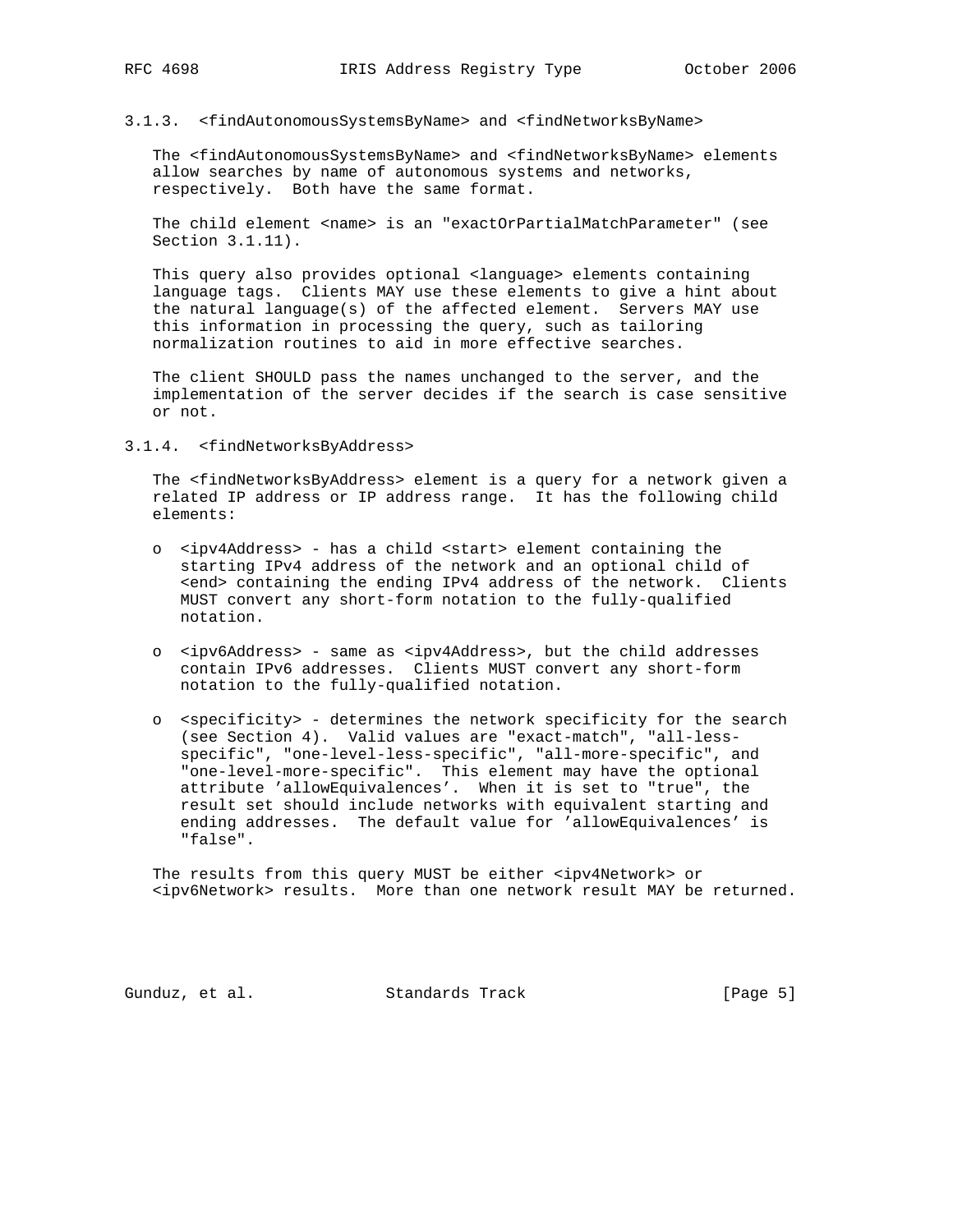## 3.1.5. <findNetworksByHandle>

 The <findNetworksByHandle> element is a query for a network given a the handle of a related network. It has the following child elements:

- o <networkHandle> specifies the network handle.
- o <specificity> determines the network specificity for the search (see Section 4). Valid values are "all-less-specifics", "one level-less-specifics", "all-more-specifics", and "one-level-more specifics".

 The results from this query MUST be either <ipv4Network> or <ipv6Network> results. More than one network result MAY be returned.

 This query could be used to discover the parentage relationships between networks that have the same starting and ending addresses.

 The client SHOULD pass handles unchanged to the server, and the implementation of the server decides if the search is case sensitive or not.

## 3.1.6. <findASByNumber>

 The <findASByNumber> element allows a search for autonomous systems given an autonomous system number (ASN) range. It has the following child elements:

- o <asNumberStart> specifies the start of the ASN range.
- o <asNumberEnd> specifies the end of the ASN range.
- o <specificity> determines the range specificity for the search (see Section 4). Valid values are "exact-match", "all-less specific", "one-level-less-specific", "all-more-specific", and "one-level-more-specific". This element may have the optional attribute 'allowEquivalences'. When it is set to "true", the result set should include ranges with equivalent starting and ending numbers. The default value for 'allowEquivalences' is "false".

The results from this query MUST be <autonomousSystem> results. More than one result MAY be returned.

Gunduz, et al. Standards Track (Page 6)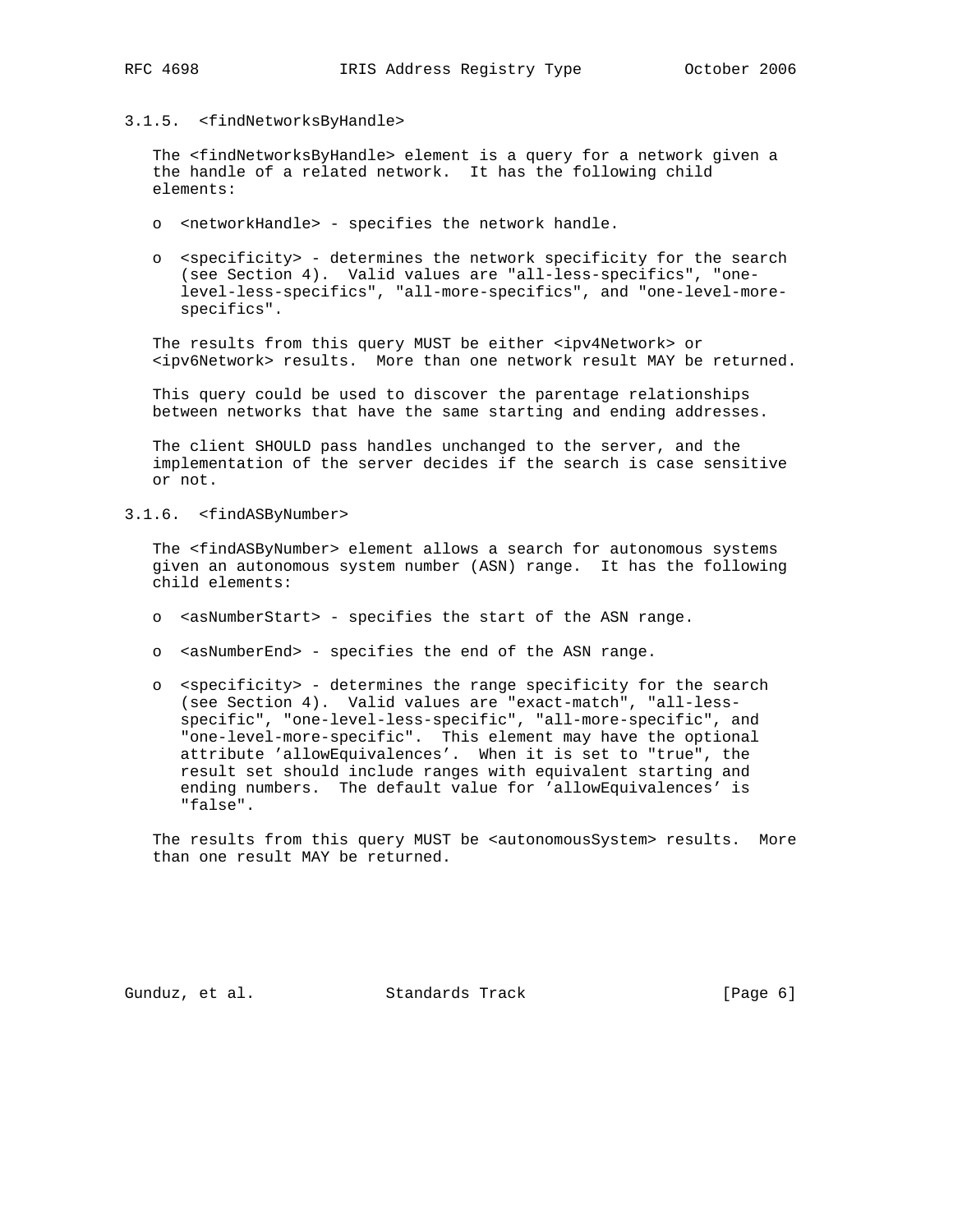# 3.1.7. <findByContact>

 The <findByContact> element allows a search for autonomous systems, IP networks, and organizations on fields associated with that entity's contact. The optional search element <returnedResultType> MUST restrict the results to autonomous systems, IPv4 networks, IPv6 networks, or organizations using the values 'returnASs', 'returnIPv4Networks', 'returnIPv6Networks', and 'returnOrganizations', respectively.

 The allowable search fields are handled with either the <contactHandle> element or one of the elements in the "contactSearchGroup" (see Section 3.1.9). The <contactHandle> element allows for the entities to be selected based on the contact having the specified contact handle, and it is an "exactMatchParameter" type (see Section 3.1.11). The client SHOULD pass these search fields unchanged to the server, and the implementation of the server decides if the search is case sensitive or not.

The query MAY also be constrained further using the optional <role> element. The contents of this element signify the role the contact has with the entity. The allowable values for this element are "adminContact", "nocContact", "techContact", "abuseContact", and "otherContact".

 This query also provides optional <language> elements containing language tags. Clients MAY use these elements to give a hint about the natural language(s) of the affected element. Servers MAY use this information in processing the query, such as tailoring normalization routines to aid in more effective searches.

The results from this query MUST be <ipv4Network> results, <ipv6Network> results, <autonomousSystem> results, or <organization> results. More than one result MAY be returned, and the results MAY be of mixed types.

### 3.1.8. <findNetworksByNameServer>

 The <findNetworksByNameServer> element allows a search for IP networks based on their associated name servers. The <nameServer> element contains the fully qualified domain name of the name server. The optional search element <returnedResultType> MUST restrict the results to IPv4 networks or IPv6 networks using the values 'returnIPv4Networks' and 'returnIPv6Networks', respectively.

Gunduz, et al. Standards Track [Page 7]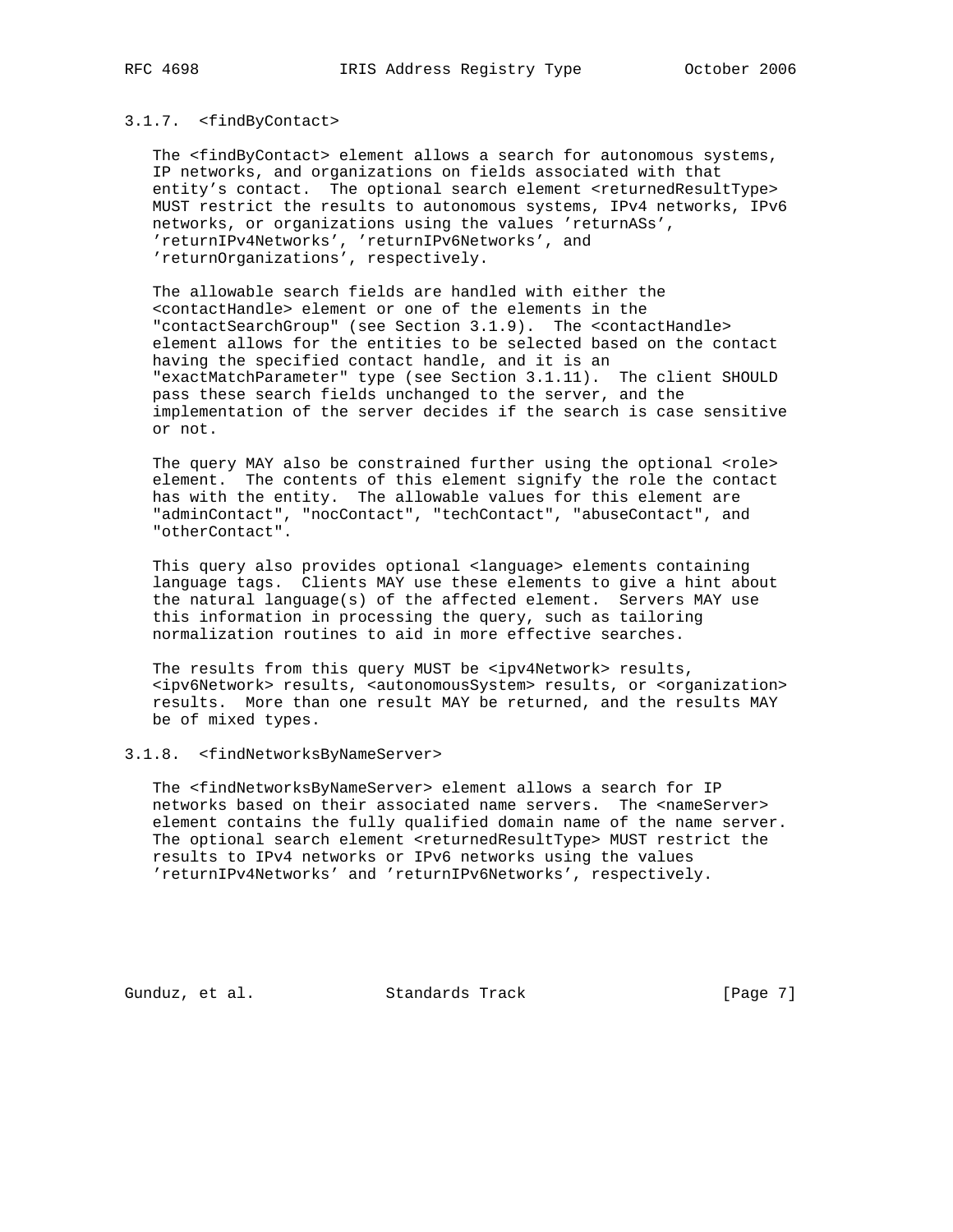The results from this query MUST be <ipv4Network> or <ipv6Network> results. More than one result MAY be returned, and the results MAY be of mixed types.

3.1.9. Contact Search Group

 Some of the queries above have similar query constraints for searching on contacts. This section describes those common parameters.

 <commonName> allows the query to be constrained based on the common name of the contact. This constraint is an "exactOrPartialMatchParameter" (see Section 3.1.11).

This group also contains all the members of the "commonSearchGroup" (see Section 3.1.10).

3.1.10. Common Search Group

 Some of the queries above have similar query constraints for searching on contacts. This section describes those common parameters.

 <eMail> constrains the query based on the e-mail address of the contact. This constraint is a "domainResource" type (see Section 3.1.11).

The <city>, <region>, <country>, and <postalCode> elements restrict the scope of the query based on the city, region, country, or postal code of the contact, respectively. These constraints are all "exactMatchParameter" types (see Section 3.1.11). The contents of <country> MUST be compliant with ISO 3166 [9] two-character country codes.

## 3.1.11. Match Parameters

 Some of the queries above have constraints that match strings using matching parameters. This section describes those matching parameters.

 Elements of type "exactMatchParameter" will have one child element of <exactMatch>. The contents of this child element are to match exactly in the use of the constraint.

 Elements of type "partialMatchParameter" will have either a <beginsWith> child element with an optional <endsWith> child element or an <endsWith> child element. The content of the <br/> <br/>kopensWith>

Gunduz, et al. Standards Track (Page 8)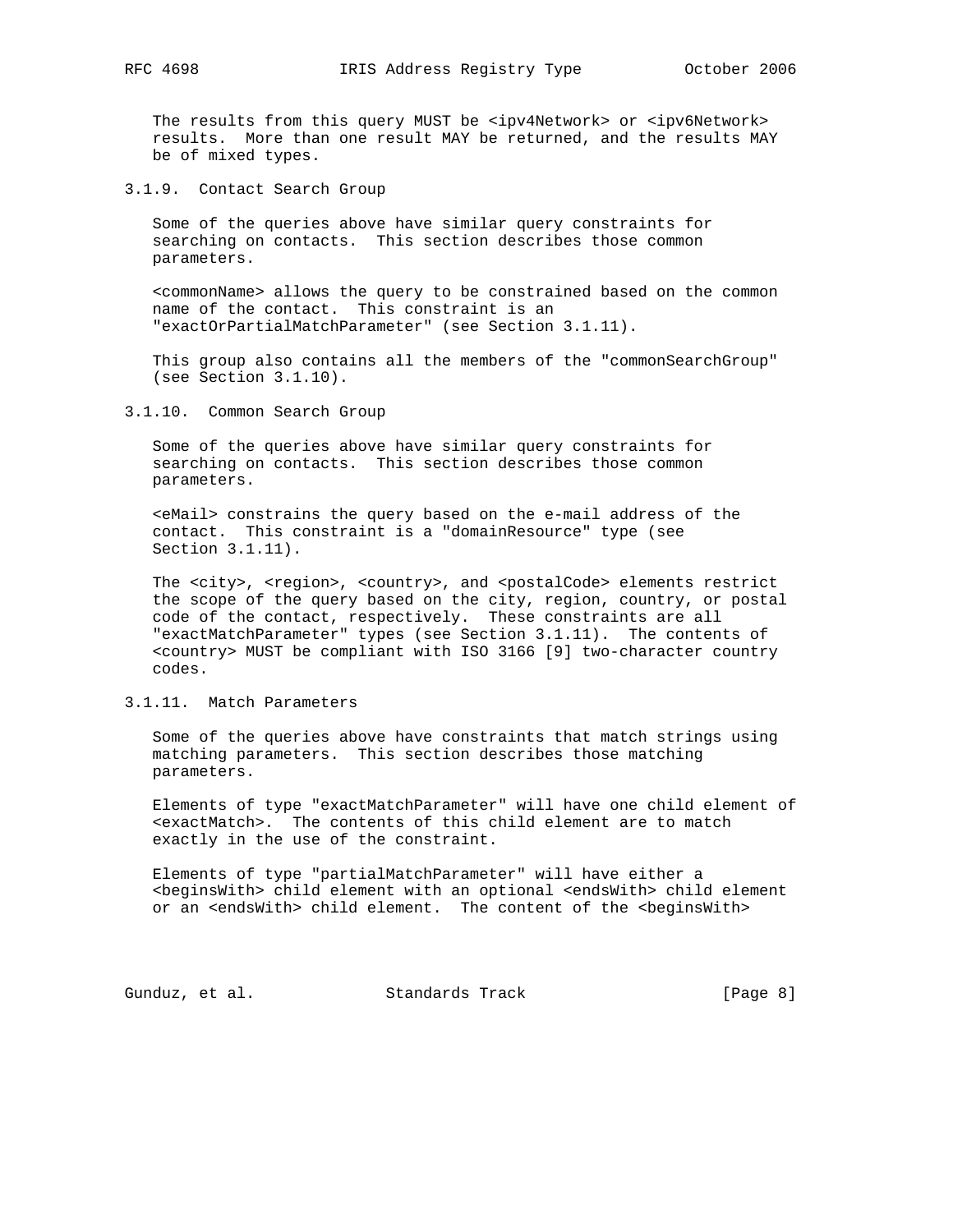element specifies the beginning character sequence for the constraint. The content of the <endsWith> element specifies the ending character sequence for the constraint.

 Elements of type "exactOrPartialMatchParameter" can have either the child element allowed with the "exactMatchParameter" type or the child elements allowed with the "partialMatchParameter" type.

 Elements of type "domainResource" can have either the child element allowed with the "exactMatchParameter" type or a child element of <inDomain>. This parameter type is meant to match email, SIP, Extensible Messaging and Presence Protocol (XMPP), and other types of "user@domain" addresses. When this parameter is specified with the <exactMatch> child element, the constraint is based on the whole email address. When this parameter is specified with the <inDomain> child element, the constraint is based on any email address within the domain given. The <inDomain> MUST only contain a valid domain name (i.e., no '@' symbol), and the matching SHOULD take place only on the domain given (i.e., no partial matches with respect to substrings or parent domains).

- 3.2. Result Derivatives
- 3.2.1. <ipv4Network> and <ipv6Network> Results

 The <ipv4Network> and <ipv6Network> share a common definition of 'ipNetworkType'. It has the following child elements:

- o <networkHandle> contains the registry-unique assigned handle for this network.
- o <name> contains a human-friendly name for the network.
- o <startAddress> contains the first IP address of the network.
- o <endAddress> contains the last IP address of the network.
- o <networkType> contains a string denoting the type of network.
- o <networkTypeInfo> is an entity reference to a definition of the values explained in a plain natural language. The referent MUST be a <simpleEntity> as defined by [2].
- o <nameServer> contains the domain name of a nameserver responsible for reverse-DNS mapping for this network.

Gunduz, et al. Standards Track (Page 9)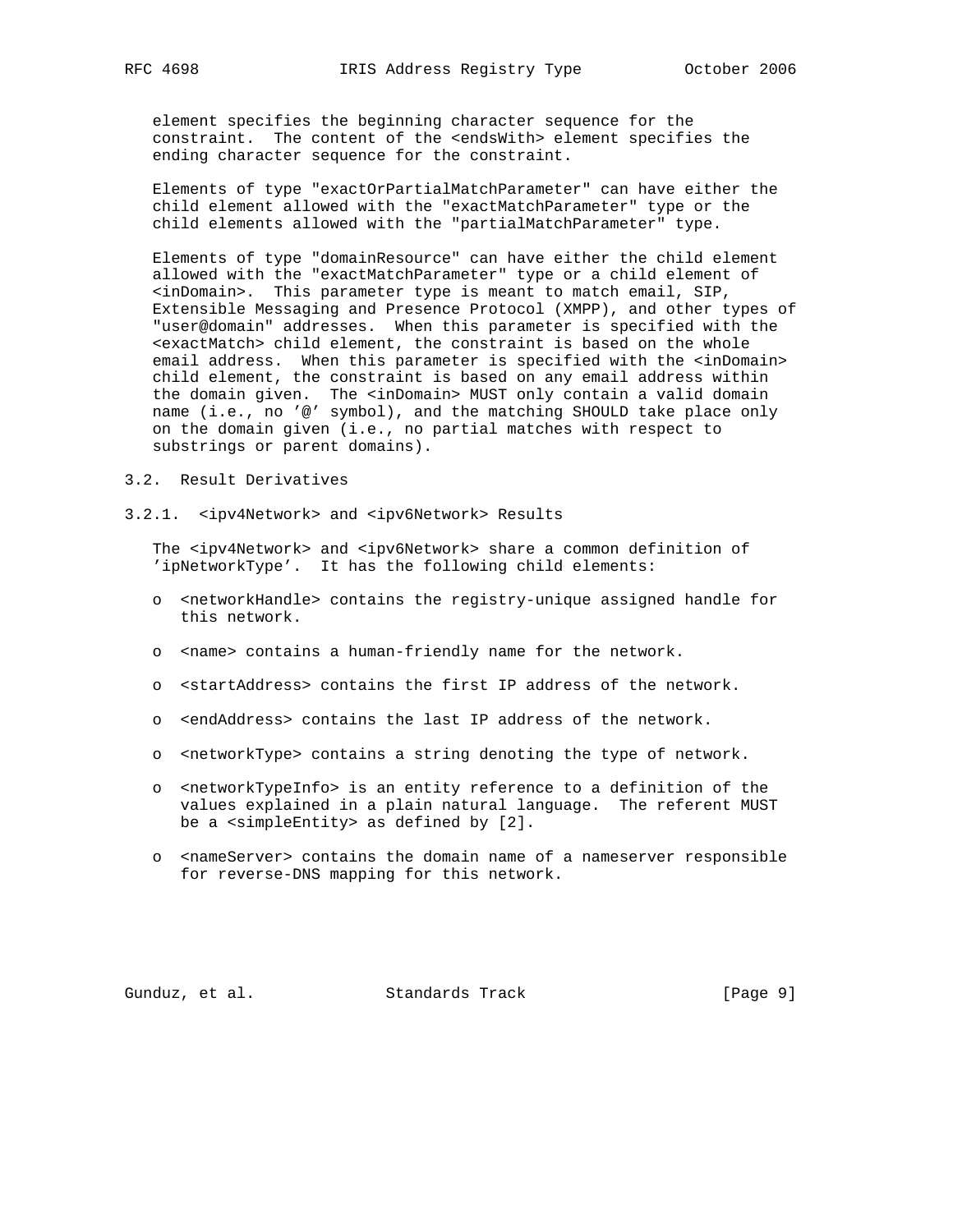- o <organization> contains an entity reference to the organization assigned this network. The referent MUST be an <organization> (Section 3.2.4) result.
- o One of the following:
	- \* <parent> contains an entity reference to the parent network of this network. The referent MUST be an <ipv4Network> (Section 3.2.1) result if this reference is a child of <ipv4Network>. The referent MUST be an <ipv6Network> (Section 3.2.1) result if this reference is a child of <ipv6Network>.
	- \* <noParent> signifies that this network has no parent network.
- o Contact references (see Section 3.2.5).
- o Common child elements (see Section 3.2.6).
- 3.2.2. <autonomousSystem> Result

 The <autonomousSystem> element represents an assigned or allocated autonomous system number range. It has the following children:

- o <asHandle> contains a registry-unique assigned handle for this autonomous system number range.
- o <asNumberStart> contains an integer indicating the starting number for the autonomous system number range.
- o <asNumberEnd> contains an integer indicating the ending number for the autonomous system number range.
- o <name> contains a human-readable name for this autonomous system.
- o <organization> contains an entity reference to the organization assigned or allocated this autonomous system number range. The referent MUST be an <organization> (Section 3.2.4) result.
- o One of the following:
	- \* <parent> contains an entity reference to the parent autonomous system of this autonomous system. The referent MUST be an <autonomousSystem> (Section 3.2.2) result.
	- \* <noParent> signifies that this autonomous system has no parent autonomous system.

Gunduz, et al. Standards Track [Page 10]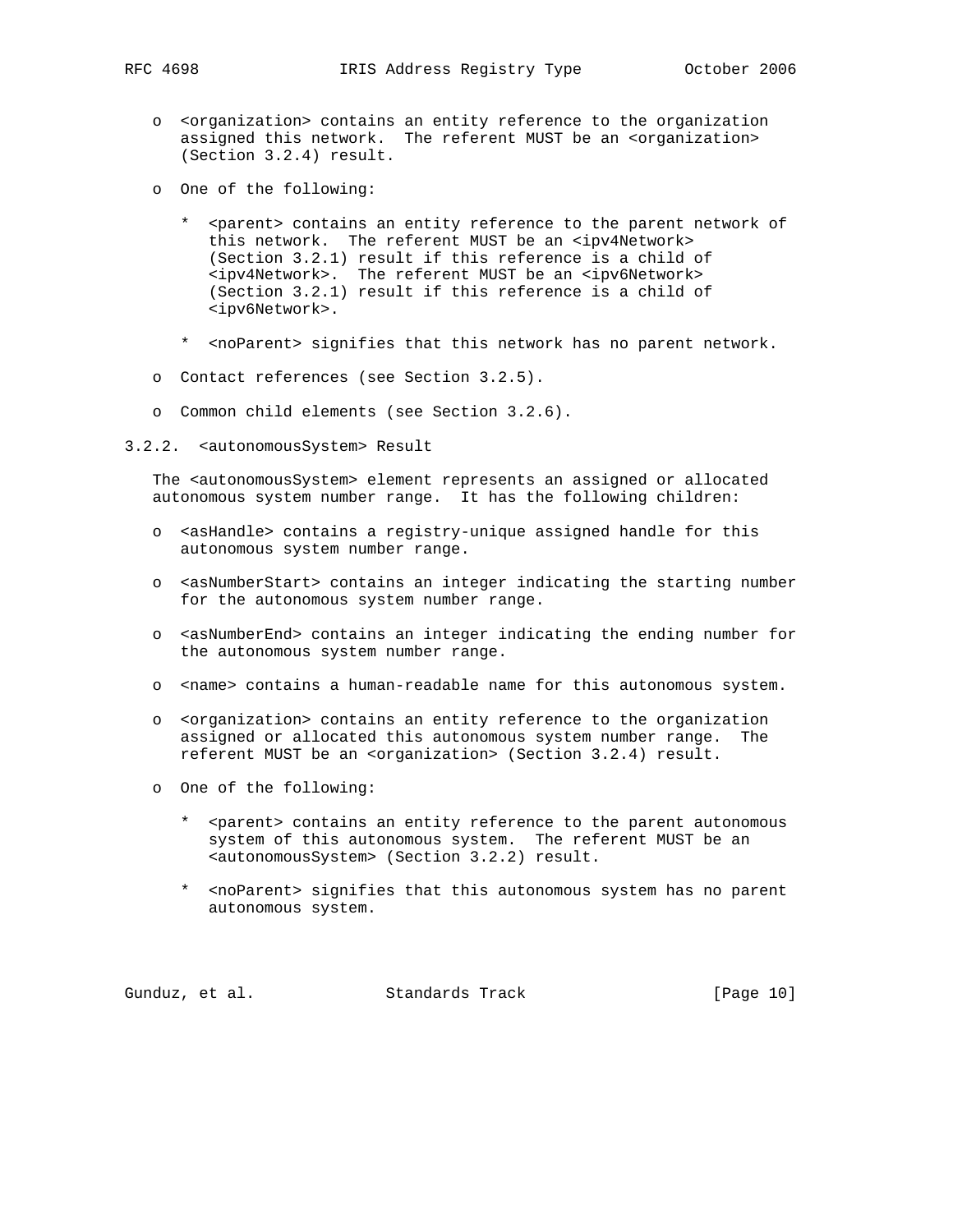- - o Contact references (see Section 3.2.5).
	- o Common child elements (see Section 3.2.6).
- 3.2.3. <contact> Result

 The <contact> element represents the registration of a point of contact. It has the following child elements:

- o <contactHandle> contains the registry-unique assigned handle for this contact.
- o <commonName> specifies the name of the contact.
- o <eMail> contains the email address for this contact.
- o <sip> contains the sip address for this contact.
- o <organization> contains an entity reference to the organization associated with this contact. The referent MUST be an <organization> (Section 3.2.4) result.
- o <postalAddress> contains information for reaching the contact via postal mail. It is composed of the following child elements:
	- \* <address> contains the address for this contact.
	- \* <city> contains the city where this contact is located.
	- \* <region> contains the national region where this contact is located.
	- \* <postalCode> contains the postal code where this contact is located.
	- \* <country> contains the country code where this contact is located. This MUST be compliant with ISO 3166 [9] two-character country codes.
- o <phone> contains child elements describing the phone number of the contact. The child elements are <number>, <extension>, and <type>.
- o Common child elements (see Section 3.2.6).

Gunduz, et al. Standards Track [Page 11]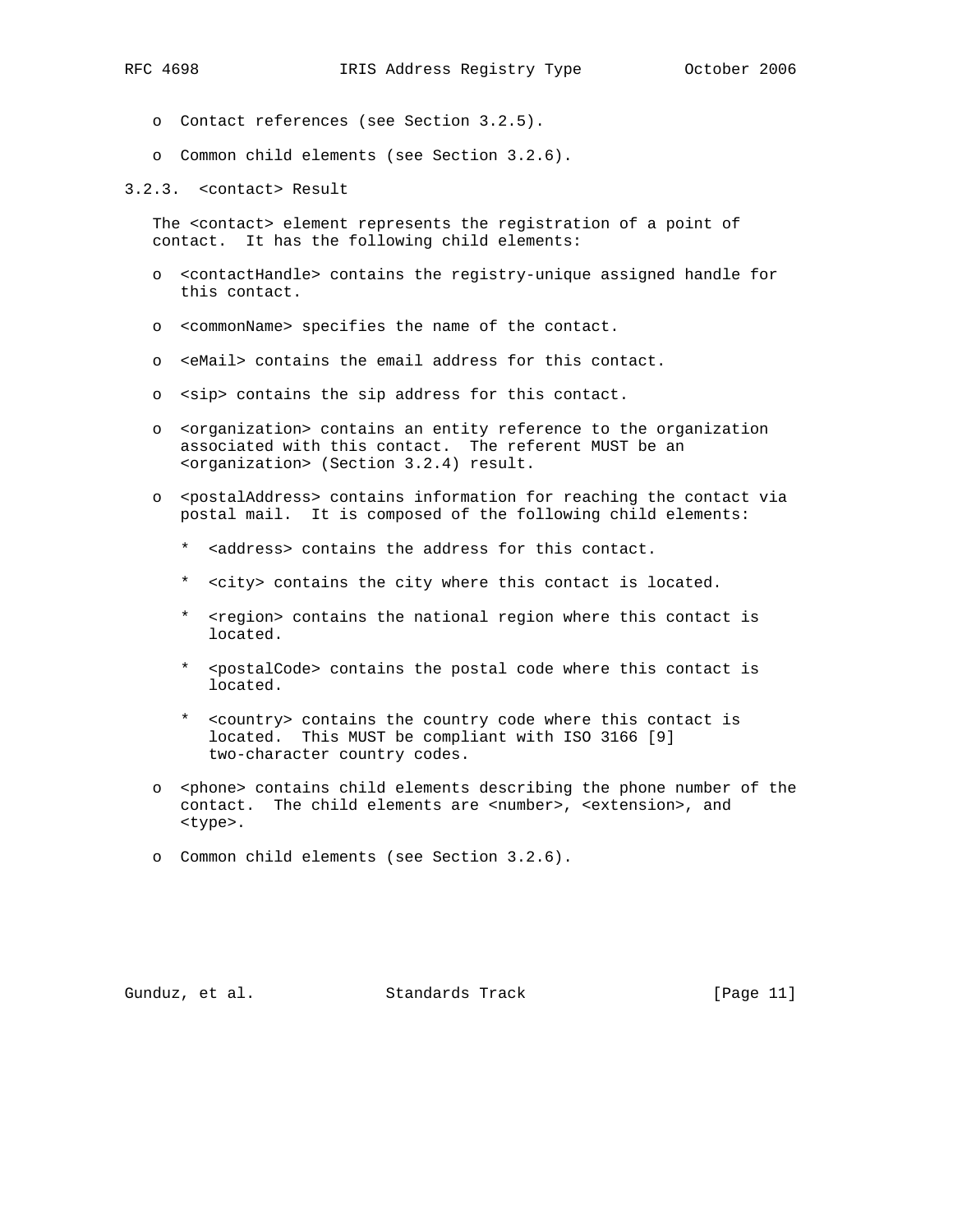## 3.2.4. <organization> Result

 The <organization> element represents an organization. It has the following child elements:

- o <name> contains the name of the organization.
- o <id> contains a registry-unique identifier for this organization.
- o <eMail> contains the email address for this organization.
- o <postalAddress> contains a information for reaching the organization via postal mail. It is composed of the following child elements:
	- \* <address> contains the address for this organization.
	- \* <city> contains the city where this organization is located.
	- \* <region> contains the national region where this organization is located.
	- \* <postalCode> contains the postal code where this organization is located.
	- \* <country> contains the country code where this organization is located. This MUST be compliant with ISO 3166 [9] two-character country codes.
- o <phone> contains child elements describing the phone number of the contact. The child elements are <number>, <extension>, and <type>.
- o Contact references (see Section 3.2.5).
- o Common child elements (see Section 3.2.6).

## 3.2.5. Contact References

 The registry schema defined in Section 5 normalizes out a group of elements used to reference contacts. This group is used by many of the result types for this registry. The group has the following elements, each of which may appear as many times as needed. The referent of each MUST be <contact> (Section 3.2.3) results.

- o <adminContact>
- o <techContact>

Gunduz, et al. Standards Track [Page 12]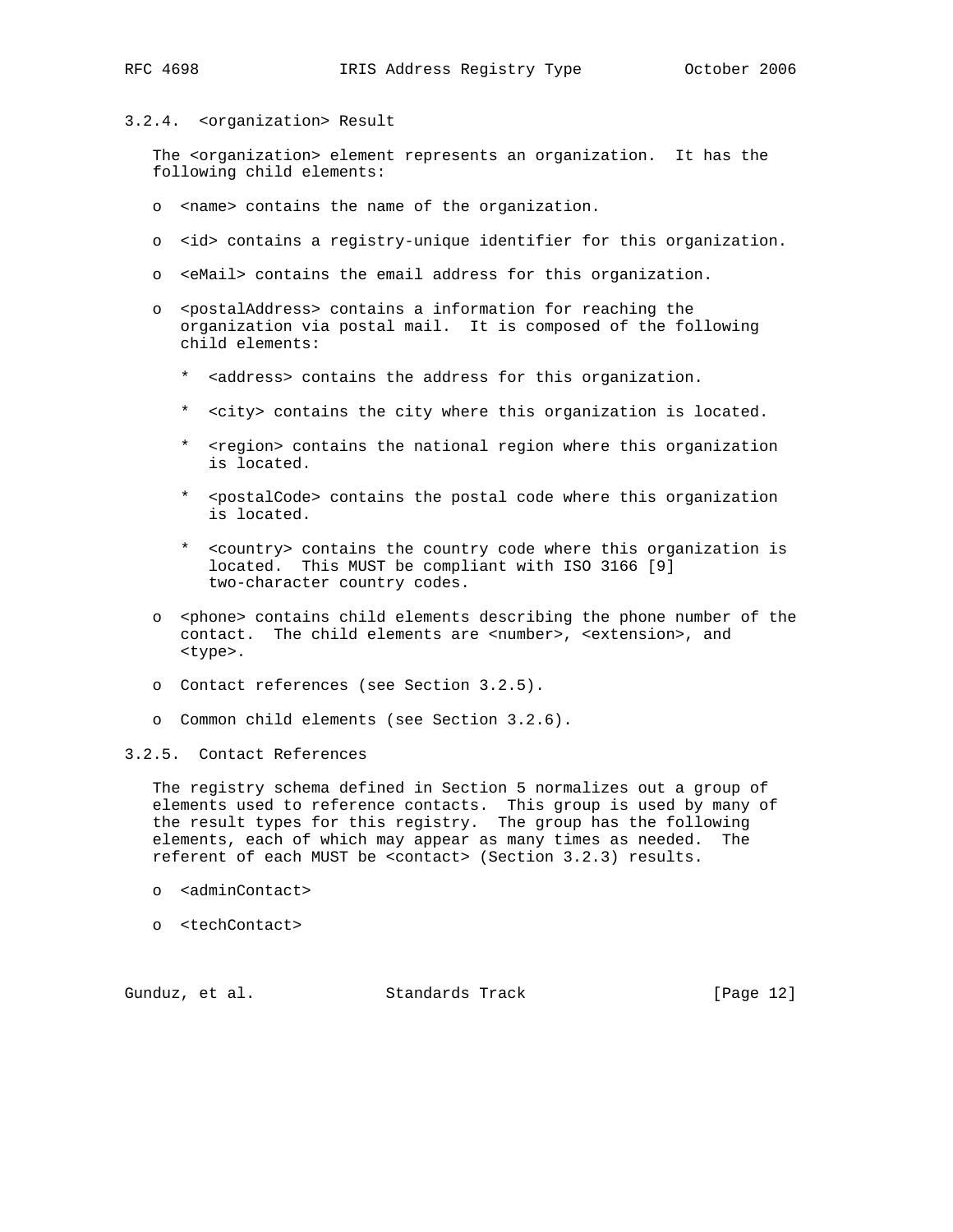- - o <nocContact>
	- o <abuseContact>
	- o <otherContact>
- 3.2.6. Common Result Child Elements

 The registry schema defined in Section 5 normalizes out a group of common elements that are used most among the result types. The group has the following elements:

- o <numberResourceRegistry> contains an entity reference to the number resource registry of record. The referent MUST be an <organization> (Section 3.2.4) result.
- o <registrationDate> contains the date of first registration.
- o <lastUpdatedDate> contains the date when the registration was last updated.
- o The <iris:seeAlso> element contains an entity reference specifying an entity that is indirectly associated with this result object. This element can be used for comments and remarks.
- 3.3. Support for <iris:lookupEntity>

 The following types of entity classes are recognized by the <lookupEntity> query of IRIS for this registry:

- o ipv4-handle a registry-unique identifier specifying an IPv4 network. Queries with these names will yield a <ipv4Network> result.
- o ipv6-handle a registry-unique identifier specifying an IPv6 network. Queries with these names will yield a <ipv6Network> result.
- o as-handle a registry-unique identifier specifying an autonomous system. It yields a result of <autonomousSystem>.
- o contact-handle a registry-unique identifier of a contact. Yields a result of <contact>.
- o organization-id a registry-unique identifier of an organization. Yields a result of <organization>.
- o The entity names of these entity classes are case insensitive.

| Gunduz, et al. |  | Standards Track | [Page 13] |  |
|----------------|--|-----------------|-----------|--|
|----------------|--|-----------------|-----------|--|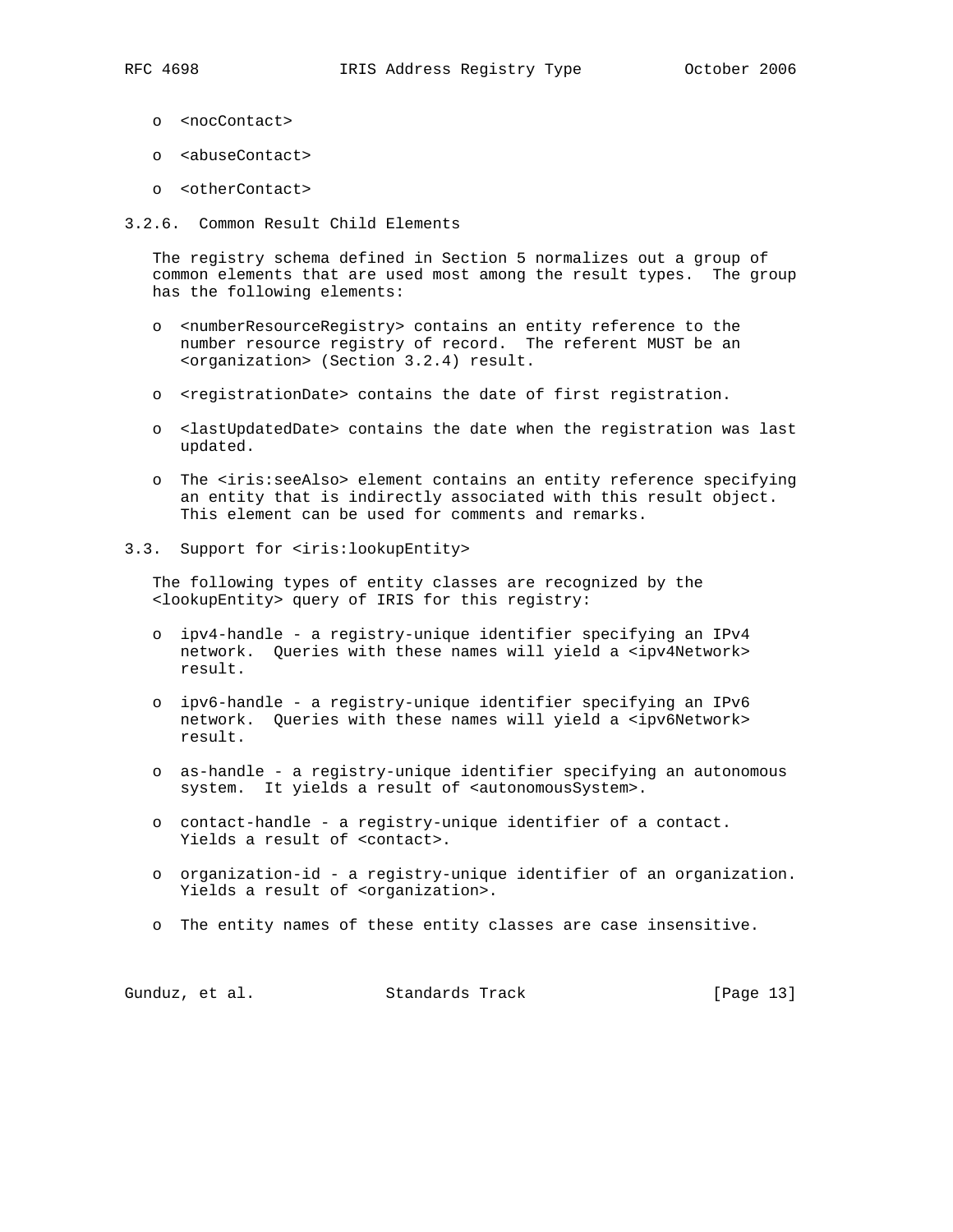- 
- 4. Terminology for Nesting of Networks

 The following terms are defined for describing the nesting of IP networks.

- o More specific: Given two networks, A and B, A is more specific than B if network B includes all space of network A, and if network B is larger than network A.
- o Less specific: Opposite of more specific. The network B is less specific than network A if network A's space is completely included in network B and if network A is smaller than network B.
- o Most specific: Given a set of networks, the network or networks that are more specific than zero or more specific of the other networks in the set, and that are not less specific of any of the networks in the set.
- o Least specific: Given a set of networks, the network or networks that are not more specific to any of the other networks in the set.

Examples:

```
 +-------------------------------------------------------+
 | |
 Given the networks A, B, C, and D as follows:
 | |
    | A |---------------------------------| |
| B |---------------| |
| C |--------| | |
 | D |-------| |
 | |
 | |
  Network A is less specific than B, C, and D.
  Network B is more specific than A.
  Among these four networks, A is the least specific,
   and C and D are the most specific.
 | |
  +-------------------------------------------------------+
```
Figure 1: Nesting Example 1

Gunduz, et al. Standards Track [Page 14]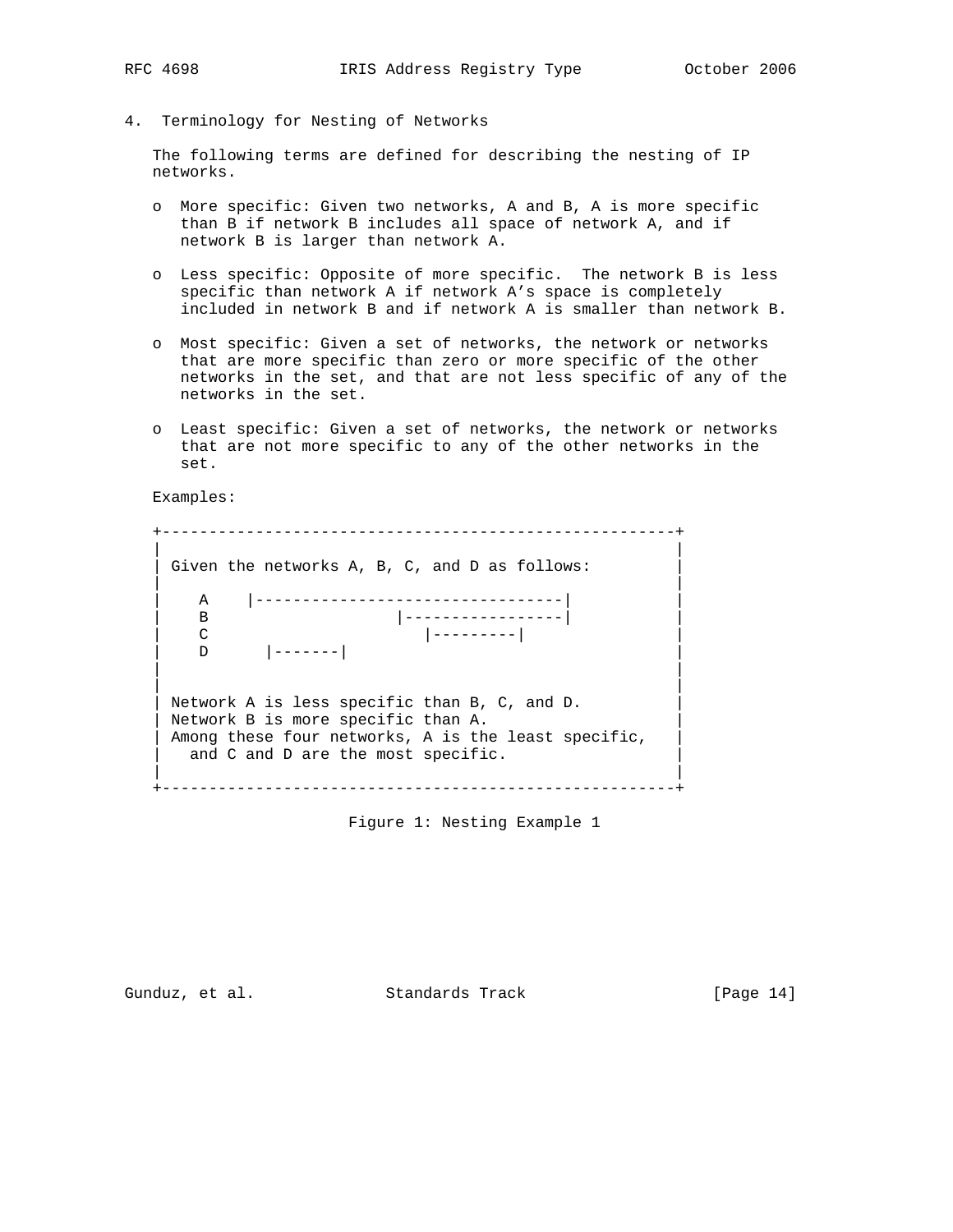```
 +-------------------------------------------------------+
 | |
  Given networks E, F, and G:
 | |
 | E |----------| |
| F |-------------| | |
\begin{vmatrix} 1 & 0 & -1 \\ 0 & -1 & 0 \\ 0 & 0 & 0 \end{vmatrix} | |
  Networks E and F are least specific networks.
  Networks F and G are most specific networks.
 | |
   +-------------------------------------------------------+
```
Figure 2: Nesting Example 2

 The following definitions assume that there are no overlapping networks in the database. A network overlaps with another one when they encompass each other's space partially. Examples:

 A |---------------------| B |----------------------------|

Figure 3: Nesting Example 3

 Here, networks A and B are overlapping networks because network A encompasses network B's space partially, and network B encompasses network A's space partially.

Figure 4: Nesting Example 4

 Here, networks C and D are NOT overlapping networks because even if network D encompasses a part of network C's space, network C does not encompass network D's space partially (it encompasses network D completely).

 The address directory can contain more than one network with the same range. They are said to be exact match networks.

 The parent/child relationship in the internet address directory is unidirectional. That is, there might also be parent/child relationship with exact match networks, but a network cannot be a parent and a child of its exact match network at the same time.

Gunduz, et al. Standards Track [Page 15]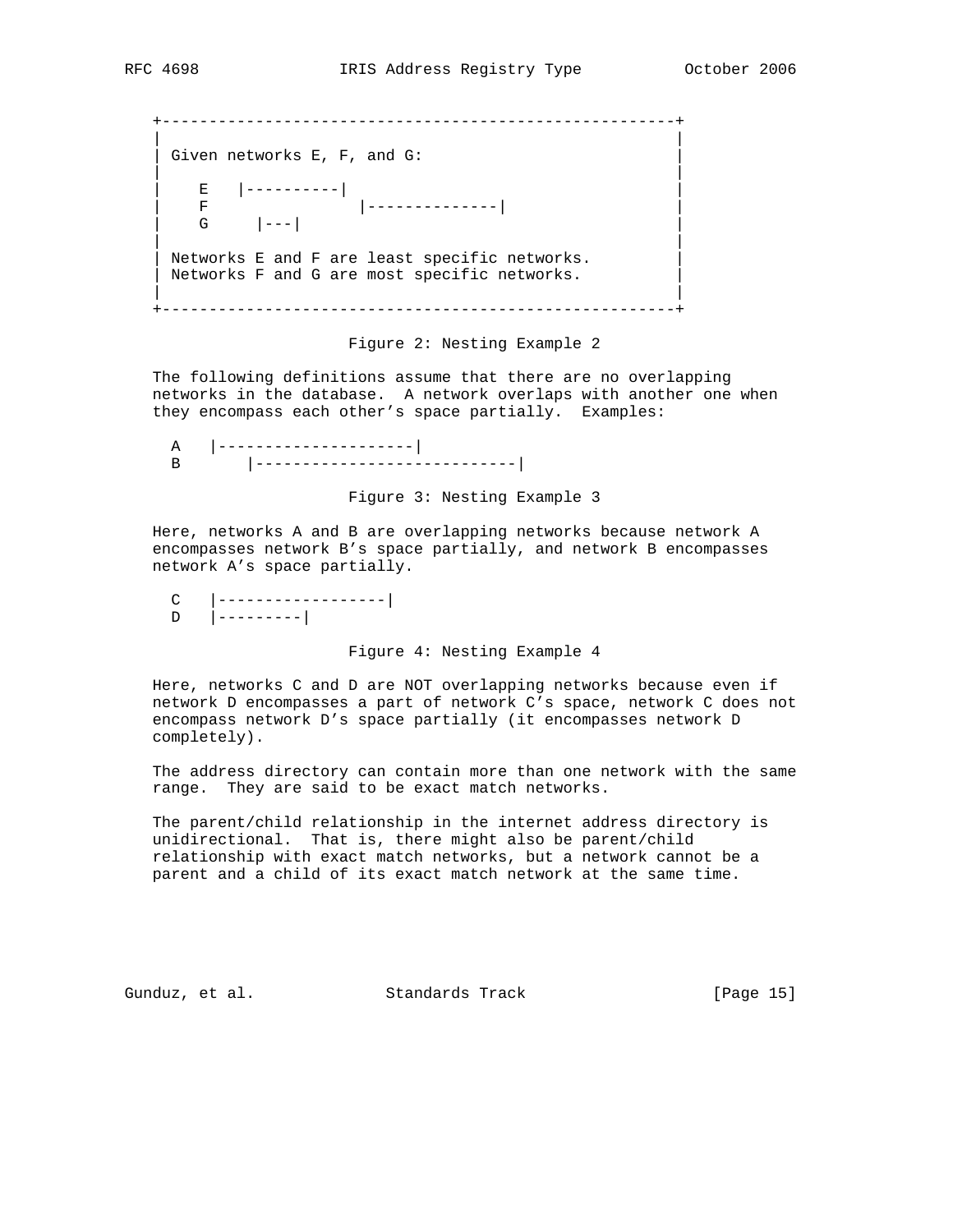The following are nested matching searches:

 (1) all less specifics search: Given a range, find all the networks that contain that range (i.e., all less specifics and exact matches). These networks are the networks that fulfill the following condition:

(start(network) <= start(search)) AND (end(network) >= end(search))

 (2) one-level less specifics search: Given a range, find only the most specific network that contains that range (could be multiple networks, but usually single). This is the set of networks from (1), with the provision that no network in the return set is contained by any other network in the set. If there are exact match networks in the set from (1), they both must appear in the result set. The result set may contain a network that is exact match to the query range, if the search allows exact matches.

 A |-------------------------------| B |---------------------------| C |-------| Query |- - - - - - - - - -|

Figure 5: Nesting Example 5

In the above case, the query must return B.

| Query $ - - -$ |
|----------------|

## Figure 6: Nesting Example 6

 Here, the query must return B and C (they are exact matches of each other).

 A |-------------------------------| B |---------------------------| C |---------------------------| D |-------| Query |- - - -|

Figure 7: Nesting Example 7

Gunduz, et al. Standards Track [Page 16]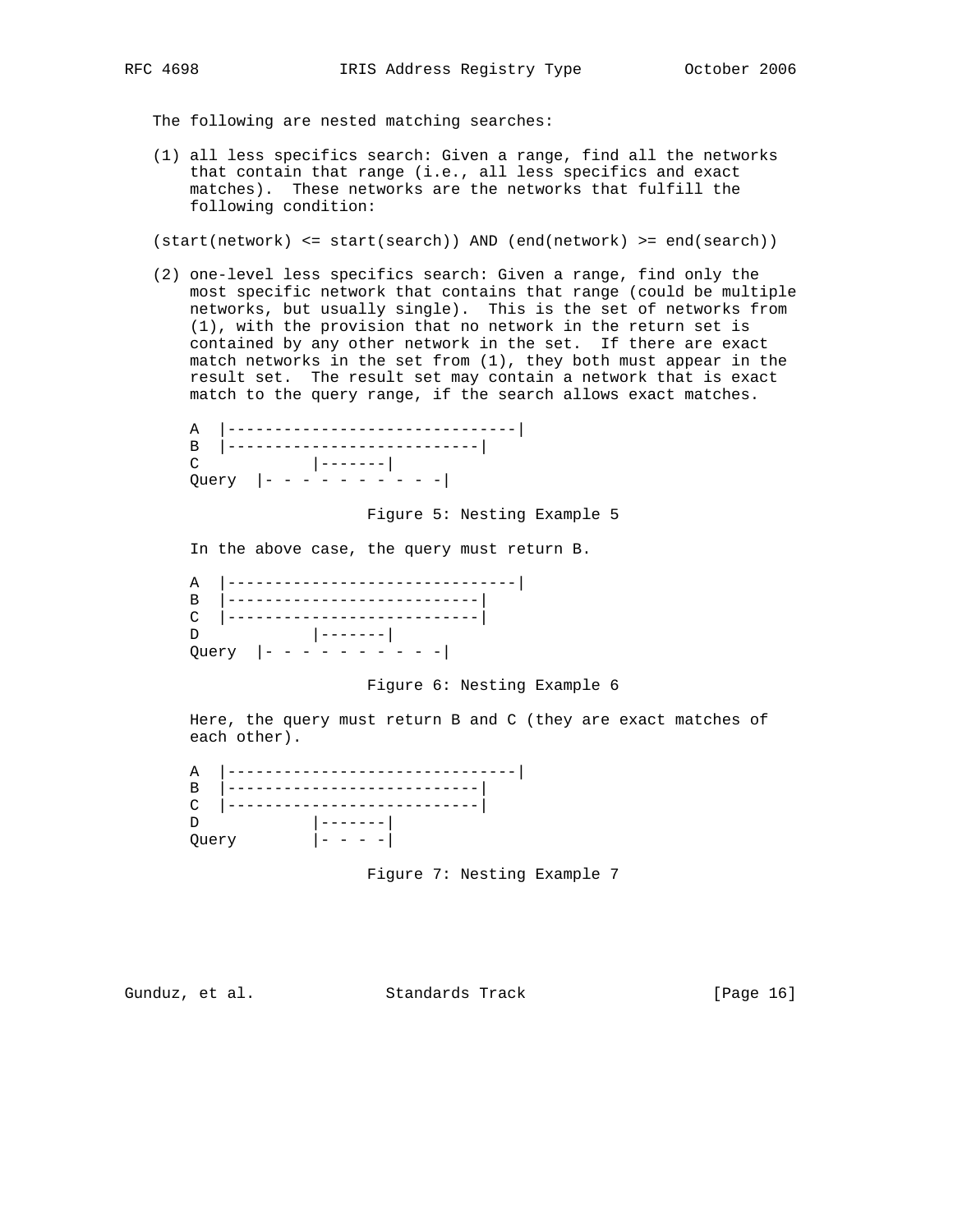Here, the query must return B and C (they are exact matches of each other). D must not be in the result set, as it is exact match to the query if the search specifies that exact matches of query range should not appear in the result set.

 In Figure 7, if the search specifies that exact matches to the query range are allowed in the result set, then only D must be returned.

 (3) all more specifics search: Given a range, find all the networks that are fully within that range. The search contains a flag that specifies if an exact match to the query range should appear in the result set or not. Thus, the result set may or may not contain the exact match to the query range, as instructed by the search.

(start(network) >= start(search)) AND (end(network) <= end(search))

 (4) one-level more specifics search: Given a range, find only the least specific networks that are fully within that range. This is the set of networks from (3), with the provision that no network in the return set contains any other network in the return set.

|              | Query $ - - - - - - - - - - - - - - -$ |  |
|--------------|----------------------------------------|--|
| $\mathbf{A}$ | ___________________                    |  |
|              |                                        |  |
|              | ----------                             |  |
|              |                                        |  |

## Figure 8: Nesting Example 8

 (5) exact match search: Given a range, find the networks that begin and end on the same IP addresses as the range. That is, the networks that fulfill the following condition:

(start(network) = start(search)) AND (end(network) = end(search))

 (6) Given a range, find the exact match network if it exists, and if it does not, perform the (2) search.

The following are parent-child relationship searches:

 (7) Given a network handle, find the network that is the direct (one level up) parent of the network with the given handle.

Gunduz, et al. Standards Track [Page 17]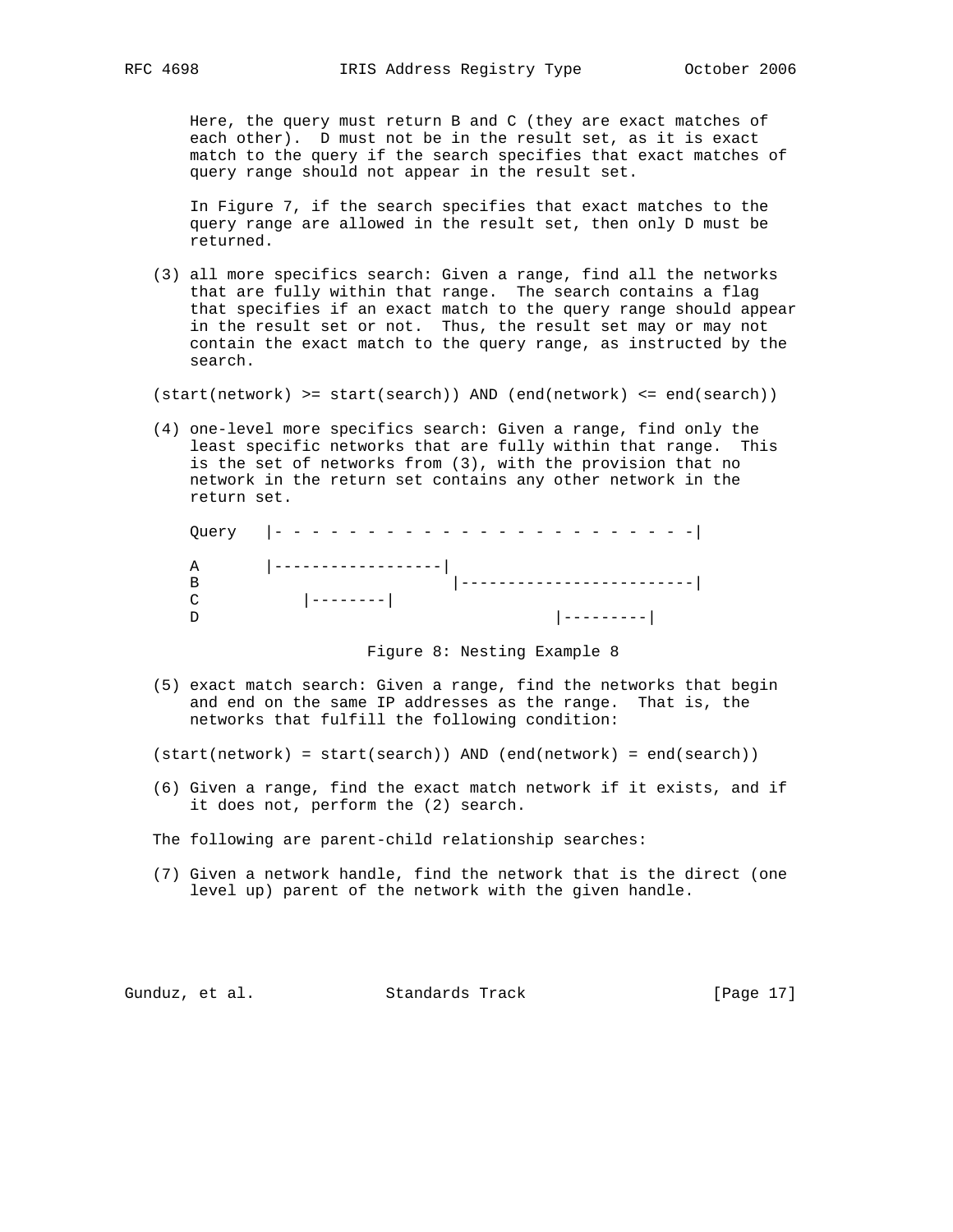- (8) Given a network handle, find the network or networks that are direct (one level down) children of the network with the handle given.
- 5. Formal XML Syntax

 This IP address registry is specified in the XML Schema notation. The formal syntax presented here is a complete schema representation suitable for automated validation of an XML instance when combined with the formal schema syntax of IRIS.

```
 <?xml version="1.0"?>
   <schema xmlns="http://www.w3.org/2001/XMLSchema"
    xmlns:areg="urn:ietf:params:xml:ns:areg1"
    xmlns:iris="urn:ietf:params:xml:ns:iris1"
    targetNamespace="urn:ietf:params:xml:ns:areg1"
    elementFormDefault="qualified" >
     <import namespace="urn:ietf:params:xml:ns:iris1" />
     <annotation>
      <documentation> IP address registry schema derived from IRIS
        schema </documentation>
     </annotation>
     <!-- ========================================= -->
\langle | -- | <!-- Query Types -->
\langle | -- | <!-- ========================================= -->
\langle | -- | <!-- Find Autonomous Systems By Name -->
     <!-- Find Networks By Name -->
\langle | -- | <complexType name="findByNameType" >
      <complexContent>
        <extension base="iris:queryType">
         <sequence>
           <element name="name"
             type="areg:exactOrPartialMatchParameter" />
           <element name="language" type="language" minOccurs="0"
            maxOccurs="unbounded"/>
         </sequence>
        </extension>
      </complexContent>
```
Gunduz, et al. Standards Track [Page 18]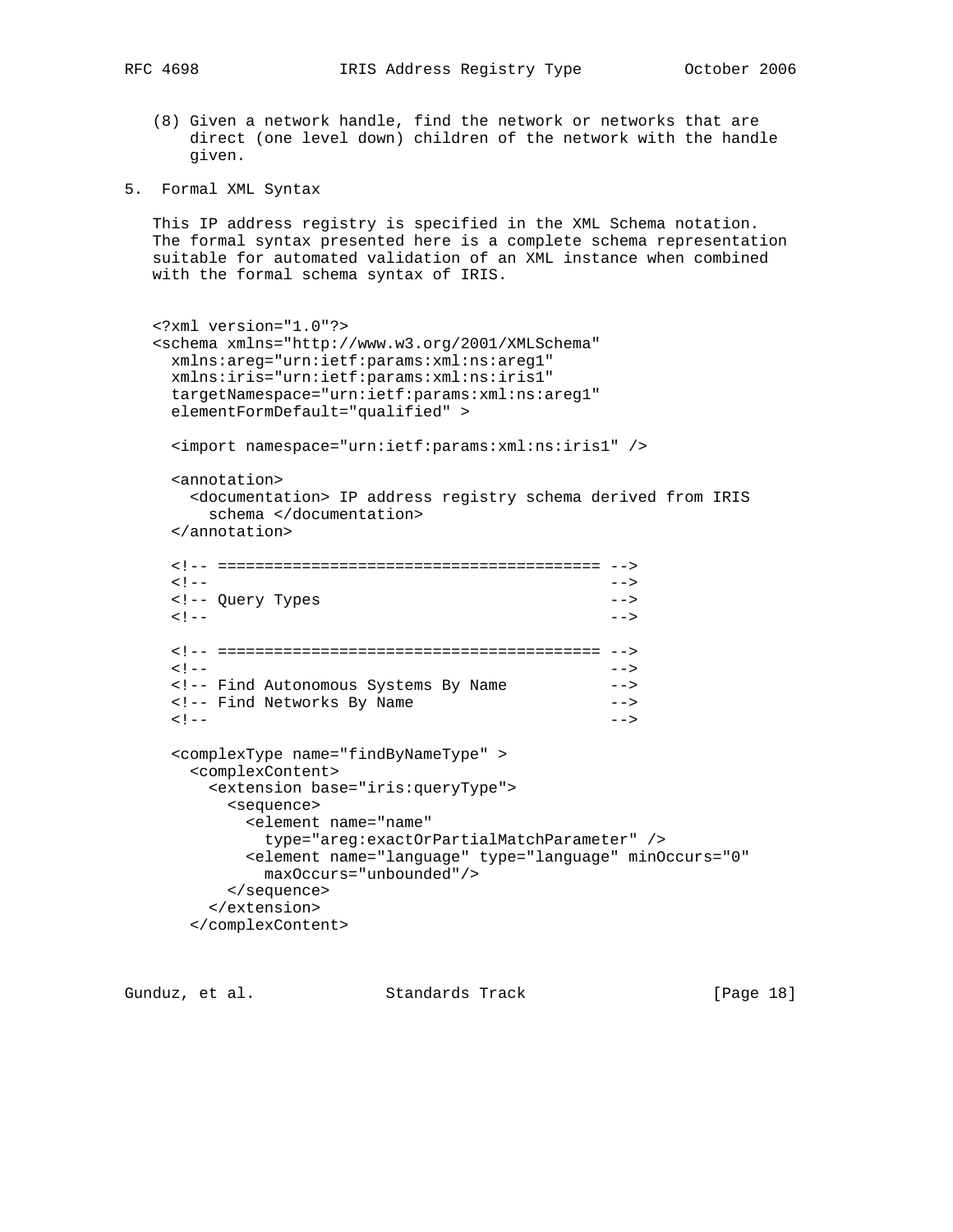```
 </complexType>
     <element name="findNetworksByName" type="areg:findByNameType"
      substitutionGroup="iris:query" />
     <element name="findAutonomousSystemsByName"
      type="areg:findByNameType"
      substitutionGroup="iris:query" />
\langle | -- | <!-- Address/Address Range type for -->
     <!-- Find Network -->
\langle | -- | <complexType name="addressRangeType">
      <sequence>
        <element name="start" type="token" />
        <element name="end" type="token" minOccurs="0" maxOccurs="1" />
      </sequence>
     </complexType>
\langle | -- | <!-- Find Networks By Address -->
\langle | -- | <complexType name="findNetworksByAddressType" >
       <complexContent>
        <extension base="iris:queryType">
          <sequence>
            <choice>
             <element name="ipv4Address" type="areg:addressRangeType"
               />
             <element name="ipv6Address" type="areg:addressRangeType"
               />
            </choice>
            <element name="specificity">
             <complexType>
               <simpleContent>
                 <extension base="areg:specificityType" >
                   <attribute name="allowEquivalences" type="boolean"
                    default="false" />
                 </extension>
               </simpleContent>
             </complexType>
            </element>
          </sequence>
        </extension>
      </complexContent>
     </complexType>
```
Gunduz, et al. Standards Track [Page 19]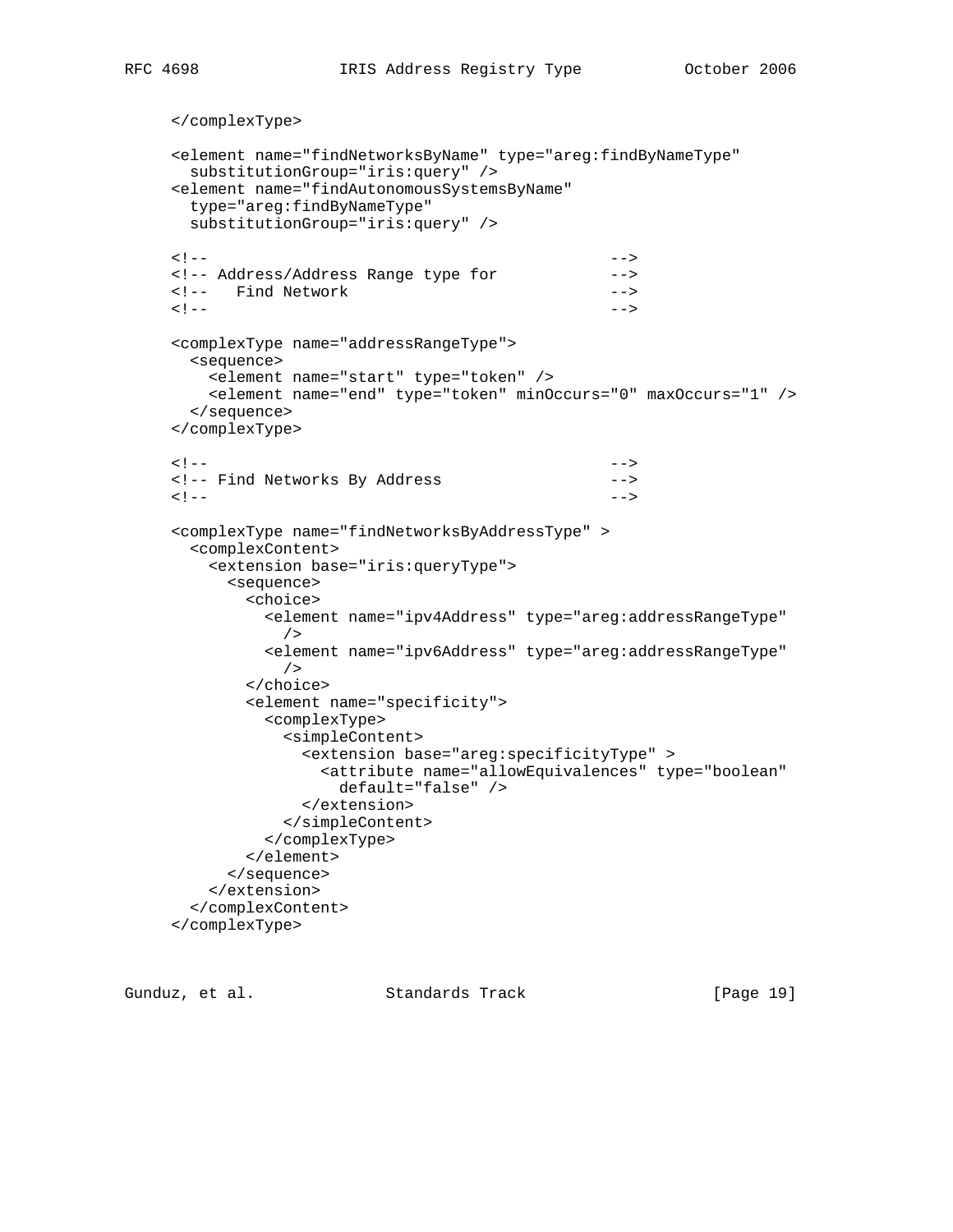```
 <element name="findNetworksByAddress"
      type="areg:findNetworksByAddressType"
      substitutionGroup="iris:query" />
\langle | -- | <!-- Find AS By Number -->
\langle | -- | <complexType name="findASByNumberType" >
      <complexContent>
        <extension base="iris:queryType">
          <sequence>
           <element name="asNumberStart" type="token" />
           <element name="asNumberEnd" type="token" minOccurs="0"
             maxOccurs="1" />
           <element name="specificity">
             <complexType>
               <simpleContent>
                <extension base="areg:specificityType" >
                  <attribute name="allowEquivalences" type="boolean"
                    default="false" />
                </extension>
               </simpleContent>
             </complexType>
           </element>
          </sequence>
        </extension>
      </complexContent>
     </complexType>
     <element name="findASByNumber" type="areg:findASByNumberType"
      substitutionGroup="iris:query" />
\langle | -- | <!-- Specificity Type -->
\langle | -- | <simpleType name="specificityType">
      <restriction base="string">
        <enumeration value="exact-match" />
        <enumeration value="all-less-specific" />
        <enumeration value="one-level-less-specific" />
        <enumeration value="all-more-specific" />
        <enumeration value="one-level-more-specific" />
      </restriction>
     </simpleType>
\langle | -- |
```
Gunduz, et al. Standards Track [Page 20]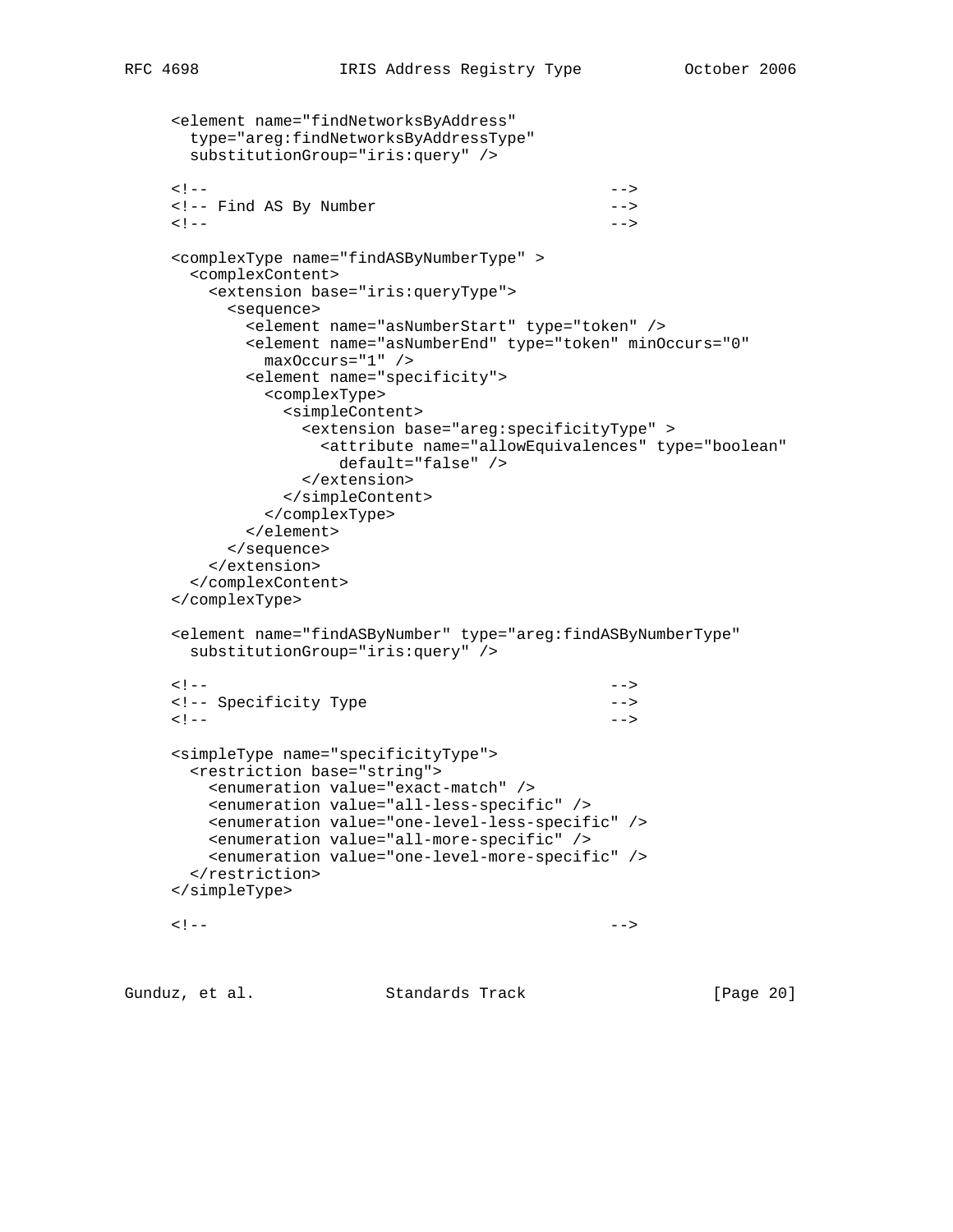```
 <!-- Find By Contact -->
\langle | -- | <complexType name="findByContactType">
       <complexContent>
         <extension base="iris:queryType">
          <sequence>
            <choice>
              <group ref="areg:contactSearchGroup" />
              <element name="contactHandle"
                type="areg:exactMatchParameter" />
            </choice>
            <element name="returnedResultType" minOccurs="0"
              maxOccurs="1" >
              <simpleType>
                <restriction base="string" >
                  <enumeration value="returnASs" />
                  <enumeration value="returnIPv4Networks" />
                  <enumeration value="returnIPv6Networks" />
                  <enumeration value="returnOrganizations" />
                </restriction>
              </simpleType>
            </element>
            <element name="role" minOccurs="0" maxOccurs="1" >
              <simpleType>
                <restriction base="string" >
                  <enumeration value="adminContact" />
                  <enumeration value="techContact" />
                  <enumeration value="nocContact" />
                  <enumeration value="abuseContact" />
                  <enumeration value="otherContact" />
                </restriction>
              </simpleType>
            </element>
            <element name="language" type="language" minOccurs="0"
              maxOccurs="unbounded"/>
          </sequence>
         </extension>
       </complexContent>
     </complexType>
     <element name="findByContact" type="areg:findByContactType"
       substitutionGroup="iris:query" />
\langle | -- | <!-- Find Networks By Handle -->
\langle | -- |
```
Gunduz, et al. Standards Track [Page 21]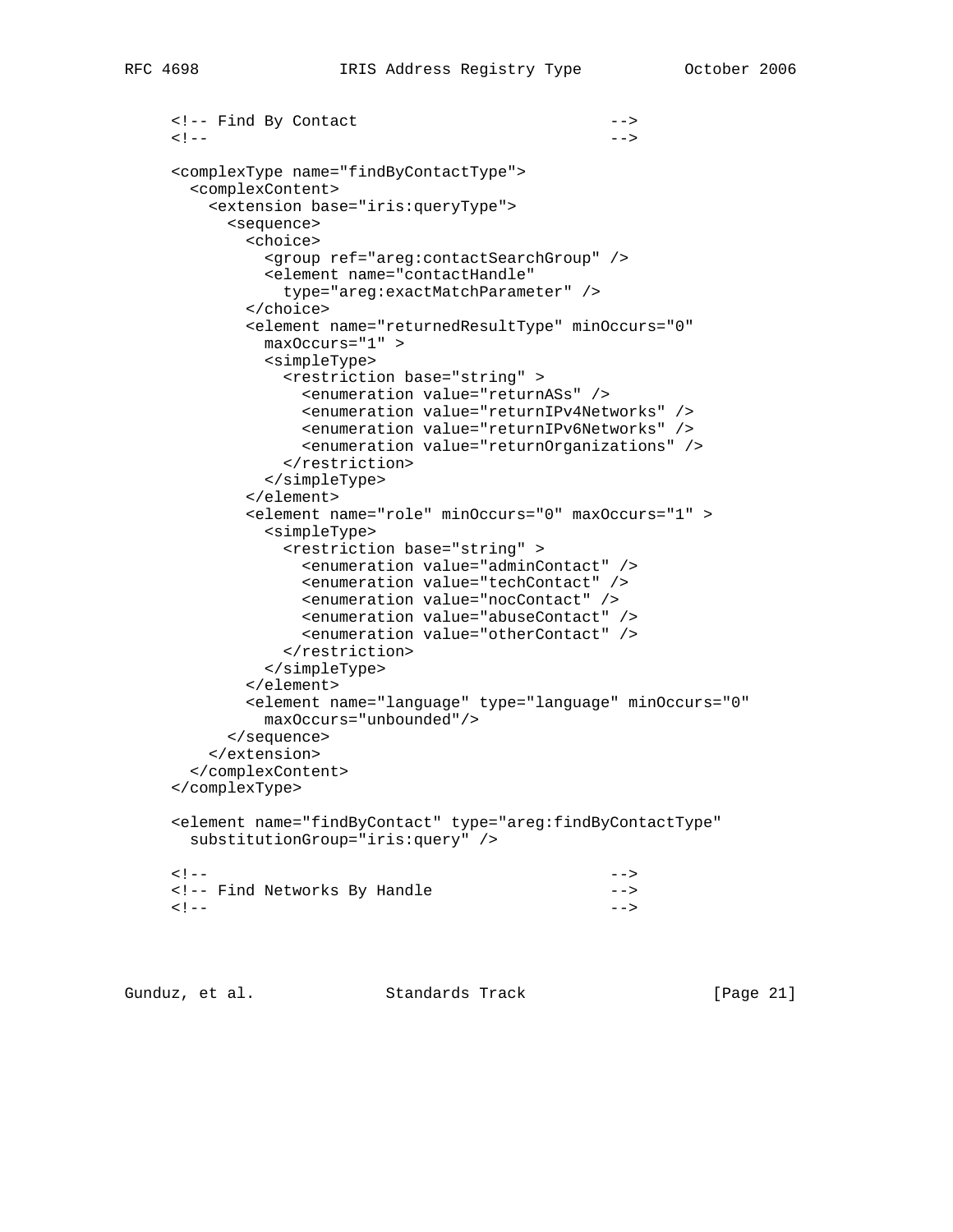```
 <complexType name="findNetworksByHandleType" >
       <complexContent>
        <extension base="iris:queryType">
          <sequence>
            <element name="networkHandle" type="token" />
            <element name="specificity"
             type="areg:specificitySubsetType" />
          </sequence>
        </extension>
       </complexContent>
     </complexType>
     <element name="findNetworksByHandle"
       type="areg:findNetworksByHandleType"
       substitutionGroup="iris:query" />
\langle | -- | <!-- Specificity Subtype -->
\langle | -- | <simpleType name="specificitySubsetType">
       <restriction base="string">
        <enumeration value="all-less-specific" />
        <enumeration value="one-level-less-specific" />
        <enumeration value="all-more-specific" />
        <enumeration value="one-level-more-specific" />
       </restriction>
     </simpleType>
\langle | -- | <!-- Find Contacts -->
\langle | -- | <complexType name="findContactsType">
       <complexContent>
        <extension base="iris:queryType">
          <sequence>
            <choice>
              <group ref="areg:contactSearchGroup" />
              <element name="organizationId"
               type="areg:exactMatchParameter" />
            </choice>
            <element name="language" type="language" minOccurs="0"
             maxOccurs="unbounded"/>
          </sequence>
        </extension>
       </complexContent>
     </complexType>
```
Gunduz, et al. Standards Track [Page 22]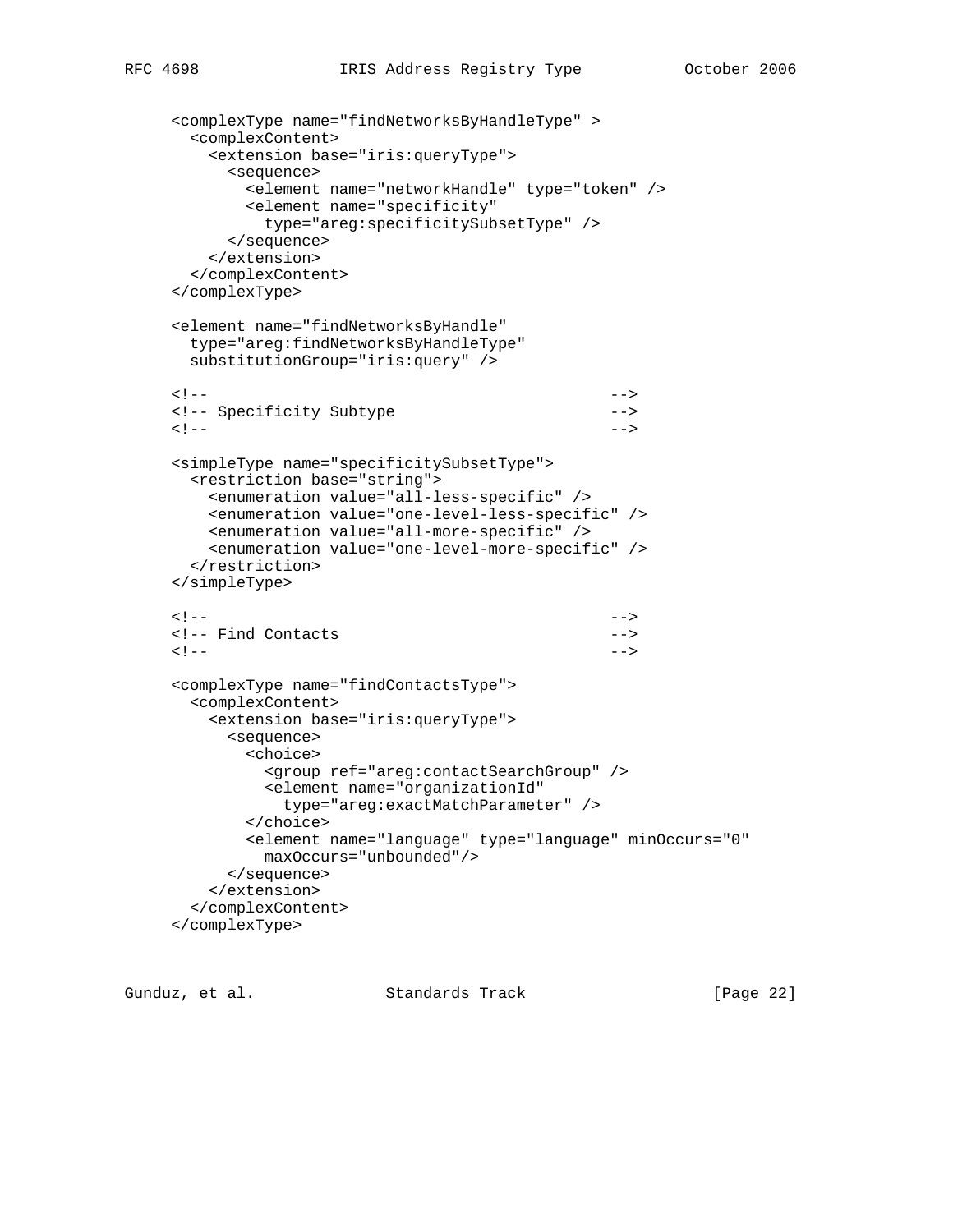```
 <element name="findContacts" type="areg:findContactsType"
      substitutionGroup="iris:query" />
\langle | -- | <!-- Find Organizations -->
\langle | -- | <complexType name="findOrganizationsType">
       <complexContent>
        <extension base="iris:queryType">
          <sequence>
            <choice>
              <element name="organizationName"
               type="areg:exactOrPartialMatchParameter" />
              <group ref="areg:commonSearchGroup" />
            </choice>
            <element name="language" type="language" minOccurs="0"
              maxOccurs="unbounded"/>
          </sequence>
         </extension>
       </complexContent>
     </complexType>
     <element name="findOrganizations" type="areg:findOrganizationsType"
       substitutionGroup="iris:query" />
\langle | -- | <!-- Find Networks by Name Server -->
\langle | -- | <complexType name="findNetworksByNameServerType">
       <complexContent>
         <extension base="iris:queryType">
          <sequence>
            <element name="nameServer" type="normalizedString" />
            <element name="returnedResultType" minOccurs="0"
              maxOccurs="1" >
              <simpleType>
               <restriction base="string" >
                 <enumeration value="returnIPv4Networks" />
                 <enumeration value="returnIPv6Networks" />
               </restriction>
              </simpleType>
            </element>
          </sequence>
         </extension>
       </complexContent>
     </complexType>
```
Gunduz, et al. Standards Track [Page 23]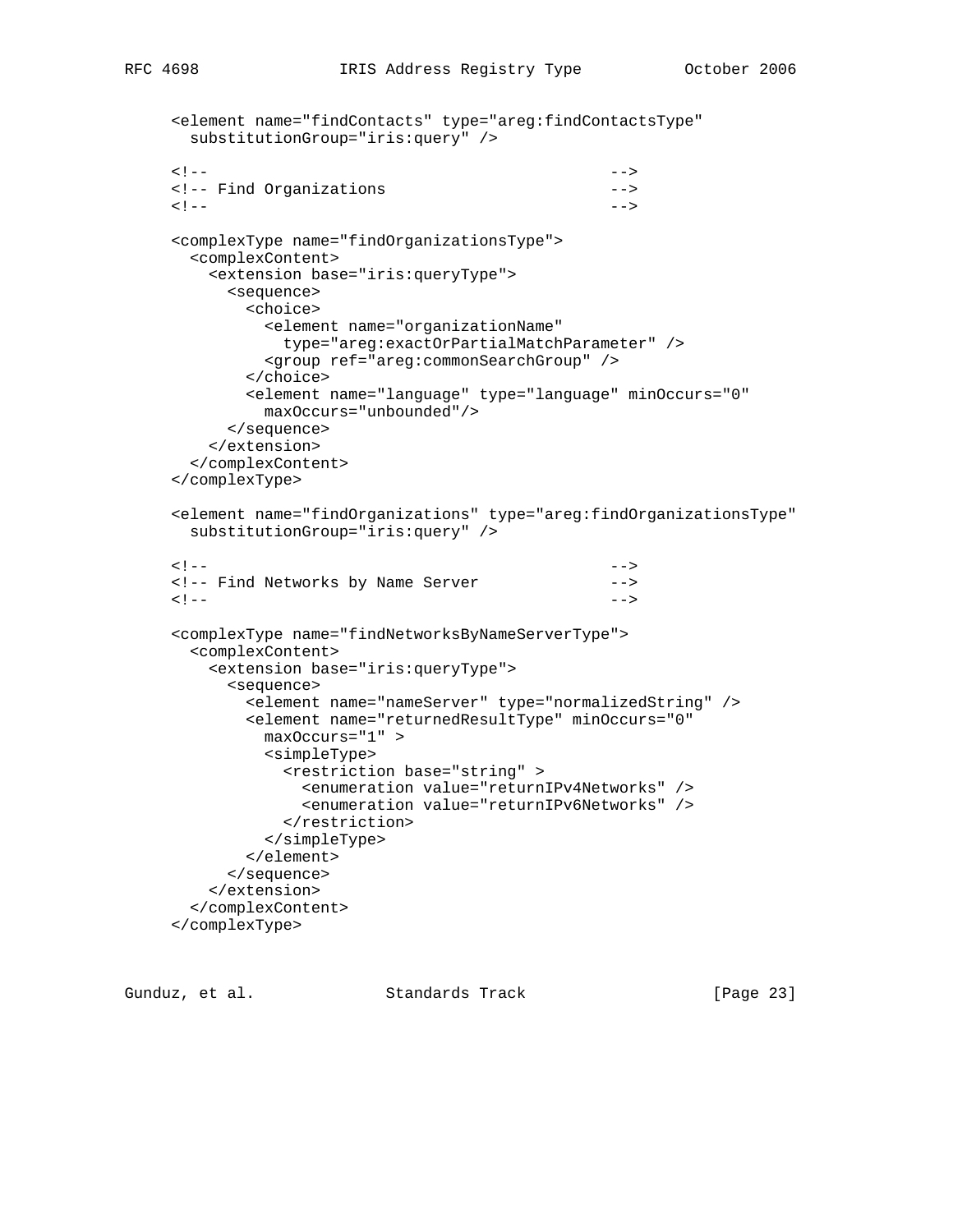```
 <element name="findNetworksByNameServer"
      type="areg:findNetworksByNameServerType"
      substitutionGroup="iris:query" />
\langle | -- | <!-- Contact Search Group -->
\langle | -- | <group name="contactSearchGroup">
      <choice>
        <element name="commonName"
         type="areg:exactOrPartialMatchParameter" />
        <group ref="areg:commonSearchGroup" />
      </choice>
    </group>
\langle | -- | <!-- Common Search Group -->
\langle | -- | <group name="commonSearchGroup">
      <choice>
        <element name="eMail" type="areg:domainResourceParameter" />
       <element name="city" type="areg:exactMatchParameter" />
       <element name="region" type="areg:exactMatchParameter" />
        <element name="country" type="areg:exactMatchParameter" />
        <element name="postalCode" type="areg:exactMatchParameter" />
      </choice>
    </group>
\langle | -- | <!-- Parameters for Search Groups -->
\langle | -- | <complexType name="exactOrPartialMatchParameter">
      <choice>
        <group ref="areg:partialMatchGroup" />
        <group ref="areg:exactMatchGroup" />
      </choice>
    </complexType>
    <complexType name="exactMatchParameter">
      <group ref="areg:exactMatchGroup" />
    </complexType>
     <complexType name="partialMatchParameter">
      <sequence>
        <group ref="areg:partialMatchGroup" />
```
Gunduz, et al. Standards Track [Page 24]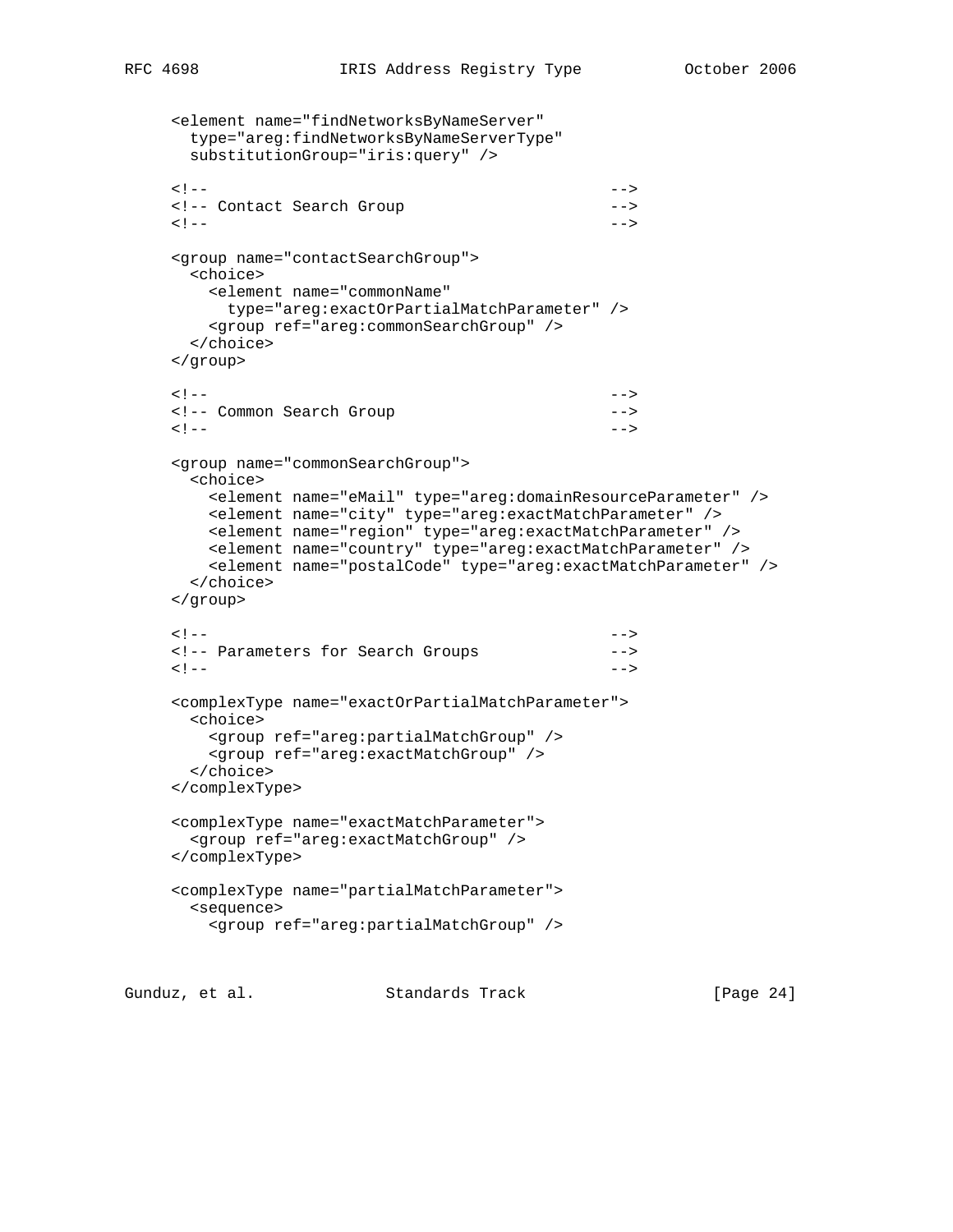```
 </sequence>
     </complexType>
     <complexType name="domainResourceParameter" >
       <choice>
        <group ref="areg:exactMatchGroup" />
        <element name="inDomain" type="token" />
       </choice>
     </complexType>
     <group name="partialMatchGroup">
       <choice>
        <sequence>
          <element name="beginsWith">
            <simpleType>
             <restriction base="token">
                <minLength value="1"/>
              </restriction>
            </simpleType>
          </element>
          <element minOccurs="0" ref="areg:endsWith"/>
        </sequence>
         <element ref="areg:endsWith" />
       </choice>
     </group>
     <element name="endsWith">
       <simpleType>
        <restriction base="token">
          <minLength value="1"/>
        </restriction>
       </simpleType>
     </element>
     <group name="exactMatchGroup">
      <sequence>
        <element name="exactMatch" type="normalizedString" />
       </sequence>
     </group>
     <!-- ========================================= -->
\langle | -- | <!-- Result Types -->
\langle | -- | <!-- ========================================= -->
\langle | -- | <!-- IPv4 and IPv6 Network Results -->
```
Gunduz, et al. Standards Track [Page 25]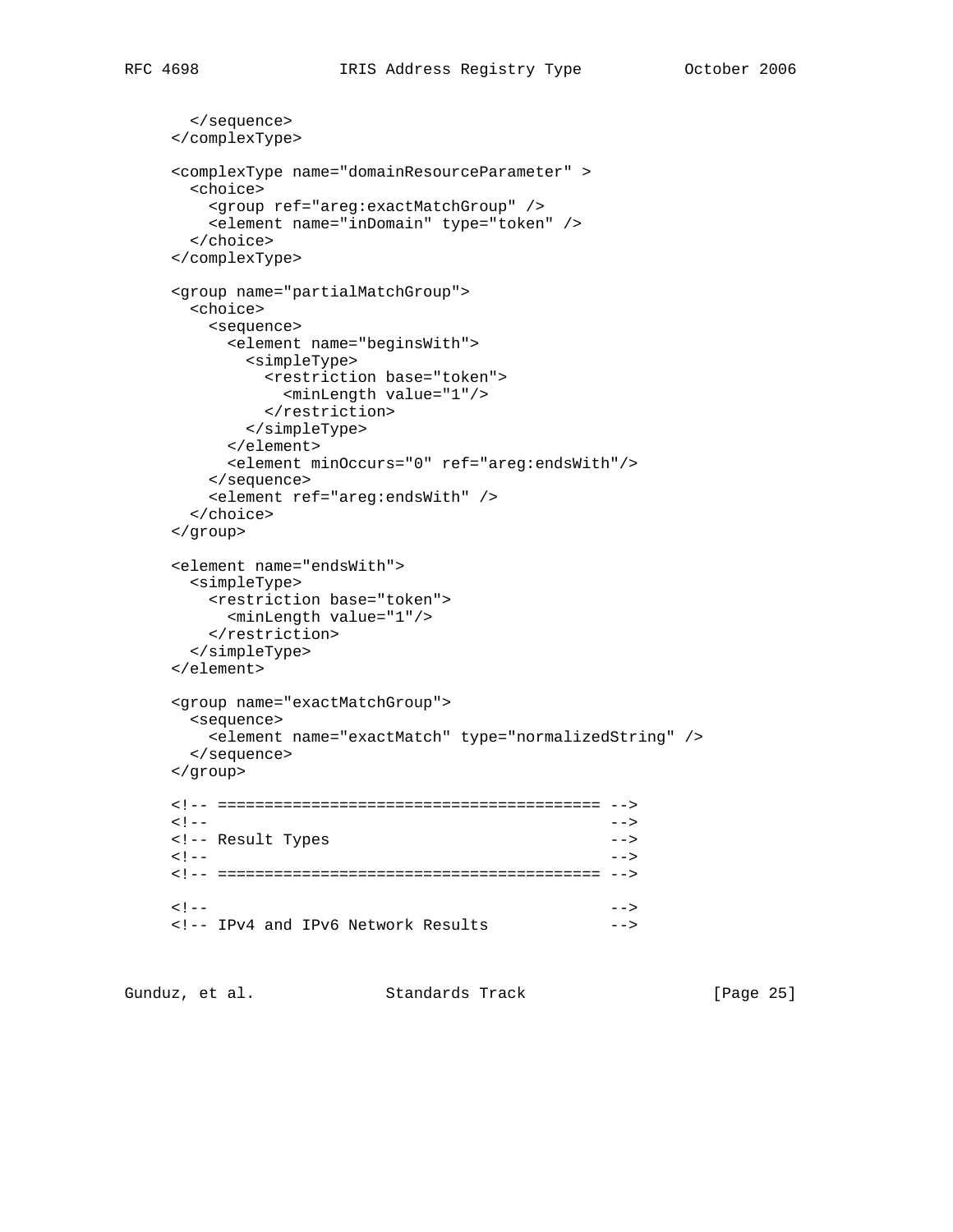```
\langle | -- | <complexType name="ipNetworkType">
       <complexContent>
         <extension base="iris:resultType">
           <sequence>
            <element name="networkHandle" type="token"
              minOccurs="0" maxOccurs="1" />
            <element name="name" minOccurs="0" maxOccurs="1"
              type="normalizedString" />
            <element name="startAddress" type="token" />
             <element name="endAddress" type="token" />
             <sequence minOccurs="0" maxOccurs="1">
              <element name="networkType" type="normalizedString"
                minOccurs="1" maxOccurs="1" />
              <element name="networkTypeInfo" type="iris:entityType"
                minOccurs="0" maxOccurs="1" />
             </sequence>
             <element name="nameServer" type="normalizedString"
              minOccurs="0" maxOccurs="unbounded" />
             <element name="organization" type="iris:entityType"
              minOccurs="0" maxOccurs="1" />
             <choice minOccurs="0" maxOccurs="1" >
              <element name="parent" type="iris:entityType" />
              <element name="noParent">
              </element>
             </choice>
            <group ref="areg:contactGroup" />
             <group ref="areg:commonGroup" />
           </sequence>
         </extension>
       </complexContent>
     </complexType>
     <element name="ipv4Network" type="areg:ipNetworkType"
       substitutionGroup="iris:result" />
     <element name="ipv6Network" type="areg:ipNetworkType"
       substitutionGroup="iris:result" />
\langle | -- | <!-- Autonomous System -->
\langle | -- | <complexType name="autonomousSystemType">
       <complexContent>
         <extension base="iris:resultType">
```

```
 <sequence>
```
Gunduz, et al. Standards Track [Page 26]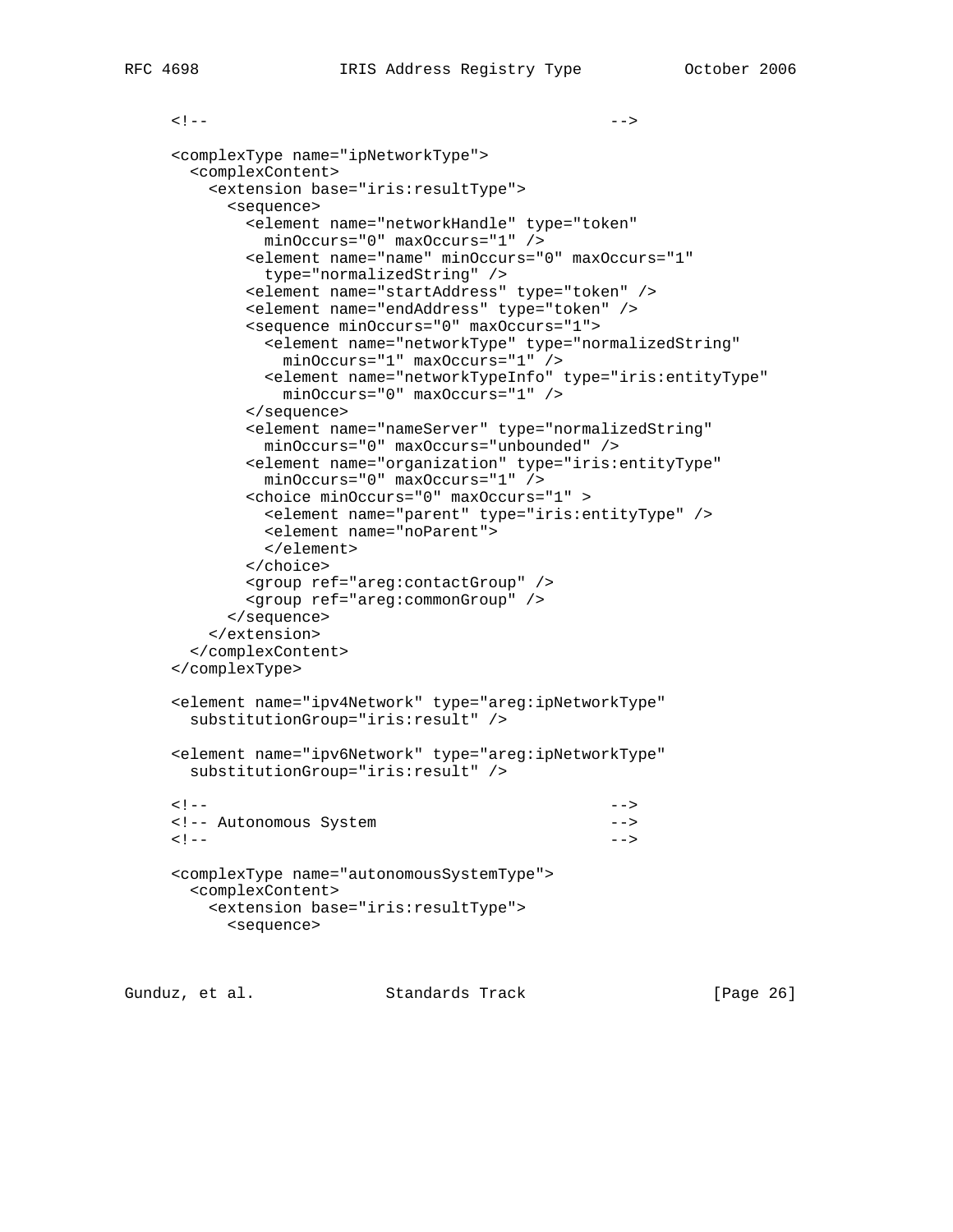```
 <element name="asHandle" type="token"
               minOccurs="0" maxOccurs="1" />
             <element name="asNumberStart" type="integer" minOccurs="0"
               maxOccurs="1" />
             <element name="asNumberEnd" type="integer" minOccurs="0"
               maxOccurs="1" />
             <element name="name" type="normalizedString" minOccurs="0"
               maxOccurs="1" />
             <element name="organization" type="iris:entityType"
               minOccurs="0" maxOccurs="1" />
             <choice minOccurs="0" maxOccurs="1">
               <element name="parent" type="iris:entityType" />
               <element name="noParent" />
             </choice>
             <group ref="areg:contactGroup" />
             <group ref="areg:commonGroup" />
           </sequence>
         </extension>
       </complexContent>
     </complexType>
     <element name="autonomousSystem" type="areg:autonomousSystemType"
       substitutionGroup="iris:result" />
\langle | -- |<!-- Contact -->
\langle | -- | <complexType name="contactType">
       <complexContent>
         <extension base="iris:resultType">
           <sequence>
             <element name="contactHandle" type="token"
               minOccurs="0" maxOccurs="1" />
             <element name="commonName" type="normalizedString"
               minOccurs="0" maxOccurs="1" />
             <element name="eMail" type="normalizedString" minOccurs="0"
               maxOccurs="unbounded" />
             <element name="sip" type="normalizedString" minOccurs="0"
               maxOccurs="unbounded" />
             <element name="organization" type="iris:entityType"
               minOccurs="0" maxOccurs="unbounded" />
             <element name="postalAddress" minOccurs="0"
              maxOccurs="unbounded">
               <complexType>
                 <sequence>
                   <element name="address" type="string" minOccurs="0"
                    maxOccurs="1" />
```
Gunduz, et al. Standards Track [Page 27]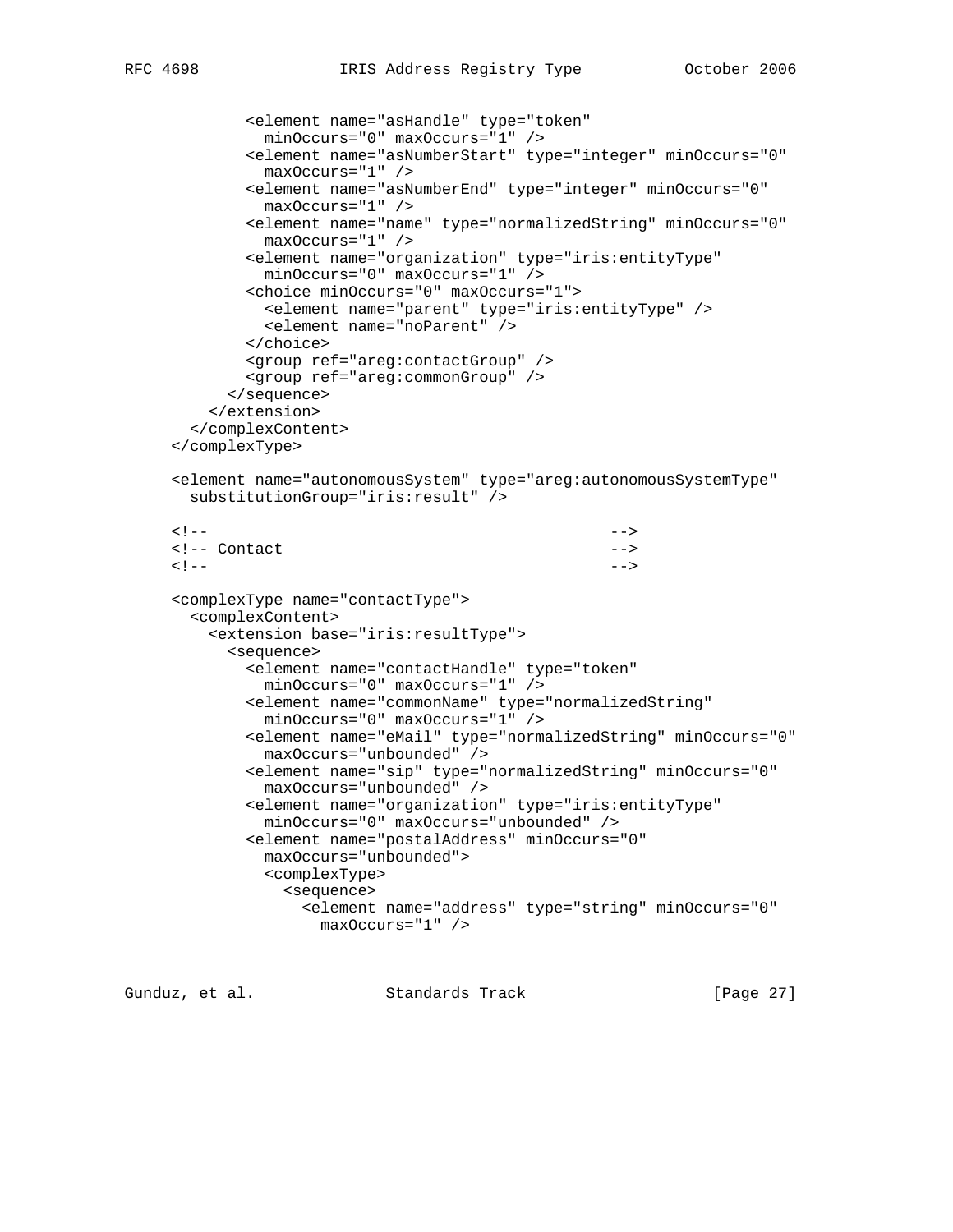```
 <element name="city" type="string" minOccurs="0"
                     maxOccurs="1" />
                   <element name="region" type="string" minOccurs="0"
                     maxOccurs="1" />
                   <element name="postalCode" type="normalizedString"
                    minOccurs="0" maxOccurs="1" />
                   <element name="country" type="token" minOccurs="0"
                    maxOccurs="1" />
                 </sequence>
               </complexType>
             </element>
             <element name="phone" minOccurs="0" maxOccurs="unbounded" >
               <complexType>
                 <sequence>
                   <element name="number" type="normalizedString" />
                   <element name="extension" type="normalizedString"
                    minOccurs="0" maxOccurs="unbounded" />
                   <element name="type" type="normalizedString"
                    minOccurs="0" maxOccurs="1" />
                 </sequence>
               </complexType>
             </element>
             <group ref="areg:commonGroup" />
           </sequence>
         </extension>
       </complexContent>
     </complexType>
     <element name="contact" type="areg:contactType"
       substitutionGroup="iris:result" />
\langle | -- | <!-- Organization -->
\langle | -- | <complexType name="organizationType">
       <complexContent>
         <extension base="iris:resultType">
           <sequence>
             <element name="name" type="normalizedString"
               minOccurs="0" maxOccurs="1" />
             <element name="eMail" type="normalizedString" minOccurs="0"
              maxOccurs="unbounded" />
             <element name="id" type="token" />
             <element name="postalAddress" minOccurs="0"
              maxOccurs="unbounded">
               <complexType>
                 <sequence>
```
Gunduz, et al. Standards Track [Page 28]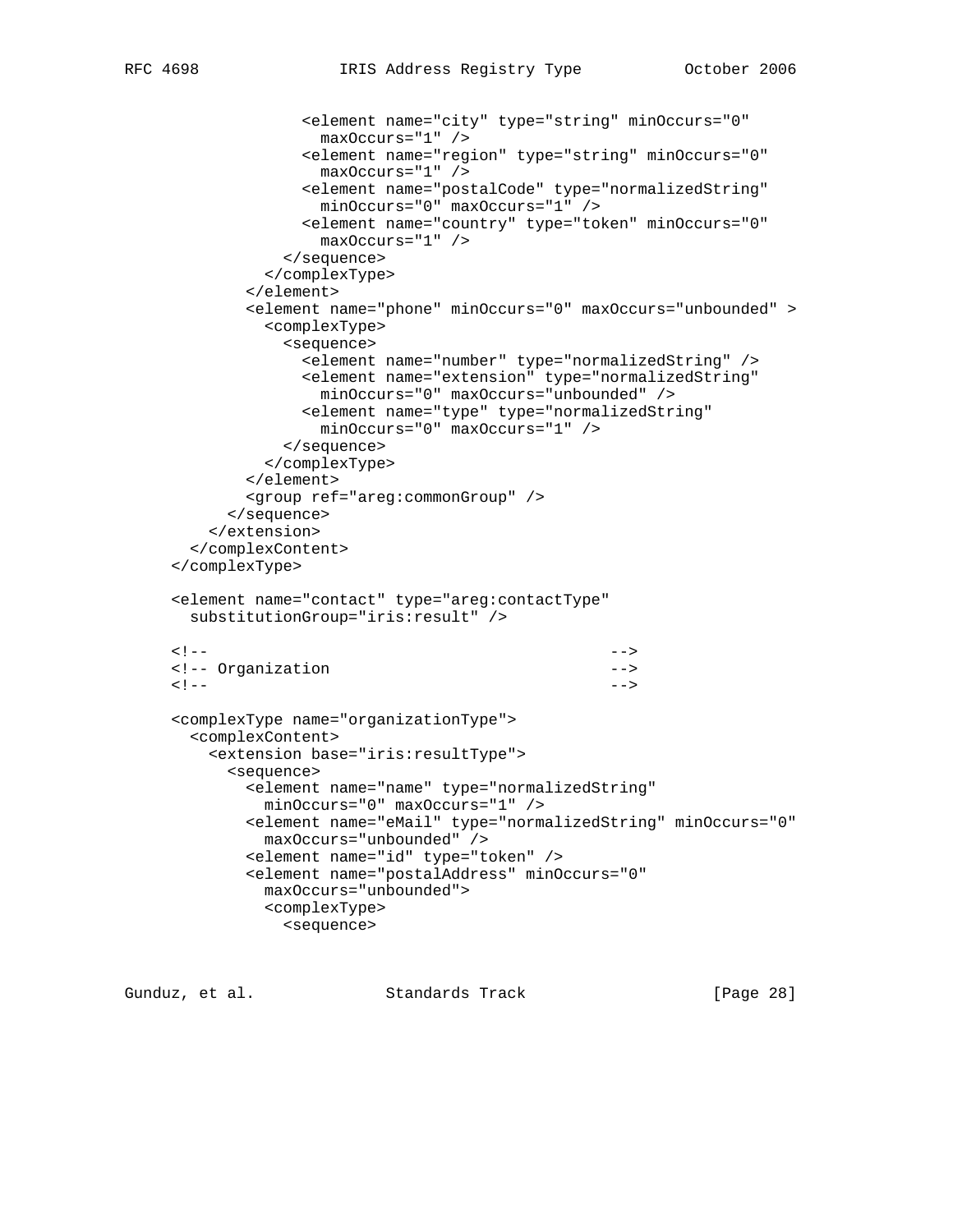```
 <element name="address" type="string" minOccurs="0"
                     maxOccurs="1" />
                   <element name="city" type="string" minOccurs="0"
                     maxOccurs="1" />
                   <element name="region" type="string" minOccurs="0"
                    maxOccurs="1" />
                   <element name="postalCode" type="normalizedString"
                    minOccurs="0" maxOccurs="1" />
                   <element name="country" type="token" minOccurs="0"
                    maxOccurs="1" />
                 </sequence>
               </complexType>
             </element>
             <element name="phone" minOccurs="0" maxOccurs="unbounded" >
               <complexType>
                 <sequence>
                   <element name="number" type="normalizedString" />
                   <element name="extension" type="normalizedString"
                    minOccurs="0" maxOccurs="unbounded" />
                   <element name="type" type="normalizedString"
                    minOccurs="0" maxOccurs="1" />
                 </sequence>
               </complexType>
             </element>
             <group ref="areg:contactGroup" />
             <group ref="areg:commonGroup" />
           </sequence>
         </extension>
       </complexContent>
     </complexType>
     <element name="organization" type="areg:organizationType"
       substitutionGroup="iris:result" />
\langle | -- | <!-- Contact Group -->
\langle | -- | <group name="contactGroup">
       <sequence>
         <element name="adminContact" type="iris:entityType"
           minOccurs="0" maxOccurs="unbounded" />
         <element name="techContact" type="iris:entityType"
           minOccurs="0" maxOccurs="unbounded" />
         <element name="nocContact" type="iris:entityType" minOccurs="0"
           maxOccurs="unbounded" />
         <element name="abuseContact" type="iris:entityType"
           minOccurs="0" maxOccurs="unbounded" />
```
Gunduz, et al. Standards Track [Page 29]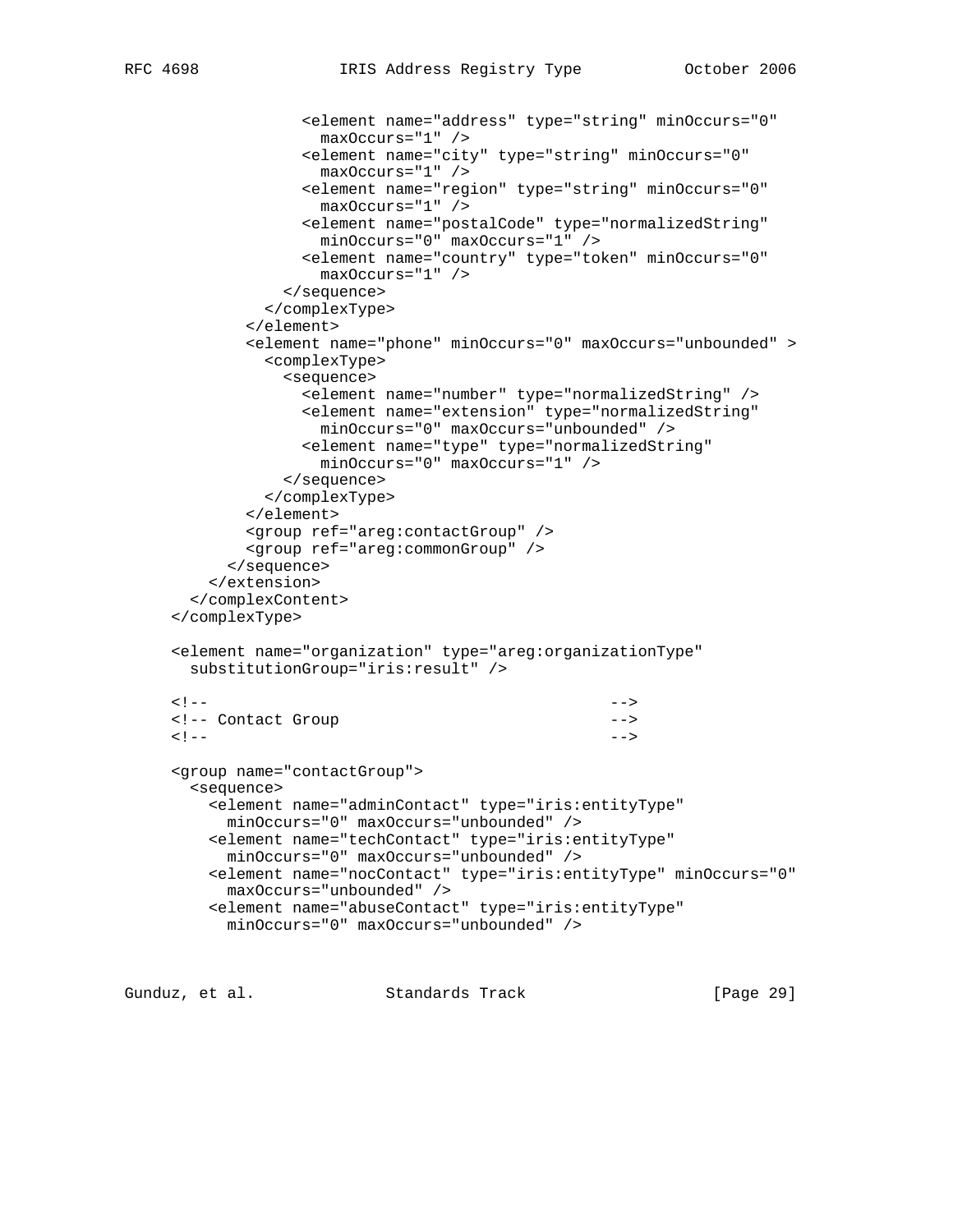```
 <element name="otherContact" type="iris:entityType"
          minOccurs="0" maxOccurs="unbounded" />
      </sequence>
     </group>
\langle | -- | <!-- Common Group -->
\langle | -- | <group name="commonGroup">
      <sequence>
        <element name="numberResourceRegistry" type="iris:entityType"
         minOccurs="0" maxOccurs="1" />
        <element name="registrationDate" type="dateTime" minOccurs="0"
         maxOccurs="1" />
        <element name="lastUpdatedDate" type="dateTime" minOccurs="0"
         maxOccurs="1" />
        <element ref="iris:seeAlso" minOccurs="0" maxOccurs="unbounded"
          />
      </sequence>
     </group>
   </schema>
```
Figure 9

Gunduz, et al. Standards Track [Page 30]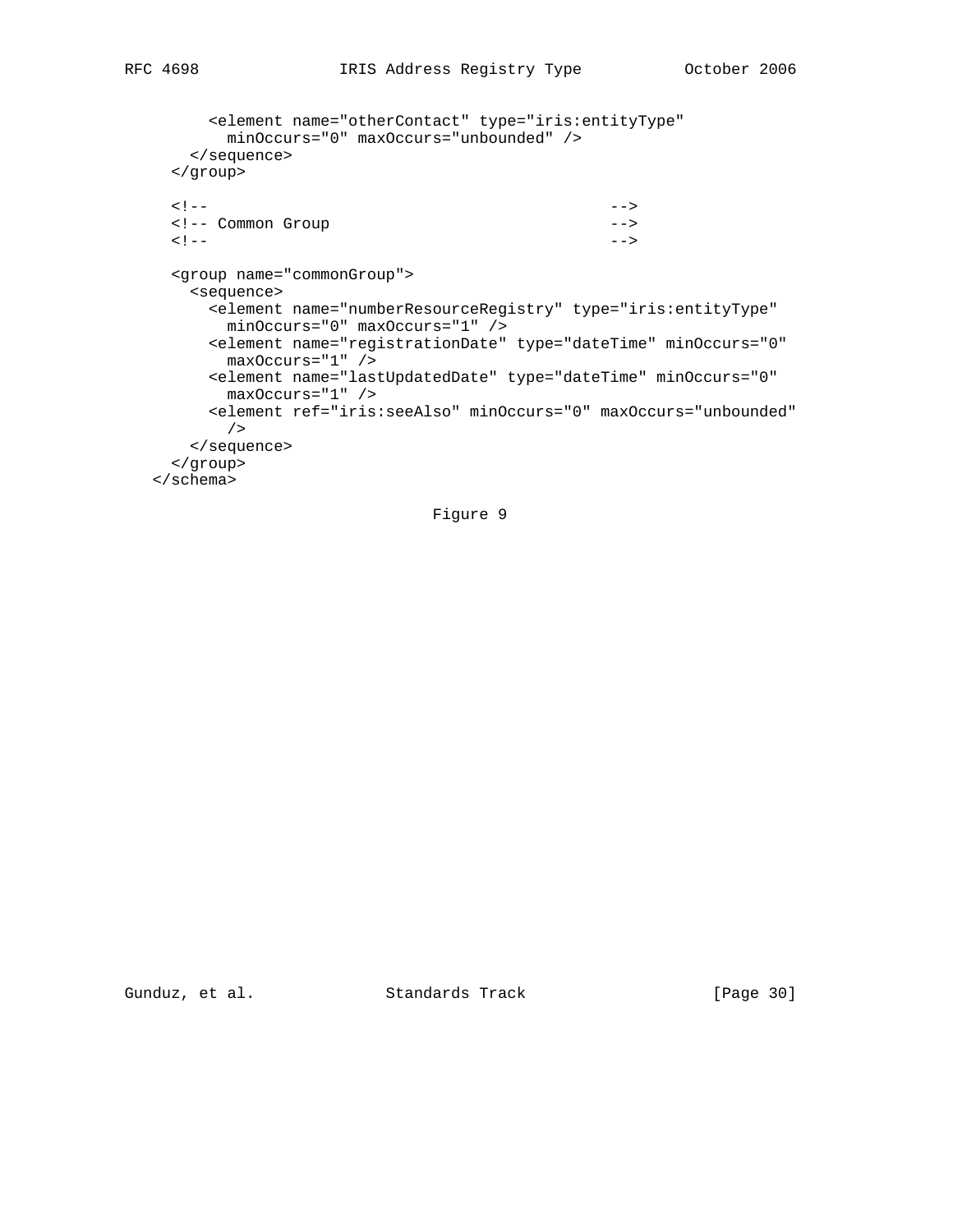- 
- 6. BEEP Transport Compliance

 IRIS allows several extensions of the core capabilities. This section outlines those extensions allowable by IRIS-BEEP [3].

6.1. Message Pattern

 This registry type uses the default message pattern as described in IRIS-BEEP [3].

6.2. Server Authentication

 This registry type uses the default server authentication method as described in IRIS-BEEP [3].

- 7. URI Resolution
- 7.1. Application Service Label

See Section 9 for the application service label registration.

7.2. Operational Considerations

 Address registries do not have natural links to DNS. Using reverse DNS tree presents problems for IP address delegation (for example, delegations do not fall into byte boundaries, unlike reverse DNS), and DNS does not currently contain any information regarding autonomous system delegation.

 Therefore, in order for the top-down resolution to operate properly, it is requested that the IAB instruct IANA to insert and maintain a NAPTR DNS resource record for areg.iris.arpa, as described in Section 9.

7.3. Top-Down Resolution

 The top-down alternative resolution method MUST be identified as 'top' in IRIS URIs.

The process for this condition is as follows:

- 1. The IRIS [2] direct-resolution process is tried against areg.iris.arpa.
- 2. If the direct-resolution process yields no server for which a connection can be made, then a negative response is returned, and no further action is taken.

Gunduz, et al. Standards Track [Page 31]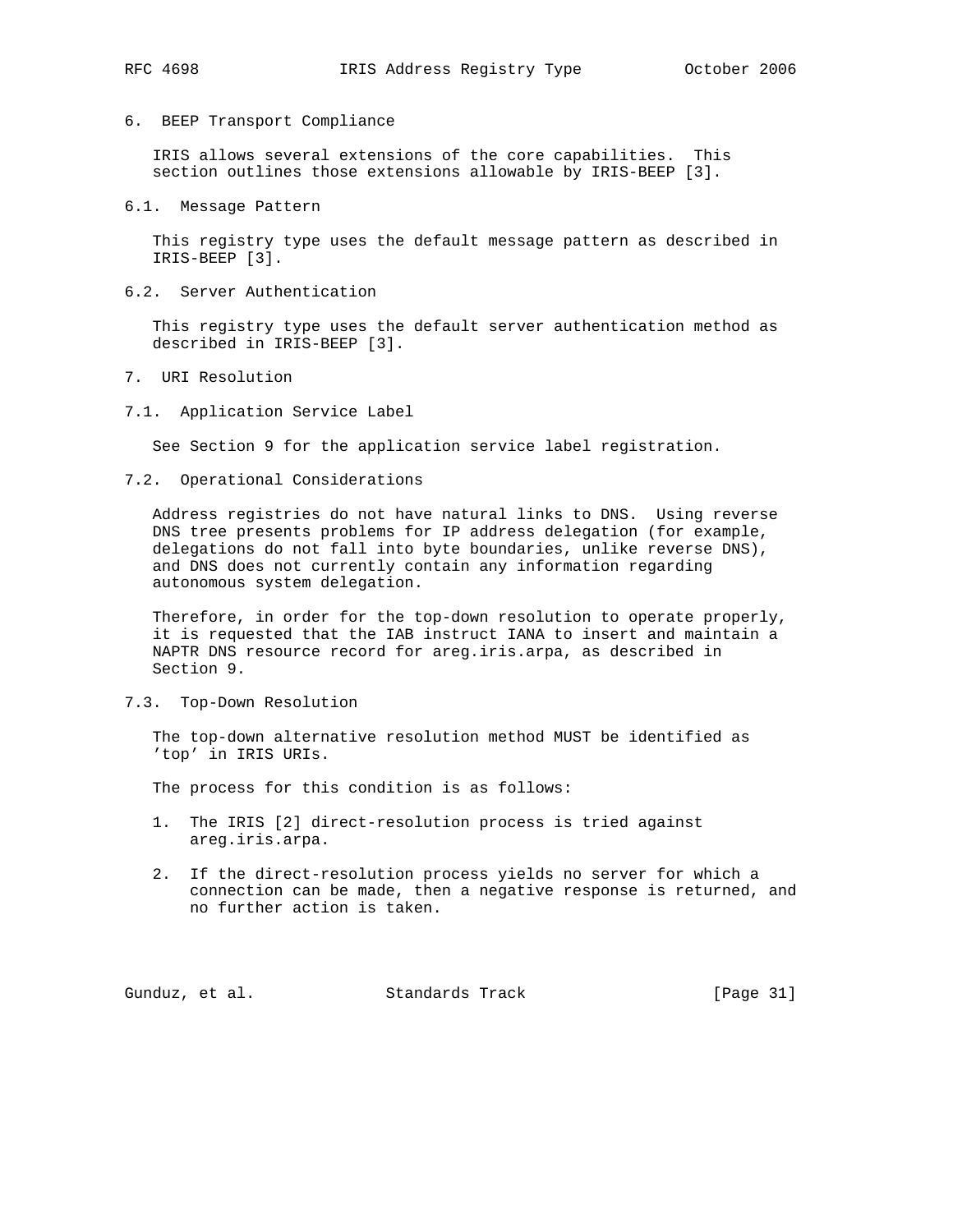It is RECOMMENDED that IRIS clients issuing AREG1 requests use the 'top' resolution method when no resolution method has been explicitly given by a user. IRIS servers accepting AREG1 requests that seek information for which they are not authoritative SHOULD refer clients using the 'top' resolution method.

8. Internationalization Considerations

 This document lays out no new considerations for internationalization beyond those specified in IRIS [2].

9. IANA Considerations

 The following URN has been registered with IANA according to the IANA considerations defined in IRIS [2]:

urn:ietf:params:xml:ns:areg1

 The following S-NAPTR application service label has been registered with IANA according to the IANA considerations defined in IRIS [2]:

AREG1

 Under instructions from the IAB, the IANA will create a new second level domain under .arpa called iris (i.e., iris.arpa.). The contents of this new domain are to be under the control of the IAB. Under instructions from the IAB, the IANA will insert and maintain a NAPTR DNS resource record in the iris.arpa. domain for the name areg.iris.arpa. The initial contents for that record is:

 areg.iris.arpa. ; i corder pref flags service the replacement IN NAPTR 100 10 "" "AREG1:iris.xpc:iris.lwz" "" areg.nro.net

10. Security Considerations

 This document lays out no new considerations for security precautions beyond those specified in IRIS [2].

Gunduz, et al. Standards Track [Page 32]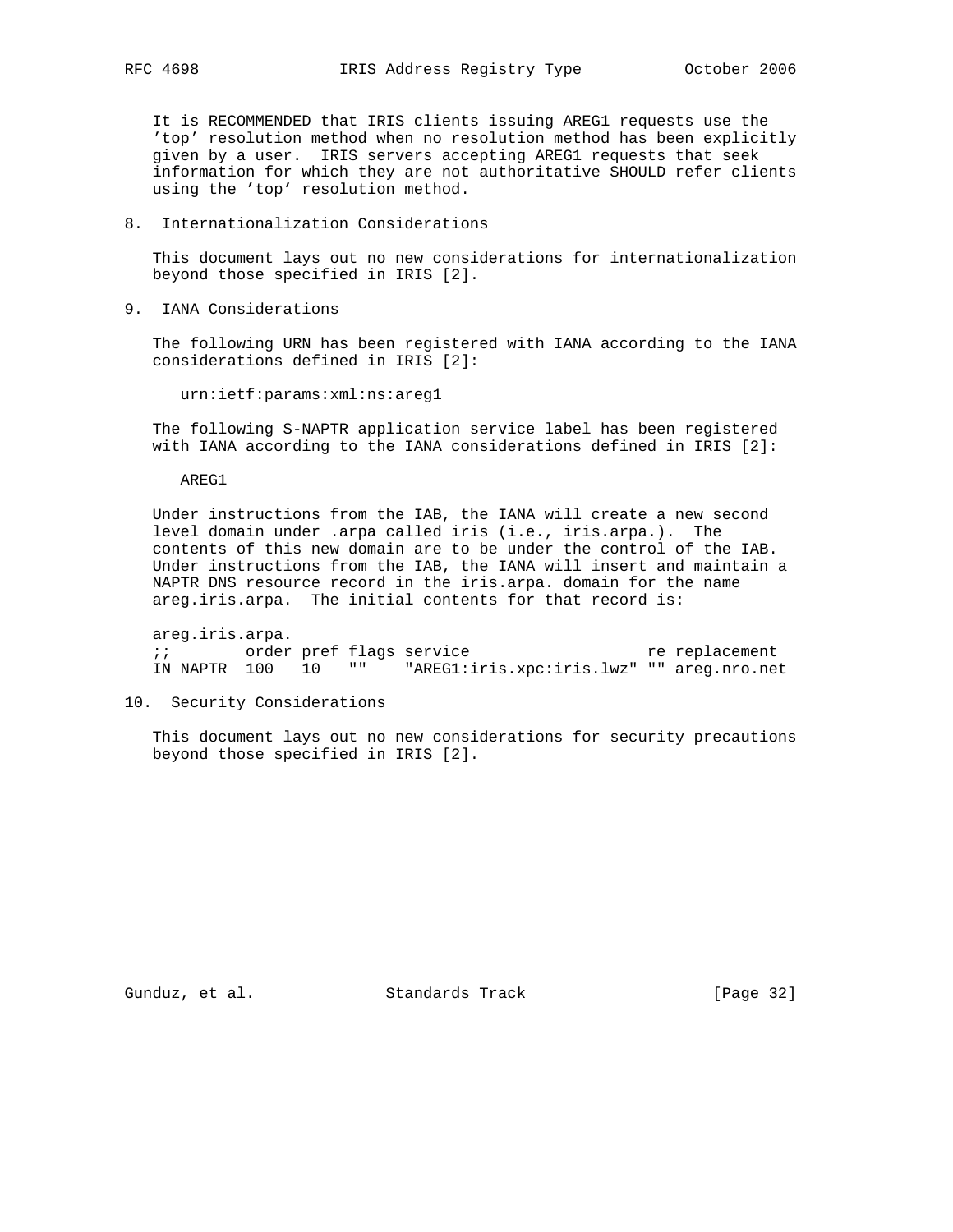# 11. References

- 11.1. Normative References
	- [1] Bradner, S., "Key words for use in RFCs to Indicate Requirement Levels", BCP 14, RFC 2119, March 1997.
	- [2] Newton, A. and M. Sanz, "IRIS: The Internet Registry Information Service (IRIS) Core Protocol", RFC 3981, January 2005.
	- [3] Newton, A. and M. Sanz, "Using the Internet Registry Information Service (IRIS) over the Blocks Extensible Exchange Protocol (BEEP)", RFC 3983, January 2005.
	- [4] Newton, A., "Cross Registry Internet Service Protocol (CRISP) Requirements", RFC 3707, February 2004.
- 11.2. Informative References
	- [5] World Wide Web Consortium, "Extensible Markup Language (XML) 1.0", W3C XML, February 1998, <http://www.w3.org/TR/1998/REC-xml-19980210>.
	- [6] World Wide Web Consortium, "Namespaces in XML", W3C XML Namespaces, January 1999, <http://www.w3.org/TR/1999/REC-xml-names-19990114>.
	- [7] World Wide Web Consortium, "XML Schema Part 2: Datatypes", W3C XML Schema, October 2000, <http://www.w3.org/TR/2001/REC-xmlschema-2-20010502/>.
	- [8] World Wide Web Consortium, "XML Schema Part 1: Structures", W3C XML Schema, October 2000, <http://www.w3.org/TR/2001/REC-xmlschema-1-20010502/>.
	- [9] International Organization for Standardization, "Codes for the representation of names of countries, 3rd edition", ISO Standard 3166, August 1988.

Gunduz, et al. Standards Track [Page 33]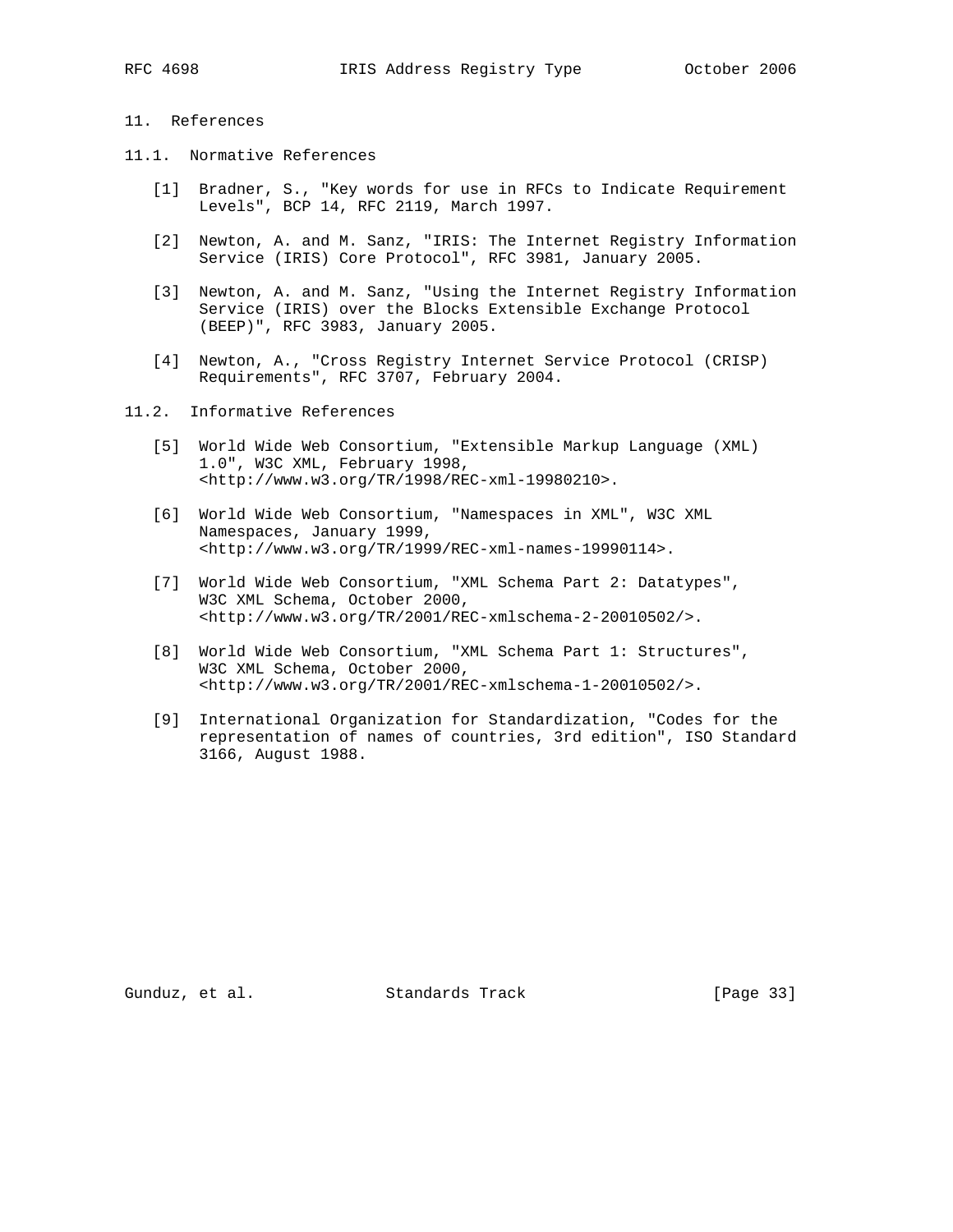Appendix A. Privacy Considerations

 Internet address registries store contact details and other information that may be abused. The XML Schema defined in this document purposefully makes the inclusion of any data in a response an option that is dependent on the needs and policies of the Internet address registry serving the data.

 Combined with the authentication mechanisms of an IRIS transfer protocol, Internet address registries may derive authorization policies to meet their needs without compromising general privacy policies. As an example, the constituents of an Internet address registry may create a policy whereby NOC contact email addresses are only to be available to members of the Internet address registry. To institute this policy, the XML elements for NOC contacts will never appear in a response to a user that has not been authenticated to be a member of the Internet address registry.

Appendix B. Example Requests and Responses

 The examples in this section use the string "C:" to denote data sent by a client to a server and the string "S:" to denote data sent by a server to a client.

B.1. Example 1

 The following is an example of entity lookup for the contact-handle of 'JN560-RIR1'.

```
 C: <?xml version="1.0"?>
C: <request xmlns="urn:ietf:params:xml:ns:iris1"
 C: xmlns:xsi="http://www.w3.org/2001/XMLSchema-instance"
 C: xsi:schemaLocation="urn:ietf:params:xml:ns:iris1 iris.xsd" >
 C:
 C: <searchSet>
C:<br>C:
       C: <lookupEntity
C: registryType="urn:ietf:params:xml:ns:areg1"<br>C: entityClass="contact-handle"
         entityClass="contact-handle"
 C: entityName="JN560-RIR1" />
 C:
 C: </searchSet>
 C:
C: </request>
 S: <?xml version="1.0"?>
 S: <iris:response
 S: xmlns:iris="urn:ietf:params:xml:ns:iris1"
```
Gunduz, et al. Standards Track [Page 34]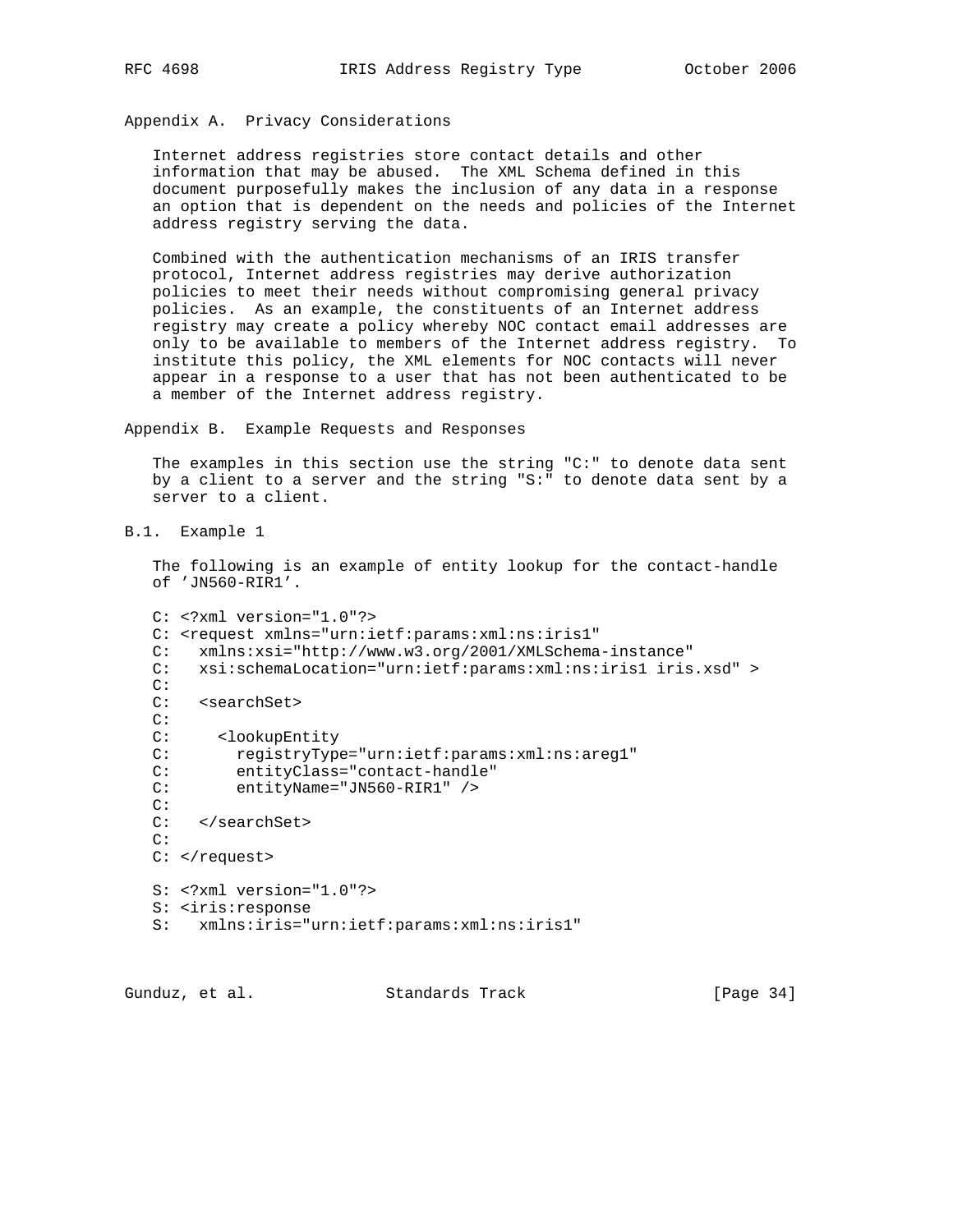```
 S: xmlns="urn:ietf:params:xml:ns:areg1"
   S: xmlns:xsi="http://www.w3.org/2001/XMLSchema-instance">
   S:
   S: <iris:resultSet>
   S: <iris:answer>
  S:<br>S:
         <contact
   S: authority="rir.example.net"
   S: registryType="areg1"
   S: entityClass="contact-handle"
   S: entityName="JN560-RIR1">
   S:
   S: <contactHandle>JN560-RIR1</contactHandle>
   S:
   S: <commonName>Bob Smurd</commonName>
   S:
   S: <organization
  S: iris:referentType="organization"<br>S: authority="rir.example.net"
            authority="rir.example.net"
   S: registryType="areg1"
   S: entityClass="organization-id"
 S: entityName="ORGX">
S: <iris:displayName
   S: language="en">
  S: Organization X, Inc.
  S: </iris:displayName><br>S: </organization>
         S: </organization>
   S:
   S: <phone>
   S: <number>+1-703-555-5555</number>
              S: <type>office</type>
            S: </phone>
  S:S: </contact>
  S:S: </iris:answer>
   S: </iris:resultSet>
   S:
   S: </iris:response>
```
Figure 11: Example 1

Gunduz, et al. Standards Track [Page 35]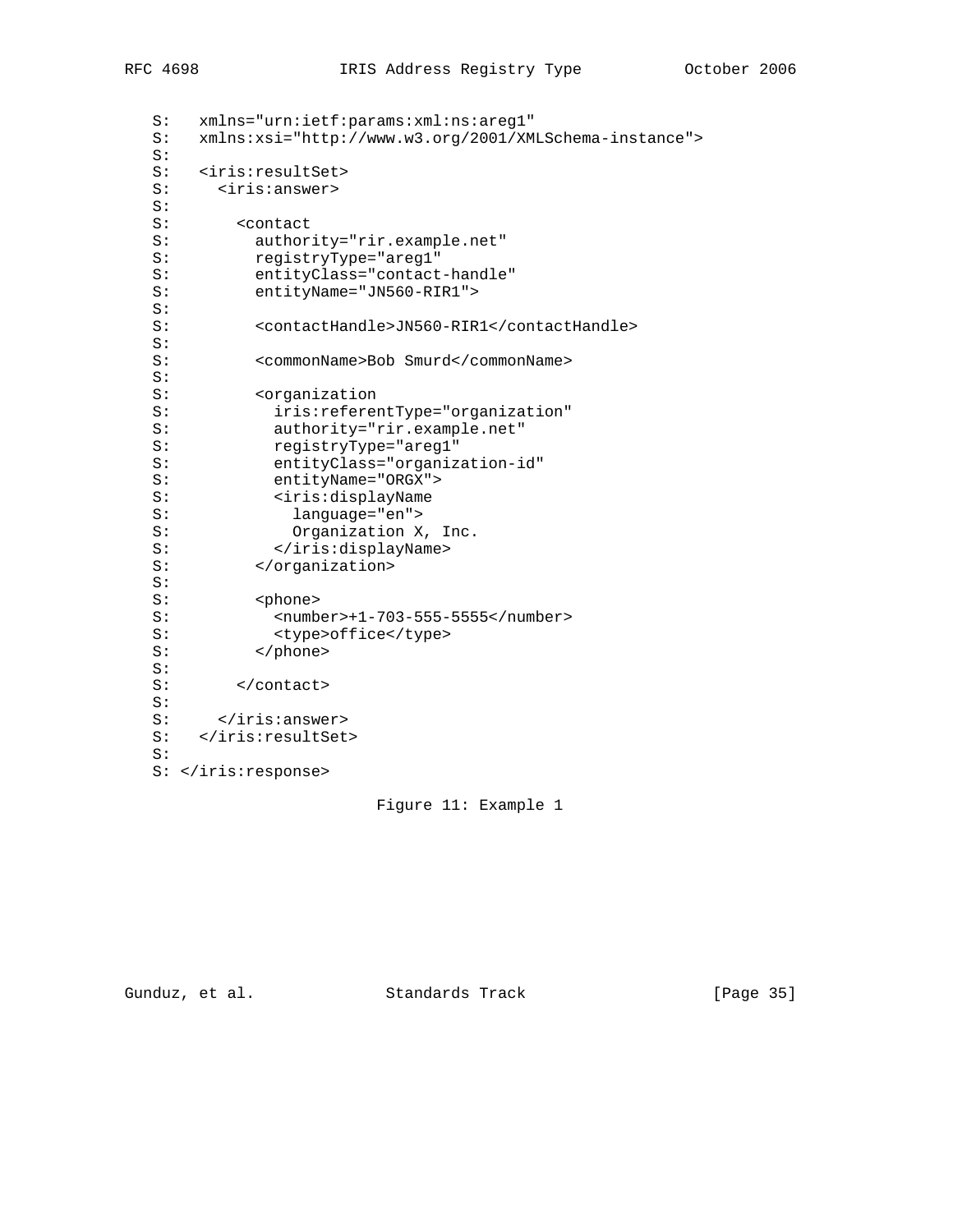```
B.2. Example 2
```
 The following example shows a query to find the IP networks containing a given address.

```
 C: <?xml version="1.0"?>
  C: <request xmlns="urn:ietf:params:xml:ns:iris1"
   C: xmlns:xsi="http://www.w3.org/2001/XMLSchema-instance">
   C:
   C: <searchSet>
   C: <findNetworksByAddress
   C: xmlns="urn:ietf:params:xml:ns:areg1">
   C:
   C: <ipv4Address>
  C: <start>192.0.2.134</start>
   C: </ipv4Address>
   C:
  C: <specificity
   C: allowEquivalences="true"
   C: >one-level-less-specific</specificity>
   C:
   C: </findNetworksByAddress>
   C: </searchSet>
  C:C: </request>
   S: <?xml version="1.0"?>
   S: <iris:response xmlns:iris="urn:ietf:params:xml:ns:iris1"
   S: xmlns:xsi="http://www.w3.org/2001/XMLSchema-instance">
   S:
   S: <iris:resultSet>
   S: <iris:answer>
  S: <areg:ipv4Network
   S: xmlns="urn:ietf:params:xml:ns:areg1"
   S: xmlns:areg="urn:ietf:params:xml:ns:areg1"
   S: xsi:schemaLocation="urn:ietf:params:xml:ns:areg1 areg.xsd"
   S: authority="rir.example.net" registryType="areg1"
   S: entityClass="ipv4-handle" entityName="NET-192-0-2-128-1" >
  S: <networkHandle>
  S: NET-192-0-2-128-1
  S: </networkHandle>
   S: <name>
   S: UU-192-0-2-D6
  S: </name>
  S: <startAddress>
   S: 192.0.2.128
S: </startAddress>
 S: <endAddress>
```
Gunduz, et al. Standards Track [Page 36]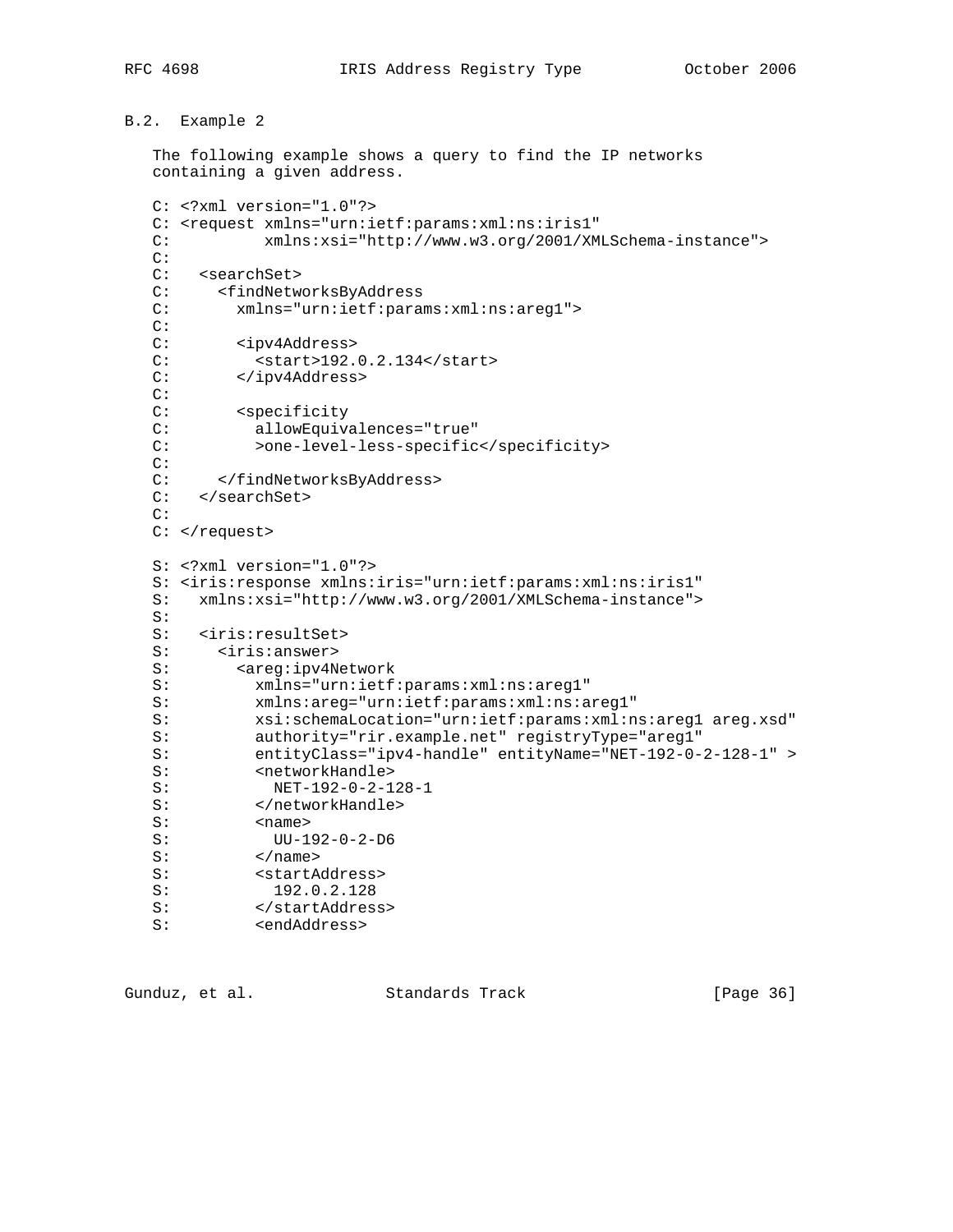| S: | 192.0.2.255                                                |
|----|------------------------------------------------------------|
| S: |                                                            |
| S: | <networktype>reassigned</networktype>                      |
| S: | <organization< td=""></organization<>                      |
| S: | iris: referentType="areg: organization"                    |
| S: | authority="rir.example.net" registryType="areg1"           |
| S: | entityClass="organization-id" entityName="ORGX">           |
| S: | <iris:displayname language="en"></iris:displayname>        |
| S: | Organization X, Inc.                                       |
| S: |                                                            |
| S: |                                                            |
| S: | <parent< td=""></parent<>                                  |
| S: | iris: referentType="areg: ipv4Network"                     |
| S: | authority="rir.example.net" registryType="areg1"           |
| S: | entityClass="ipv4-handle" entityName="NET-192-0-2-0-1"/>   |
| S: | <techcontact< td=""></techcontact<>                        |
| S: | iris: referentType="areg: contact"                         |
| S: | authority="rir.example.net" registryType="areg1"           |
| S: | entityClass="contact-handle" entityName="JN560-RIR1">      |
| S: | <iris:displayname language="en"></iris:displayname>        |
| S: | Smurd, Bob                                                 |
| S: |                                                            |
| S: |                                                            |
| S: | <registrationdate></registrationdate>                      |
| S: | $2002 - 11 - 18T00:00:00 - 00:00$                          |
| S: |                                                            |
| S: | <lastupdateddate></lastupdateddate>                        |
| S: | $2002 - 11 - 18T00:00:00 - 00:00$                          |
| S: |                                                            |
| S: | <iris:seealso< td=""></iris:seealso<>                      |
| S: | iris: referentType="ANY"                                   |
| S: | authority="rir.example.net" registryType="areg1"           |
| S: | entityClass="local" entityName="portability-notice"/>      |
| S: |                                                            |
| S: | <areg:ipv4network< td=""></areg:ipv4network<>              |
| S: | xmlns="urn:ietf:params:xml:ns:areg1"                       |
| S: | xmlns:areg="urn:ietf:params:xml:ns:areg1"                  |
| S: | xsi:schemaLocation="urn:ietf:params:xml:ns:areg1 areg.xsd" |
| S: | authority="rir.example.net" registryType="areg1"           |
| S: | entityClass="ipv4-handle" entityName="NET-192-0-2-0-2" >   |
| S: | <networkhandle></networkhandle>                            |
| S: | $NET-192-0-2-0-2$                                          |
| S: |                                                            |
| S: | <name></name>                                              |
| S: | $UU-192-0-2-0-D5$                                          |
| S: |                                                            |
| S: | <startaddress></startaddress>                              |
| S: | 192.0.2.0                                                  |
|    |                                                            |

Gunduz, et al. Standards Track [Page 37]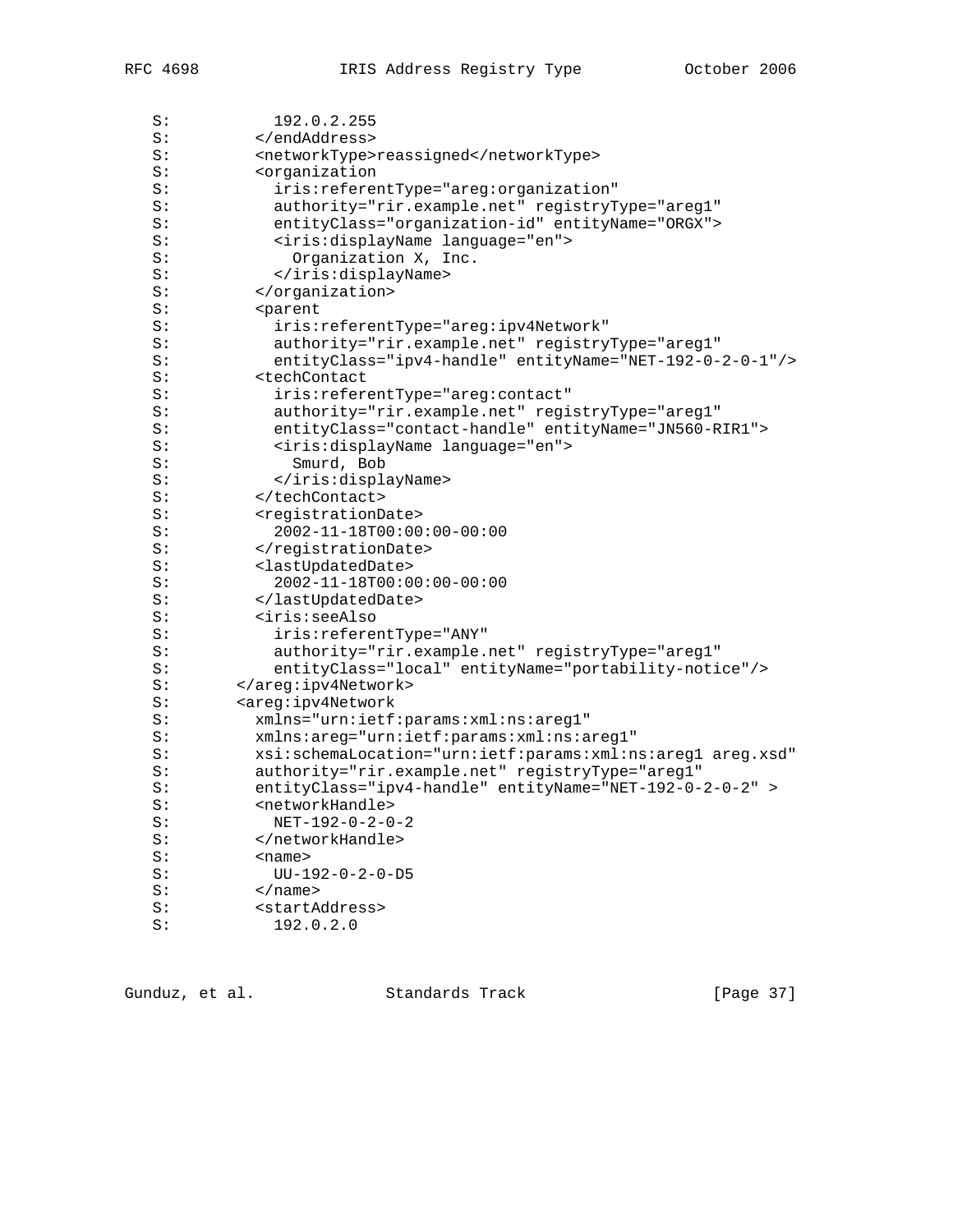Gunduz, et al. Standards Track [Page 38]

| S: |                                                              |
|----|--------------------------------------------------------------|
| S: | <networktype>direct allocation</networktype>                 |
| S: | <nameserver>auth03.ns.example.org</nameserver>               |
| S: | <nameserver>auth00.ns.example.org</nameserver>               |
| S: | <organization< td=""></organization<>                        |
| S: | iris:referentType="areg:organization"                        |
| S: | authority="rir.example.net" registryType="areg1"             |
| S: | entityClass="organization-id" entityName="ORGY">             |
| S: | <iris:displayname language="en"></iris:displayname>          |
| S: | Organization Y, Inc.                                         |
| S: |                                                              |
| S: |                                                              |
| S: | <parent< td=""></parent<>                                    |
| S: | iris:referentType="areg:ipv4Network"                         |
| S: | authority="rir.example.net" registryType="areg1"             |
| S: | entityClass="ipv4-handle" entityName="NET-192-0-2-0-1"/>     |
| S: | <techcontact< td=""></techcontact<>                          |
| S: | iris: referentType="areg: contact"                           |
| S: | authority="rir.example.net" registryType="areg1"             |
| S: | entityClass="contact-handle" entityName="OA12-RIR1" />       |
| S: | <registrationdate></registrationdate>                        |
| S: | $2000 - 10 - 27T00:00:00 - 00:00$                            |
| S: |                                                              |
| S: | <lastupdateddate></lastupdateddate>                          |
| S: | $2002 - 02 - 13T00:00:00 - 00:00$                            |
| S: |                                                              |
| S: | <iris:seealso< td=""></iris:seealso<>                        |
| S: | iris: referentType="ANY"                                     |
| S: | authority="rir.example.net" registryType="areg1"             |
| S: | entityClass="local" entityName="portability-notice"/>        |
| S: |                                                              |
| S: |                                                              |
| S: | <iris:additional></iris:additional>                          |
| S: | <iris:simpleentity< td=""></iris:simpleentity<>              |
| S: | authority="rir.example.net" registryType="areg1"             |
| S: | entityClass="local" entityName="portability-notice" >        |
| S: | <iris: language="en" name="portability" property=""></iris:> |
| S: | Addresses within this block are non-portable.                |
| S: |                                                              |
|    |                                                              |

S: </startAddress> S: <endAddress> S: 192.0.2.255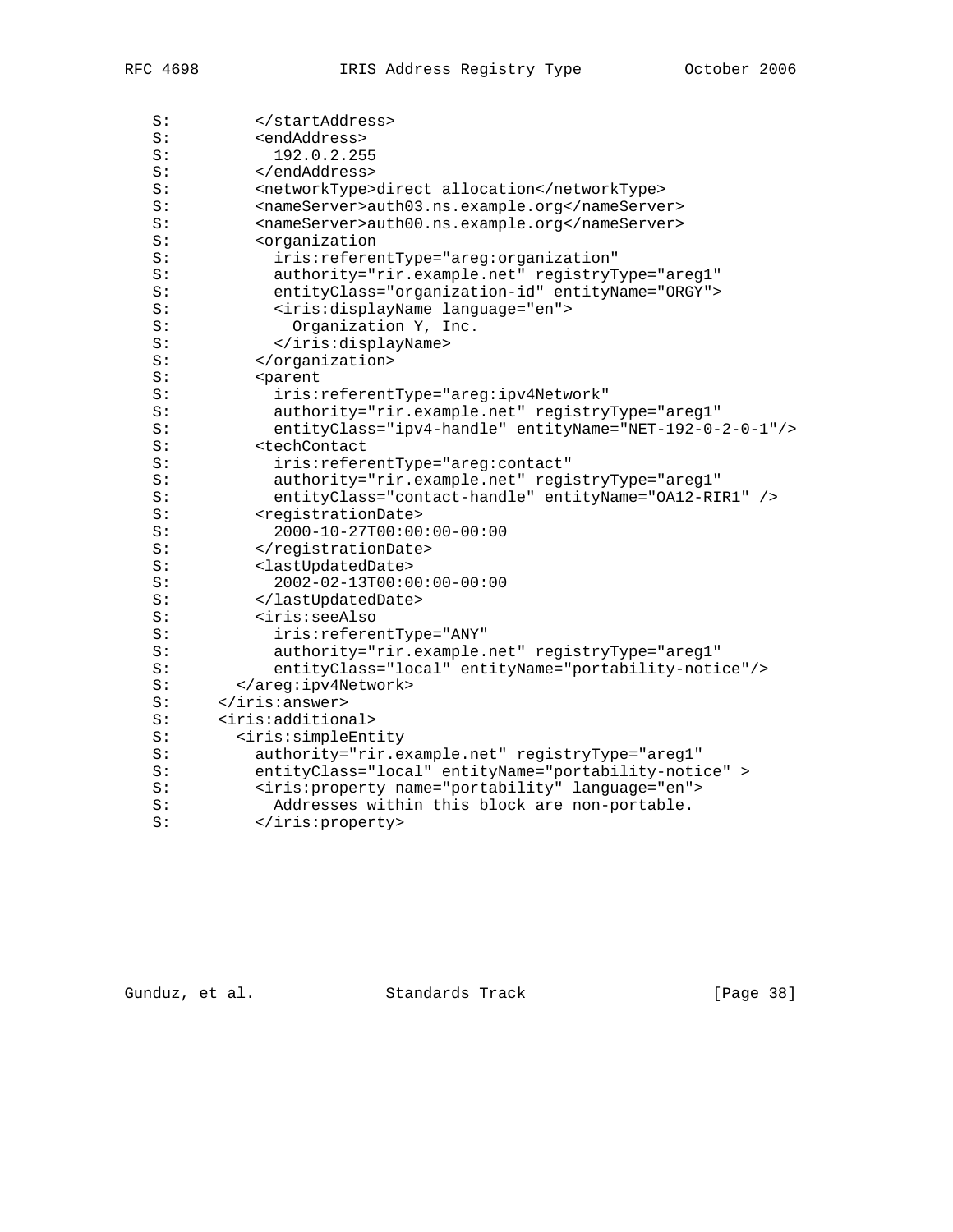S: </iris:simpleEntity> S: </iris:additional> S: </iris:resultSet> S: S: </iris:response>

Figure 12: Example 2

Appendix C. Specificity Examples

 This section includes examples to clarify specificity options for network and ASN searches.

|               |                                                     |                                                     | $192.0.2.0 - 192.0.2.15$ |  |
|---------------|-----------------------------------------------------|-----------------------------------------------------|--------------------------|--|
| B             |                                                     | $\vert$ ------------------  192.0.2.16 - 192.0.2.31 |                          |  |
| C             |                                                     |                                                     | $192.0.2.0 - 192.0.2.9$  |  |
| $\mathcal{D}$ |                                                     | $\vert$ ---------------  192.0.2.16 - 192.0.2.30    |                          |  |
| E             |                                                     | $\vert$ ---------------  192.0.2.16 - 192.0.2.30    |                          |  |
|               | $F = \begin{vmatrix} - - - - - - - - \end{vmatrix}$ |                                                     | $192.0.2.0 - 192.0.2.5$  |  |
| G             | $ - ---- $                                          |                                                     | $192.0.2.6 - 192.0.2.9$  |  |

# Contents of the DB

Figure 13: Specificity Example 1

Gunduz, et al. Standards Track [Page 39]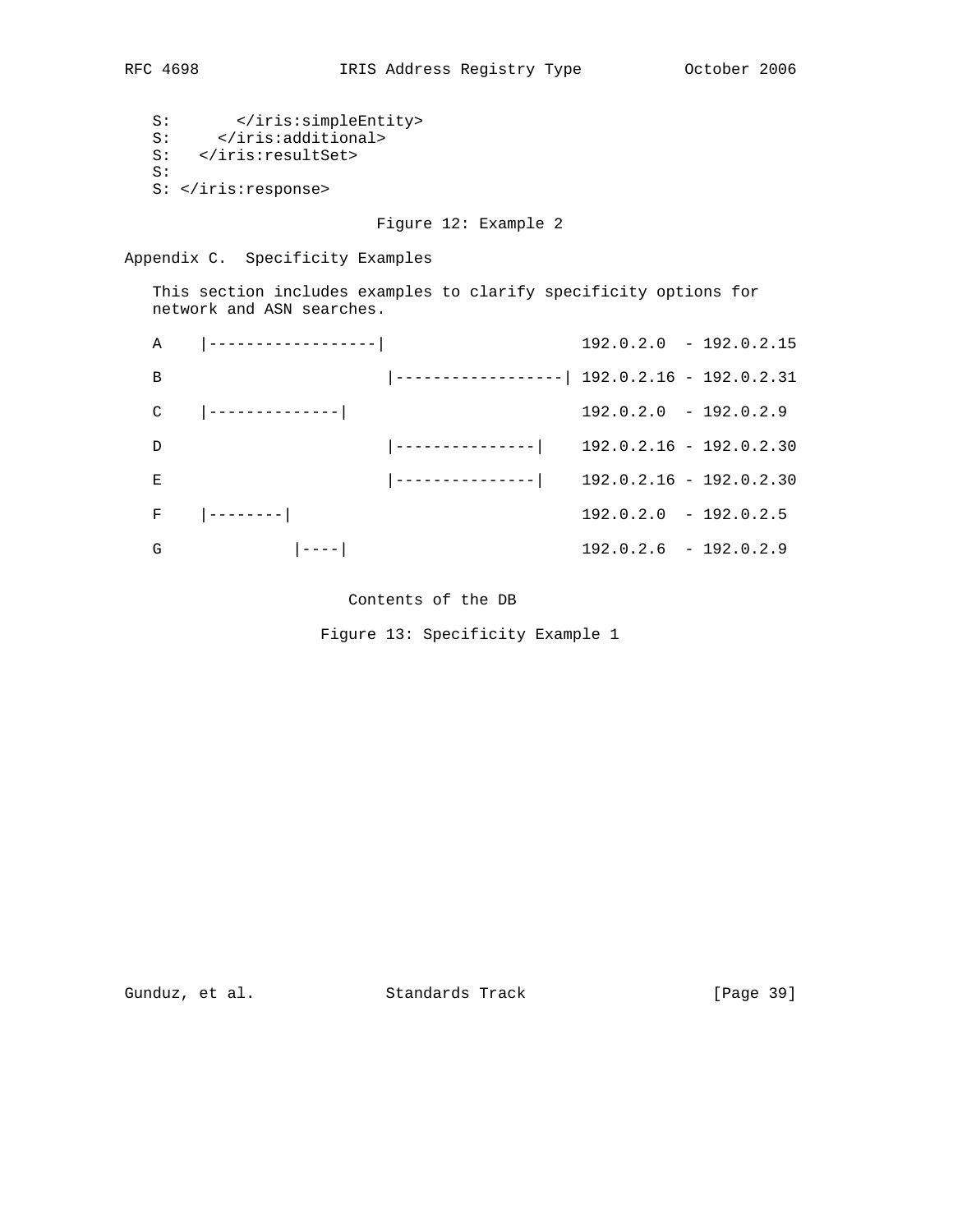|                | $A \qquad  $ ------------------                     |                                                     | $192.0.2.0 - 192.0.2.15$ |
|----------------|-----------------------------------------------------|-----------------------------------------------------|--------------------------|
| $\overline{B}$ |                                                     | $\vert$ ------------------  192.0.2.16 - 192.0.2.31 |                          |
| C              |                                                     |                                                     | $192.0.2.0 - 192.0.2.9$  |
| $\mathcal{D}$  |                                                     | $\vert$ ---------------  192.0.2.16 - 192.0.2.30    |                          |
| E              |                                                     | $\vert$ ---------------  192.0.2.16 - 192.0.2.30    |                          |
|                | $F = \begin{vmatrix} - - - - - - - - \end{vmatrix}$ |                                                     | $192.0.2.0 - 192.0.2.5$  |
| G              | $\left  - - - - \right $                            |                                                     | $192.0.2.6 - 192.0.2.9$  |
|                | $Query - - - - - - -  $                             |                                                     | $192.0.2.0 - 192.0.2.9$  |

Exact match (1)

Result: C

Figure 14: Specificity Example 2

|                | A $ ----------- $                                   |                                                     |                         | $192.0.2.0 - 192.0.2.15$ |
|----------------|-----------------------------------------------------|-----------------------------------------------------|-------------------------|--------------------------|
| $\overline{B}$ |                                                     | $\vert$ ------------------  192.0.2.16 - 192.0.2.31 |                         |                          |
| C              |                                                     |                                                     | $192.0.2.0 - 192.0.2.9$ |                          |
| D              |                                                     | $\vert$ ---------------  192.0.2.16 - 192.0.2.30    |                         |                          |
| Е              |                                                     | $\vert$ ---------------  192.0.2.16 - 192.0.2.30    |                         |                          |
|                | $F = \begin{vmatrix} - - - - - - - - \end{vmatrix}$ |                                                     | $192.0.2.0 - 192.0.2.5$ |                          |
| G              | $\begin{bmatrix} - & - & - & - & \end{bmatrix}$     |                                                     | $192.0.2.6 - 192.0.2.9$ |                          |
|                | $Query - - - - - - - -  $                           |                                                     |                         | $192.0.2.0 - 192.0.2.12$ |

Exact match (2)

Result: None

Figure 15: Specificity Example 3

Gunduz, et al. Standards Track [Page 40]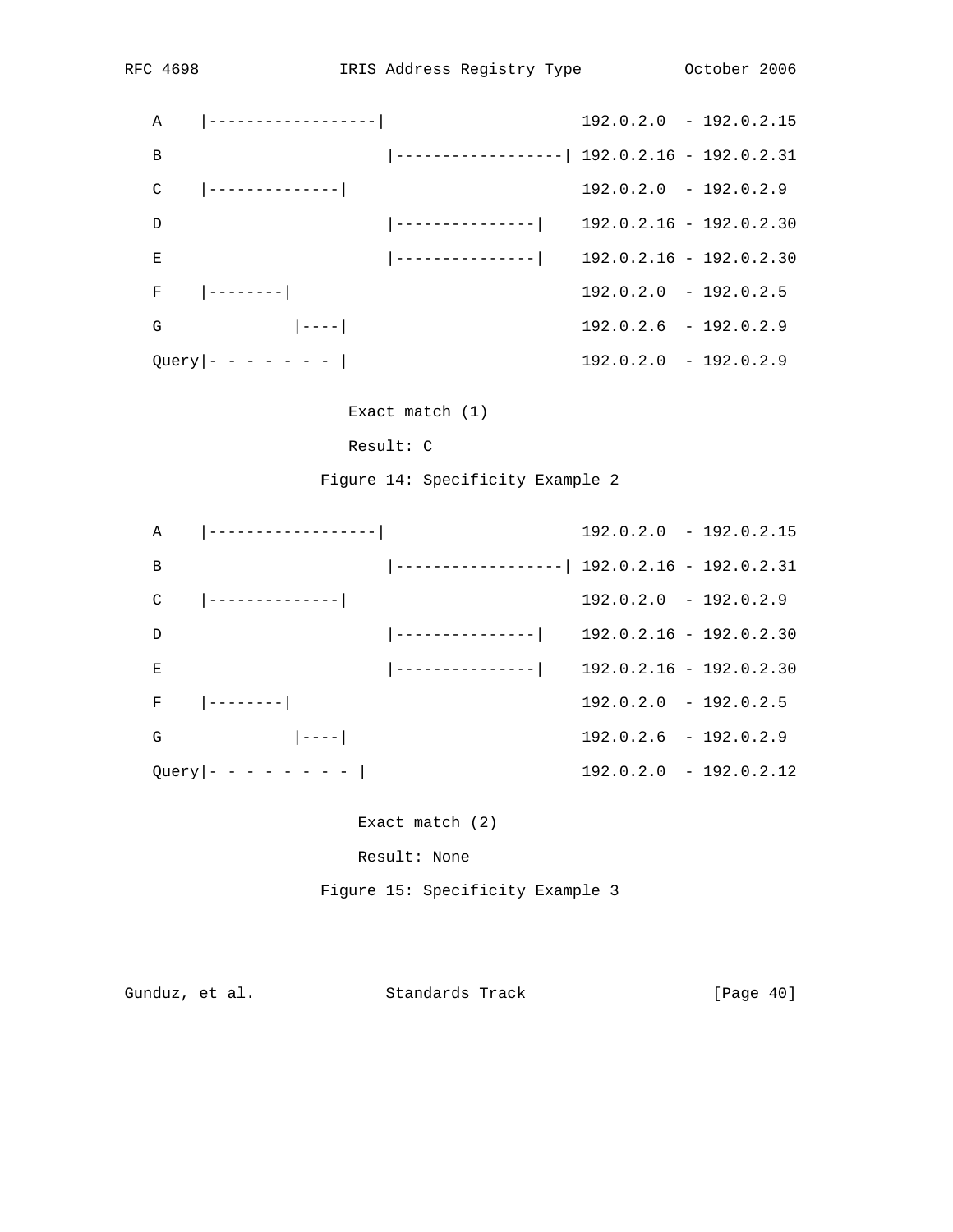|                |                                                     |                                                     | $192.0.2.0 - 192.0.2.15$ |  |
|----------------|-----------------------------------------------------|-----------------------------------------------------|--------------------------|--|
| $\overline{B}$ |                                                     | $\vert$ ------------------  192.0.2.16 - 192.0.2.31 |                          |  |
| C              |                                                     |                                                     | $192.0.2.0 - 192.0.2.9$  |  |
| $\mathcal{D}$  |                                                     | $\vert$ ---------------  192.0.2.16 - 192.0.2.30    |                          |  |
| E              |                                                     | $\vert$ ---------------  192.0.2.16 - 192.0.2.30    |                          |  |
|                | $F = \begin{vmatrix} - - - - - - - - \end{vmatrix}$ |                                                     | $192.0.2.0 - 192.0.2.5$  |  |
| G              | $\begin{bmatrix} -1 & -1 \\ 1 & 1 \end{bmatrix}$    |                                                     | $192.0.2.6 - 192.0.2.9$  |  |
|                | $Query - - - - - - - - -  $                         |                                                     | $192.0.2.0 - 192.0.2.15$ |  |

 All more specifics, allowEquivalences = false Result: C, F, & G (A is not included; exact match) Figure 16: Specificity Example 4

|                    | $A \qquad   \qquad$ -------------------          |                                                     | $192.0.2.0 - 192.0.2.15$ |  |
|--------------------|--------------------------------------------------|-----------------------------------------------------|--------------------------|--|
| B                  |                                                  | $\vert$ ------------------  192.0.2.16 - 192.0.2.31 |                          |  |
|                    |                                                  |                                                     | $192.0.2.0 - 192.0.2.9$  |  |
| $\mathcal{D}$      |                                                  | $\vert$ ---------------  192.0.2.16 - 192.0.2.30    |                          |  |
| E                  |                                                  | $\vert$ ---------------  192.0.2.16 - 192.0.2.30    |                          |  |
| $\mathbf{F}% _{0}$ | $\vert$ --------                                 |                                                     | $192.0.2.0 - 192.0.2.5$  |  |
| G                  | $\begin{bmatrix} -1 & -1 \\ 1 & 1 \end{bmatrix}$ |                                                     | $192.0.2.6 - 192.0.2.9$  |  |
|                    | $Query \vert - - - - - - - - \vert$              |                                                     | $192.0.2.0 - 192.0.2.15$ |  |
|                    |                                                  |                                                     |                          |  |

 All more specifics, allowEquivalences = true Result: A, C, F, & G (A is included; exact match) Figure 17: Specificity Example 5

```
Gunduz, et al. Standards Track [Page 41]
```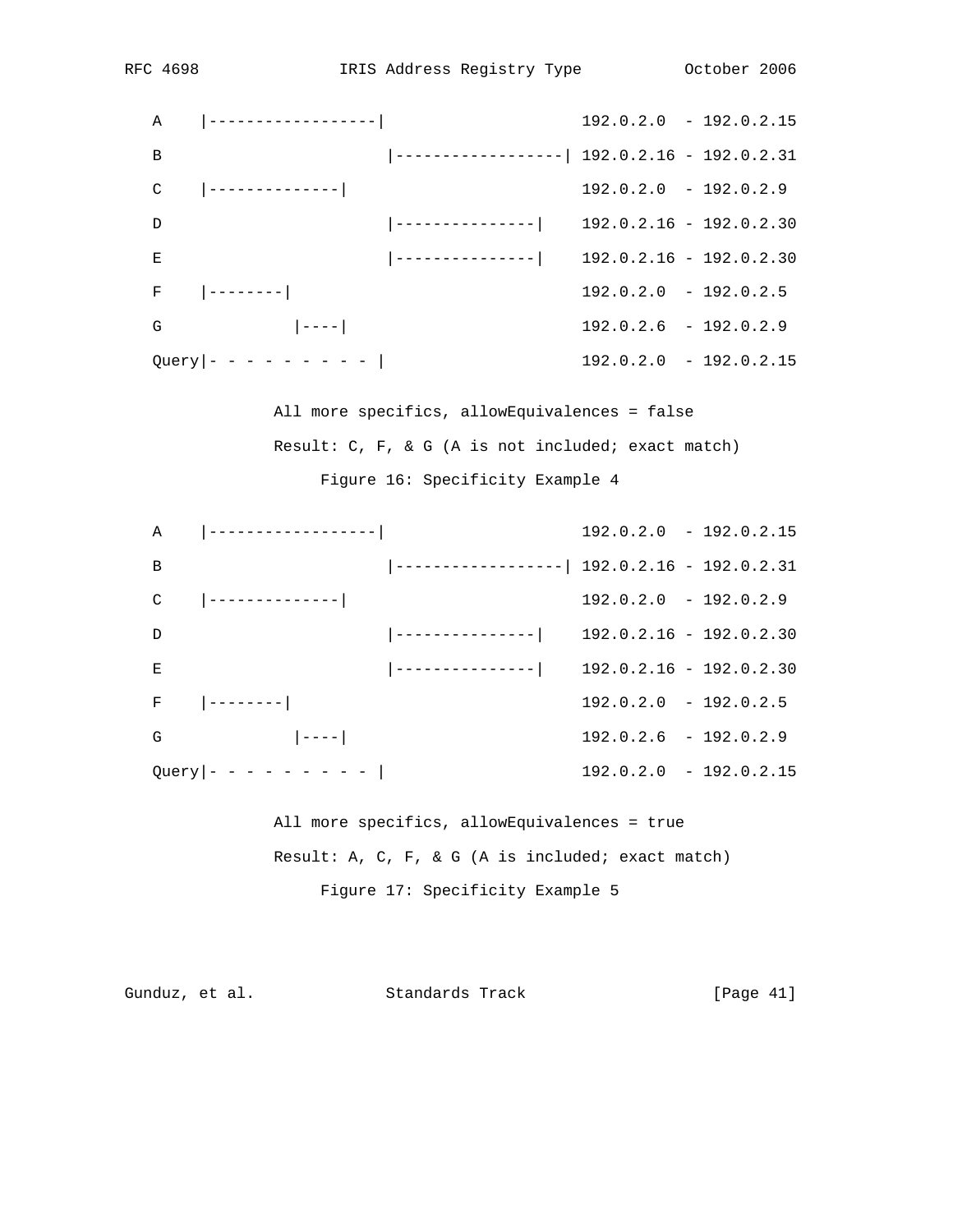|               | A $ ----------- $                                   |                                                     |                         | $192.0.2.0 - 192.0.2.15$ |
|---------------|-----------------------------------------------------|-----------------------------------------------------|-------------------------|--------------------------|
| B             |                                                     | $\vert$ ------------------  192.0.2.16 - 192.0.2.31 |                         |                          |
| C             |                                                     |                                                     | $192.0.2.0 - 192.0.2.9$ |                          |
| $\mathcal{D}$ |                                                     | $\vert$ ---------------  192.0.2.16 - 192.0.2.30    |                         |                          |
| Е             |                                                     | $\vert$ ---------------  192.0.2.16 - 192.0.2.30    |                         |                          |
|               | $F = \begin{vmatrix} - - - - - - - - \end{vmatrix}$ |                                                     | $192.0.2.0 - 192.0.2.5$ |                          |
| G             | $\begin{bmatrix} -1 & -1 \\ 1 & 1 \end{bmatrix}$    |                                                     | $192.0.2.6 - 192.0.2.9$ |                          |
|               | $Query - - - - - - - - -  $                         |                                                     |                         | $192.0.2.0 - 192.0.2.15$ |

 One level more specifics, allowEquivalences = false Result: C

Figure 18: Specificity Example 6

|   |                                     |                                                     | $192.0.2.0 - 192.0.2.15$ |
|---|-------------------------------------|-----------------------------------------------------|--------------------------|
| B |                                     | $\vert$ ------------------  192.0.2.16 - 192.0.2.31 |                          |
| C |                                     |                                                     | $192.0.2.0 - 192.0.2.9$  |
| D |                                     | $\vert$ ---------------  192.0.2.16 - 192.0.2.30    |                          |
| E |                                     |                                                     |                          |
|   | $F$ $\vert$ --------                |                                                     | $192.0.2.0 - 192.0.2.5$  |
| G | $\vert$ ----                        |                                                     | $192.0.2.6 - 192.0.2.9$  |
|   | $Query \vert - - - - - - - - \vert$ |                                                     | $192.0.2.0 - 192.0.2.15$ |

 One level more specifics, allowEquivalences = true Result: A

Figure 19: Specificity Example 7

Gunduz, et al. Standards Track [Page 42]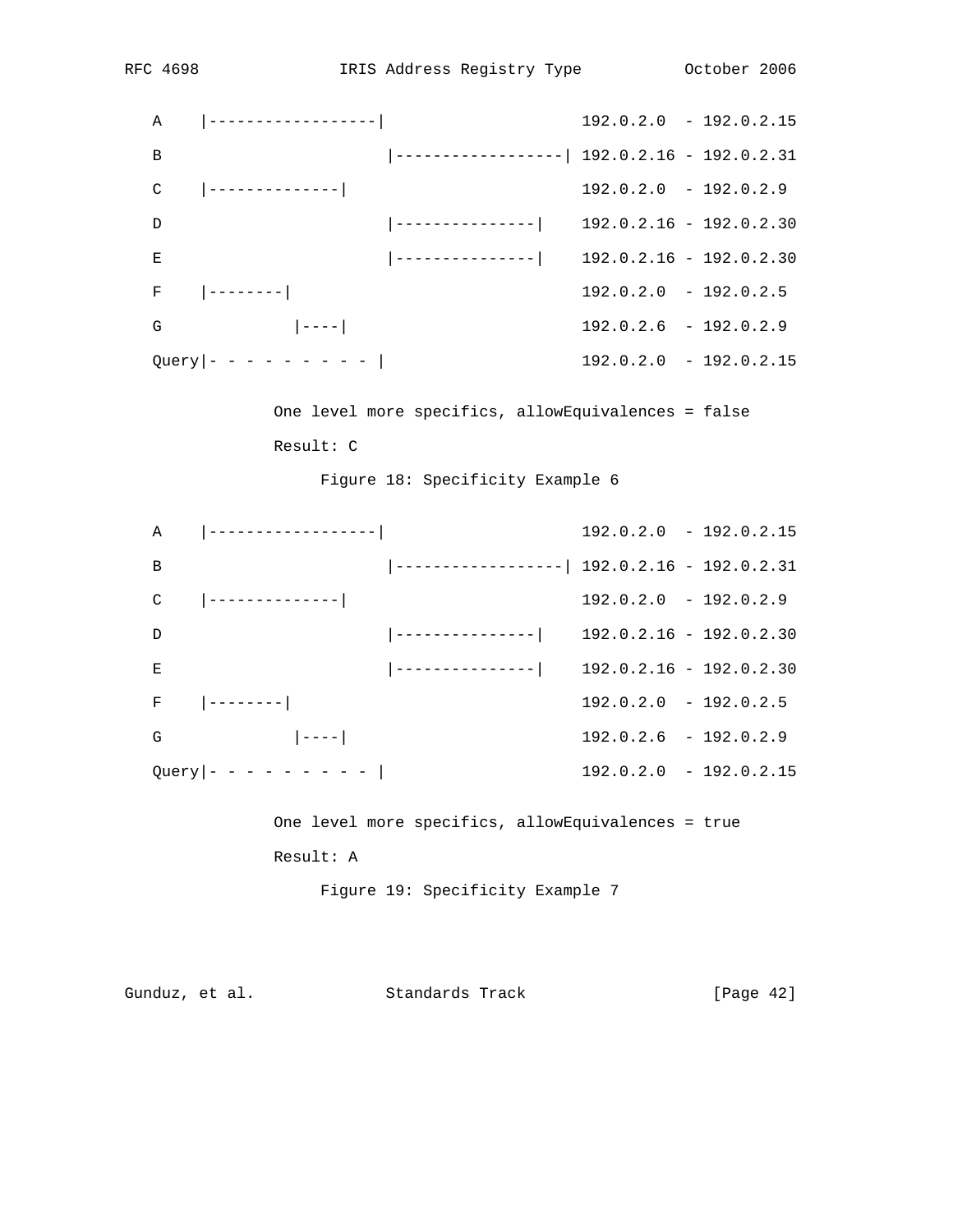|                | $A \qquad  $ ------------------                     |                                                     | $192.0.2.0 - 192.0.2.15$ |
|----------------|-----------------------------------------------------|-----------------------------------------------------|--------------------------|
| $\overline{B}$ |                                                     | $\vert$ ------------------  192.0.2.16 - 192.0.2.31 |                          |
| C              | _   _______________                                 |                                                     | $192.0.2.0 - 192.0.2.9$  |
| $\mathcal{D}$  |                                                     | $\vert$ ---------------  192.0.2.16 - 192.0.2.30    |                          |
| E              |                                                     | $\vert$ ---------------  192.0.2.16 - 192.0.2.30    |                          |
|                | $F = \begin{vmatrix} - - - - - - - - \end{vmatrix}$ |                                                     | $192.0.2.0 - 192.0.2.5$  |
| G              | $ - ---- $                                          |                                                     | $192.0.2.6 - 192.0.2.9$  |
| Query          | $-1$ $-1$                                           |                                                     | $192.0.2.6 - 192.0.2.9$  |

 All less specifics, allowEquivalences = true Result: A, C, & G (G is included; exact match) Figure 20: Specificity Example 8

|               | $A \qquad  $ ------------------                  |                                                     |                         | $192.0.2.0 - 192.0.2.15$ |
|---------------|--------------------------------------------------|-----------------------------------------------------|-------------------------|--------------------------|
| B             |                                                  | $\vert$ ------------------  192.0.2.16 - 192.0.2.31 |                         |                          |
| C             | __ ________________                              |                                                     | $192.0.2.0 - 192.0.2.9$ |                          |
| $\mathcal{D}$ |                                                  | $\vert$ ---------------  192.0.2.16 - 192.0.2.30    |                         |                          |
| Е             |                                                  | $\vert$ ---------------  192.0.2.16 - 192.0.2.30    |                         |                          |
|               | $F$ $ $ --------                                 |                                                     | $192.0.2.0 - 192.0.2.5$ |                          |
| G             | $\begin{bmatrix} -1 & -1 \\ 1 & 1 \end{bmatrix}$ |                                                     | $192.0.2.6 - 192.0.2.9$ |                          |
| Query         | $\vert - \vert - \vert$                          |                                                     | $192.0.2.6 - 192.0.2.9$ |                          |

 All less specifics, allowEquivalences = false Result: A & C (G is not included; exact match) Figure 21: Specificity Example 9

```
Gunduz, et al. Standards Track [Page 43]
```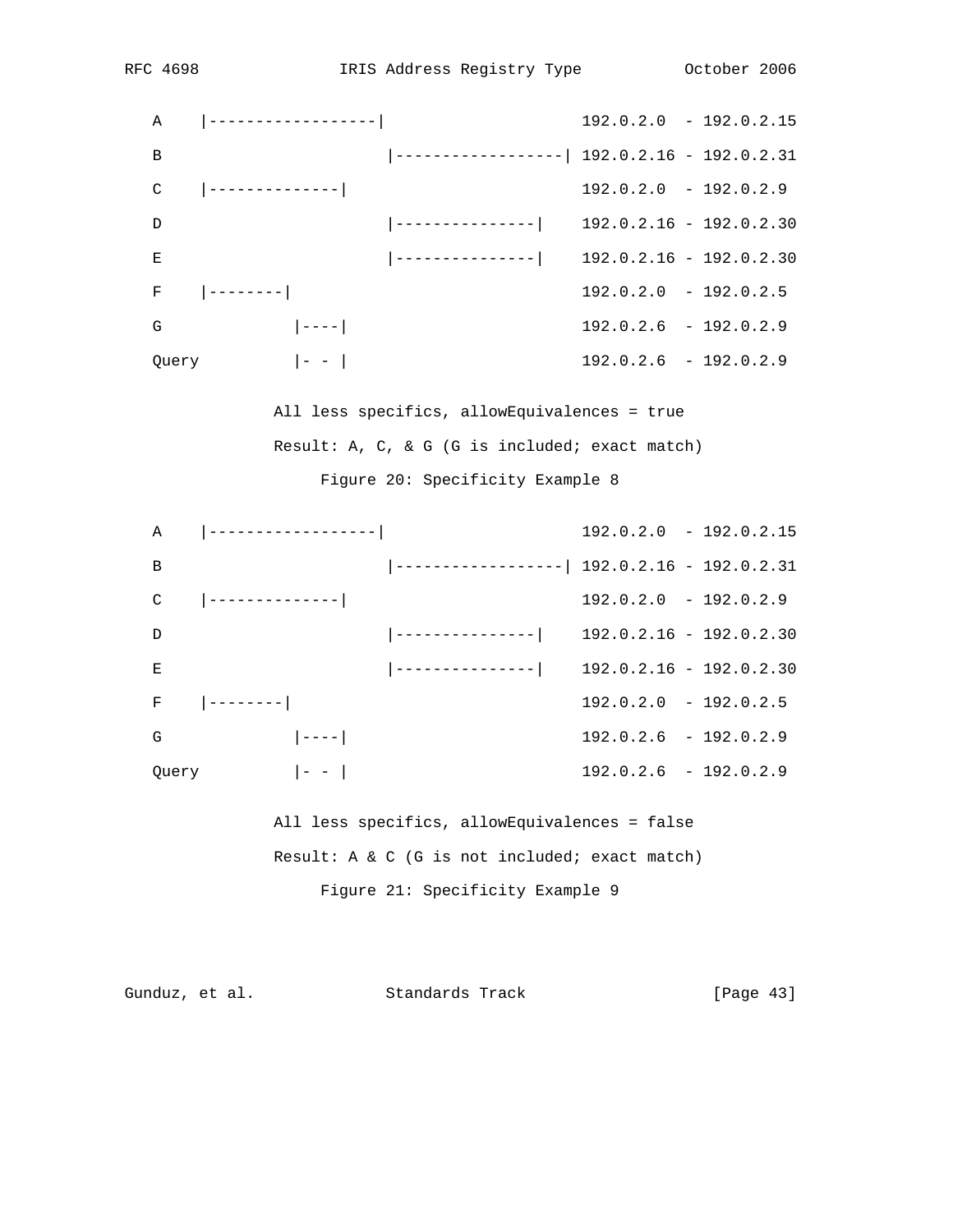|       |                                         |                                                     | $192.0.2.0 - 192.0.2.15$ |
|-------|-----------------------------------------|-----------------------------------------------------|--------------------------|
| B     |                                         | $\vert$ ------------------  192.0.2.16 - 192.0.2.31 |                          |
| C     |                                         |                                                     | $192.0.2.0 - 192.0.2.9$  |
| D     |                                         | $\vert$ ---------------  192.0.2.16 - 192.0.2.30    |                          |
| F.    |                                         | $\vert$ ---------------  192.0.2.16 - 192.0.2.30    |                          |
|       | $F$ $ $ --------                        |                                                     | $192.0.2.0 - 192.0.2.5$  |
| G     | $ ----- $                               |                                                     | $192.0.2.6 - 192.0.2.9$  |
| Query | $\left  -1 \right  = \left  -1 \right $ |                                                     | $192.0.2.6 - 192.0.2.9$  |

 One level less specifics, allowEquivalences = true Result: G (the exact match)

Figure 22: Specificity Example 10

|       |                                                     |                                                     |                         | $192.0.2.0 - 192.0.2.15$ |
|-------|-----------------------------------------------------|-----------------------------------------------------|-------------------------|--------------------------|
| B     |                                                     | $\vert$ ------------------  192.0.2.16 - 192.0.2.31 |                         |                          |
| C     |                                                     |                                                     | $192.0.2.0 - 192.0.2.9$ |                          |
| D     |                                                     | $\vert$ ---------------  192.0.2.16 - 192.0.2.30    |                         |                          |
| E     |                                                     | $\vert$ ---------------  192.0.2.16 - 192.0.2.30    |                         |                          |
|       | $F = \begin{vmatrix} - - - - - - - - \end{vmatrix}$ |                                                     | $192.0.2.0 - 192.0.2.5$ |                          |
| G     | $\vert$ ----                                        |                                                     | $192.0.2.6 - 192.0.2.9$ |                          |
| Query | $\sim$ $\sim$ $\sim$ $\sim$ $\sim$ $\sim$ $\sim$    |                                                     | $192.0.2.6 - 192.0.2.9$ |                          |

 One level less specifics, allowEquivalences = false Result: C

Figure 23: Specificity Example 11

Gunduz, et al. Standards Track [Page 44]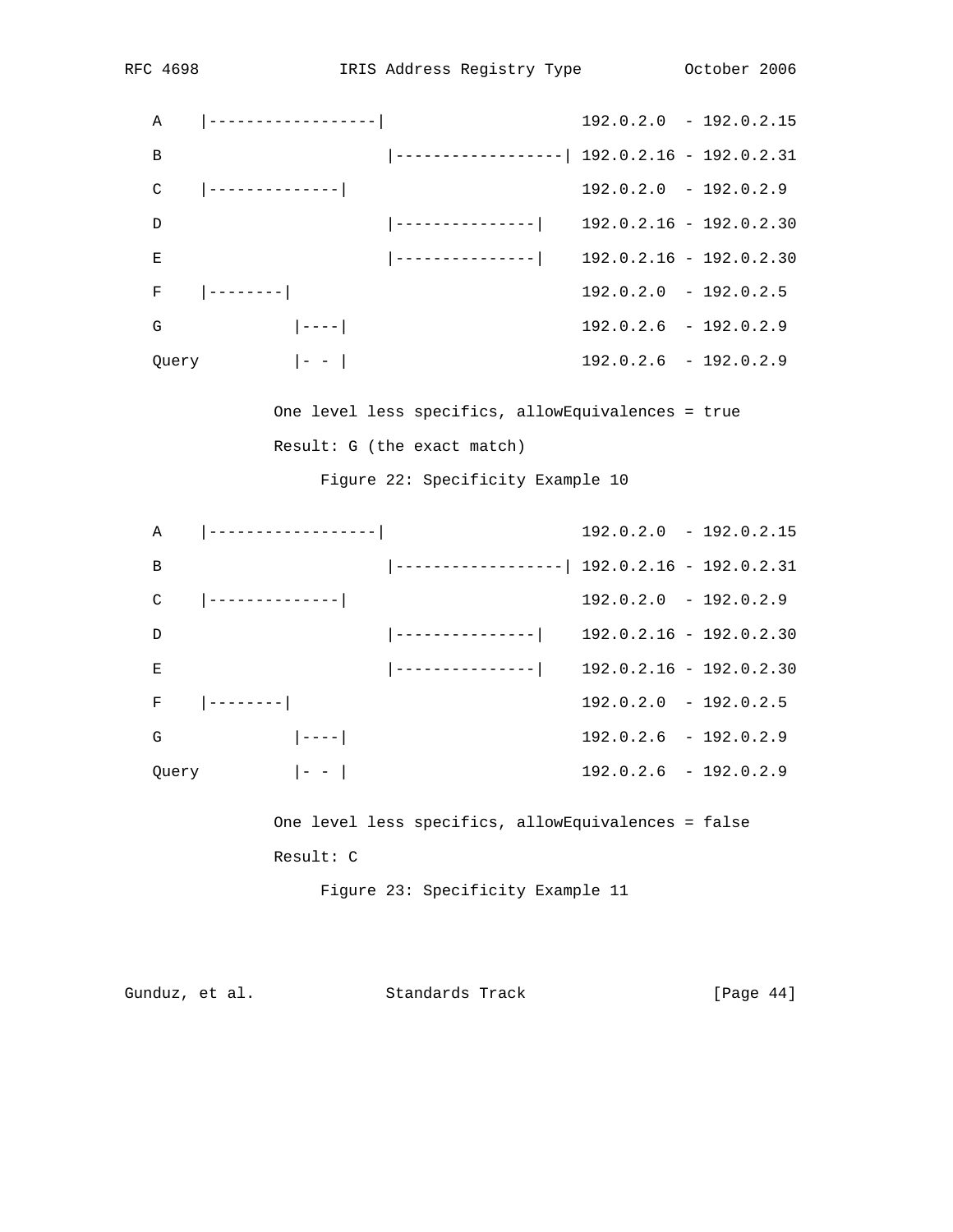|    |                                                                                                    |                                                  | $192.0.2.0 - 192.0.2.15$ |
|----|----------------------------------------------------------------------------------------------------|--------------------------------------------------|--------------------------|
| B  |                                                                                                    | ------------------  192.0.2.16 - 192.0.2.31      |                          |
|    | $C = \begin{vmatrix} - & - & - & - & - & - & - & - \\ 1 & - & - & - & - & - & - & - \end{vmatrix}$ |                                                  | $192.0.2.0 - 192.0.2.9$  |
| D  |                                                                                                    | --------------  192.0.2.16 - 192.0.2.30          |                          |
| E. |                                                                                                    | $\vert$ ---------------  192.0.2.16 - 192.0.2.30 |                          |
|    | $F = \begin{vmatrix} - - - - - - - - \end{vmatrix}$                                                |                                                  | $192.0.2.0 - 192.0.2.5$  |
| G  |                                                                                                    |                                                  | $192.0.2.6 - 192.0.2.9$  |
|    | $Query \vert - - - - - - \vert$                                                                    |                                                  | $192.0.2.0 - 192.0.2.8$  |

 One level less specifics, allowEquivalences = false or true Result: C

Figure 24: Specificity Example 12

|   | A $ ----------- $                                   |                                                     | $192.0.2.0 - 192.0.2.15$ |
|---|-----------------------------------------------------|-----------------------------------------------------|--------------------------|
| B |                                                     | $\vert$ ------------------  192.0.2.16 - 192.0.2.31 |                          |
| C | __ _________________                                |                                                     | $192.0.2.0 - 192.0.2.9$  |
| D |                                                     | $\vert$ ---------------  192.0.2.16 - 192.0.2.30    |                          |
| Е |                                                     | $\vert$ ---------------  192.0.2.16 - 192.0.2.30    |                          |
|   | $F = \begin{vmatrix} - - - - - - - - \end{vmatrix}$ |                                                     | $192.0.2.0 - 192.0.2.5$  |
| G | $  - - - -  $                                       |                                                     | $192.0.2.6 - 192.0.2.9$  |
|   |                                                     |                                                     |                          |

Query = E

 Find parent (Query argument is a handle) Result: D Figure 25: Specificity Example 13

```
Gunduz, et al. Standards Track [Page 45]
```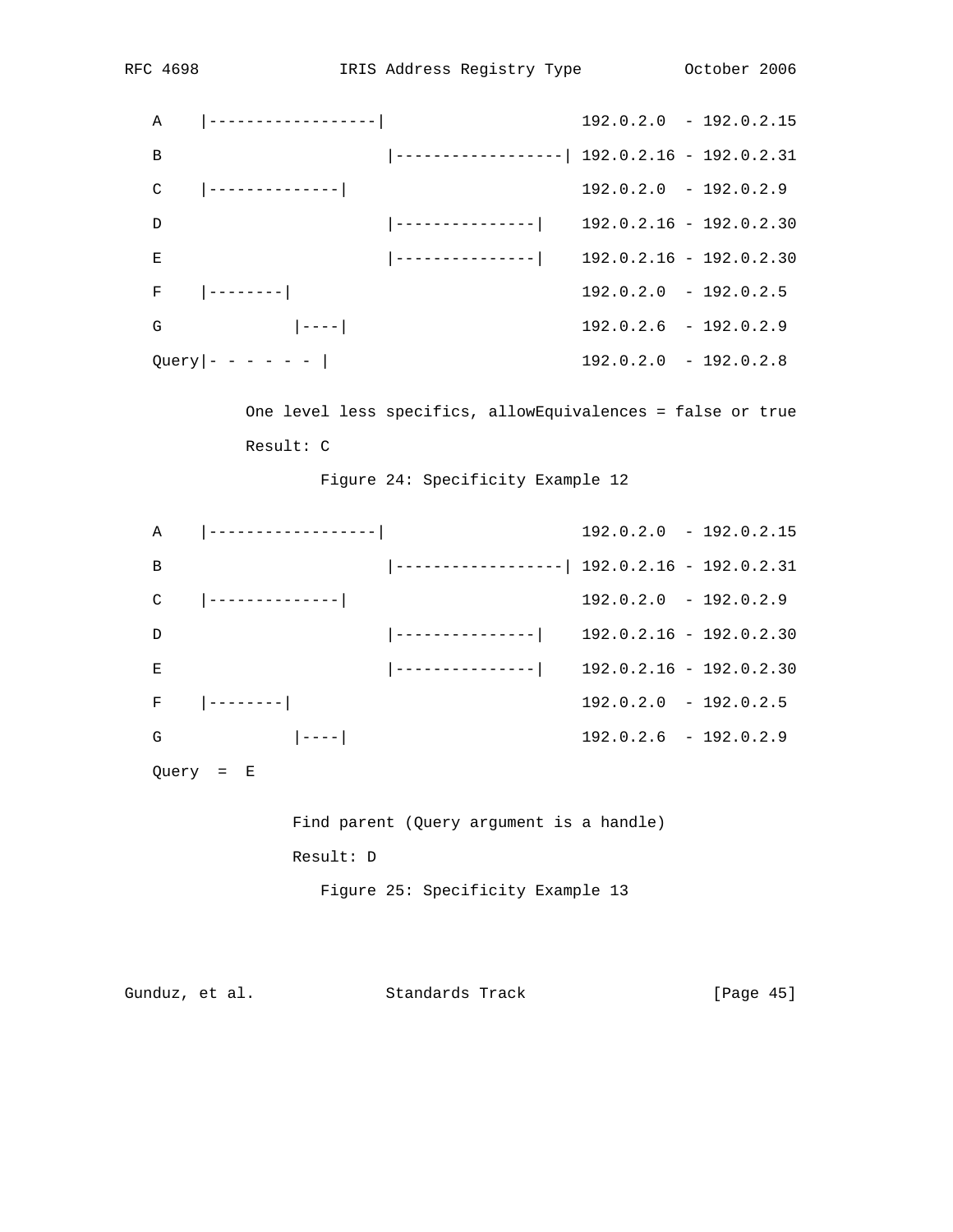| Α |               |                                                     |                         | $192.0.2.0 - 192.0.2.15$ |
|---|---------------|-----------------------------------------------------|-------------------------|--------------------------|
| B |               | $\vert$ ------------------  192.0.2.16 - 192.0.2.31 |                         |                          |
| C |               |                                                     | $192.0.2.0 - 192.0.2.9$ |                          |
| D |               | $\vert$ ---------------  192.0.2.16 - 192.0.2.30    |                         |                          |
| Е |               | $\vert$ ---------------  192.0.2.16 - 192.0.2.30    |                         |                          |
| F |               |                                                     | $192.0.2.0 - 192.0.2.5$ |                          |
| G | $  - - - -  $ |                                                     | $192.0.2.6 - 192.0.2.9$ |                          |
|   |               |                                                     |                         |                          |

Query = D

Find child (Query argument is a handle)

Result: E

Figure 26: Specificity Example 14

Appendix D. Contributors

 David Blacka and Tim Christensen made substantial contributions to this document.

Appendix E. Acknowledgements

 Eric Hall, William Leibzon, April Marine, George Michaelson, Tim Christensen Cathy Murphy, Andrei Robachevsky, Marcos Sanz, Frederico Neves, Ted Hardie, and many others contributed constructively in the mailing list discussions and IETF Meeting sessions.

Gunduz, et al. Standards Track [Page 46]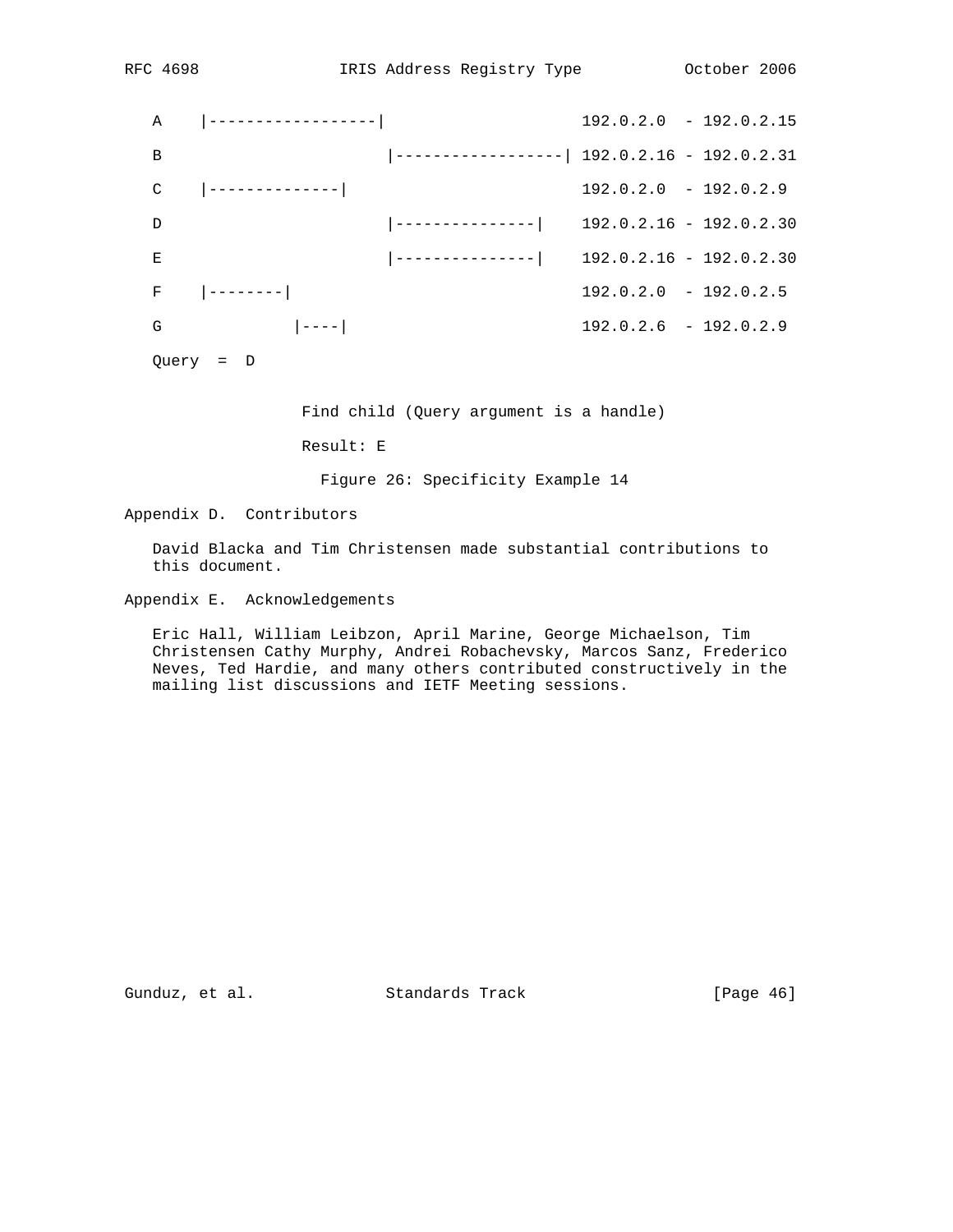Engin Gunduz RIPE NCC Singel 258 Amsterdam 1016AB The Netherlands Phone: +31 20 535 4444

Authors' Addresses

EMail: e.gunduz@computer.org

 Andrew L. Newton VeriSign, Inc. 21345 Ridgetop Circle Sterling, VA 20166 USA

 Phone: +1 703 948 3382 EMail: andy@hxr.us

 Shane W. Kerr RIPE NCC Singel 258 Amsterdam 1016AB The Netherlands

 Phone: +31 20 535 4444 EMail: shane@time-travellers.org

Gunduz, et al. Standards Track [Page 47]